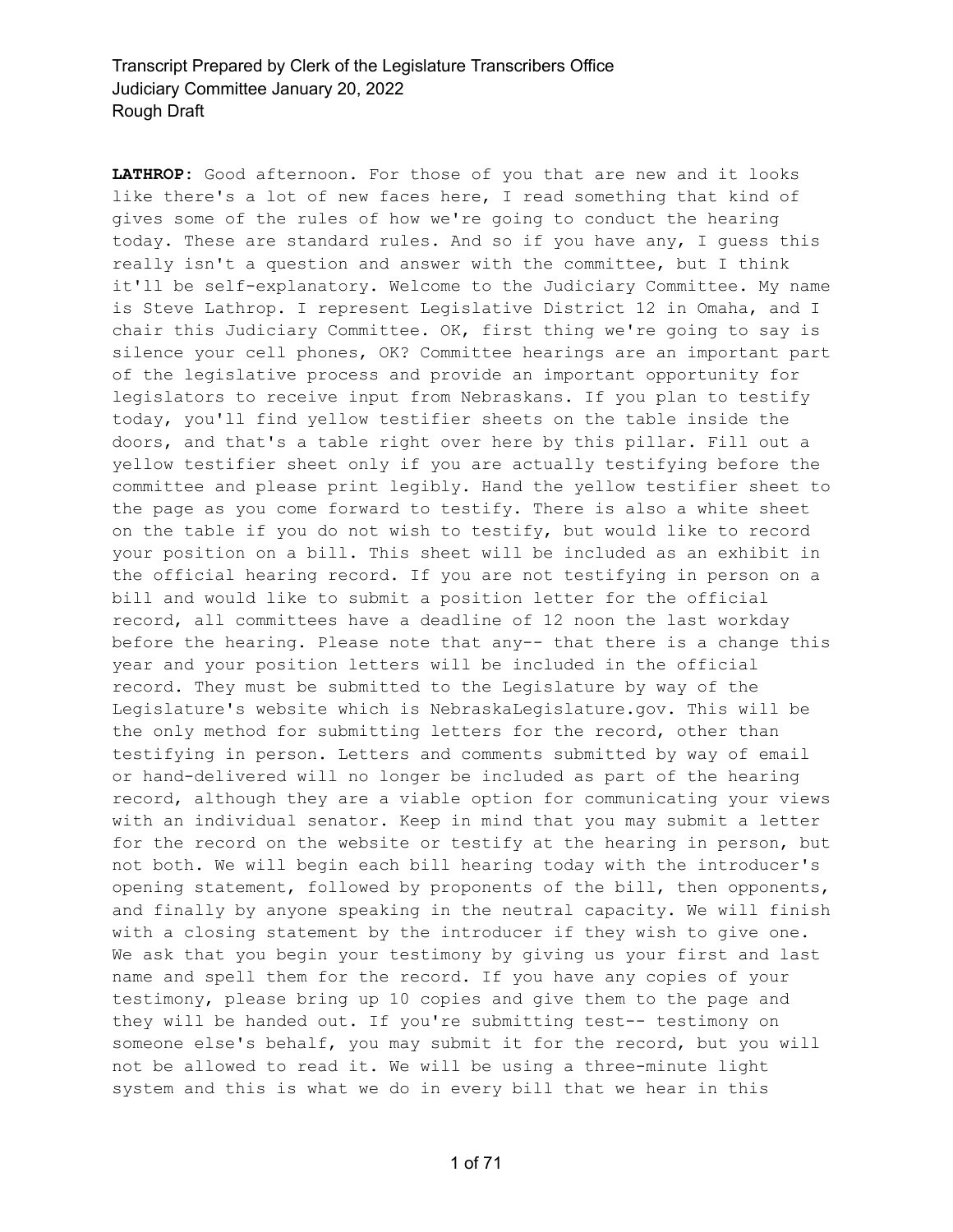committee. We will be using a three-minute light system. On the table in front of Senator Brewer is the light that I'm referring to. When you begin your testimony, the light on the table will turn green. The yellow light is your one-minute warning. And when the red light comes on, we ask that you wrap up your final thought and stop your testimony. You may be asked questions. If you're asked questions, that's not counted as part of your three minutes. As a matter of committee policy, I'd like to remind everyone that the use of cell phones and other electronic devices is not allowed during public hearings though senators may use them to take notes or stay in contact with staff. I would ask that everyone look at their cell phones and make sure they're in a silent mode. This is an important reminder; verbal outbursts or applause are not permitted in the hearing room. Such behavior may be cause for you to be asked to leave the hearing. Since we have gone paperless in the Judiciary Committee, senators will be using their laptops to pull up documents and follow along on each bill. You may notice committee members coming and going. That has nothing to do with how they regard the importance of the bill under consideration, but senators may have to introduce bills in other committee meetings or in other committee hearings or have other meetings to attend to. And with that, we'll have the committee members introduce themselves, beginning with Senator DeBoer.

**DeBOER:** Good afternoon, everyone. My name is Wendy DeBoer and I represent District 10 in northwest Omaha.

**BRANDT:** Tom Brandt, District 32: Fillmore, Thayer, Jefferson, Saline, and southwestern Lancaster Counties.

**PANSING BROOKS:** Hi, I'm Patty Prancing Brooks representing District 28 right here in the heart of Lincoln.

**MORFELD:** Adam Morfeld representing District 46 in northeast Lincoln.

**SLAMA:** Julie Slama, District 1: Otoe, Johnson, Nemaha, Pawnee, and Richardson Counties.

**GEIST:** Suzanne Geist, District 25, which is the east side of Lincoln and Lancaster County.

**LATHROP:** Assisting the committee today are Laurie Vollertsen, to my left, our committee clerk; and Josh Henningsen, one of our two legal counsel. Our committee pages today are Bobby Busk and Jason Wendling, both students at UNL. We appreciate their assistance with the

2 of 71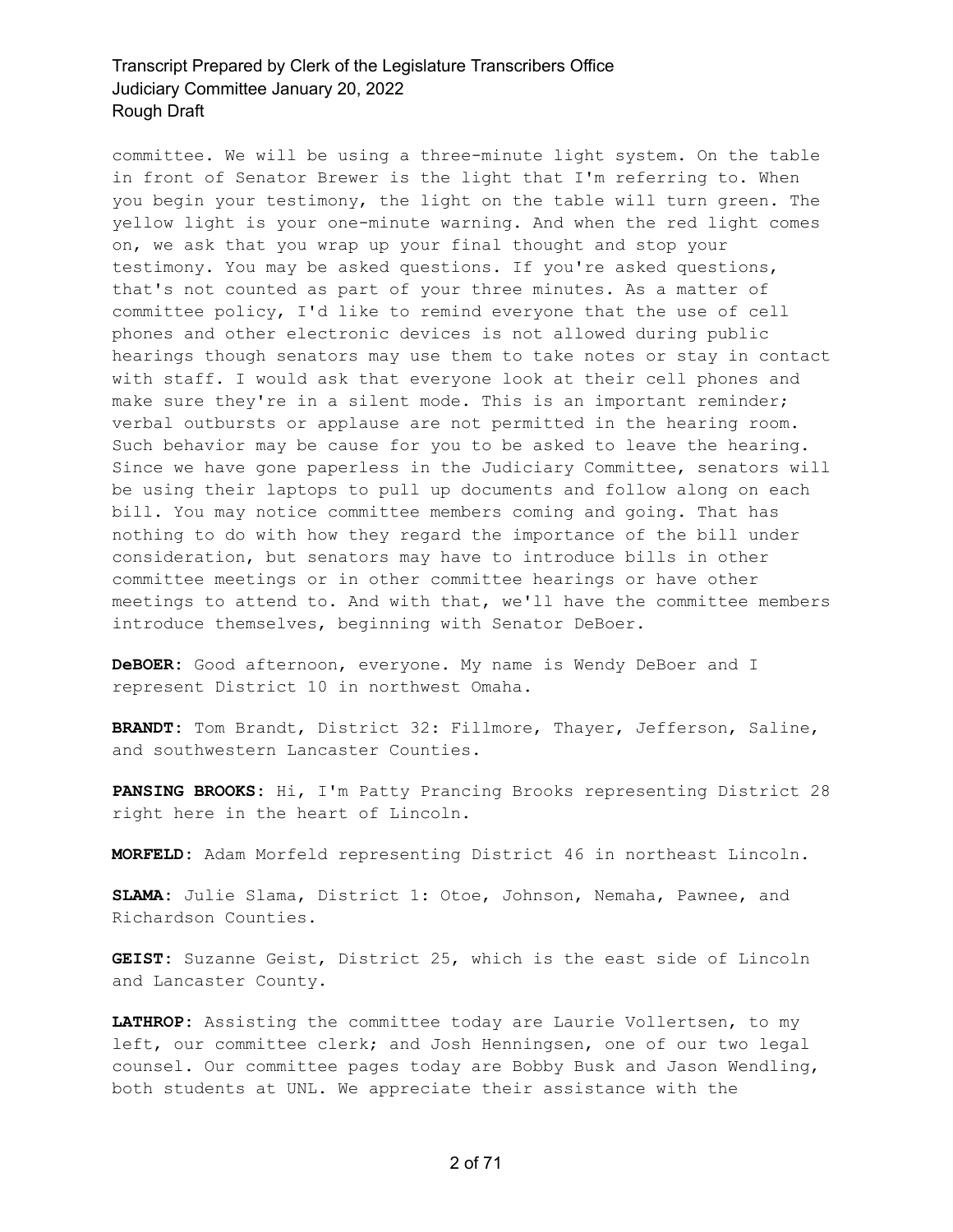Judiciary Committee today. The only thing that's a little bit out of the ordinary, I have a list from the bill's introducer, Senator Brewer. We're going to-- after Senator Brewer testifies, we'll take proponents of the bill so if you're in favor of the bill, you'll have an opportunity to testify. We're going to pull five people up before we take general testimony. There are people that have been identified by Senators Brewer-- Senator Brewer's office and as a courtesy to the introducer, we'll hear from those five individuals. And with that, Senator Brewer, you're welcome to open on LB773. Welcome to the Judiciary Committee.

**BREWER:** Thank you, Chairman and members of Judiciary Committee. My name is Tom Brewer, T-o-m B-r-e-w-e-r. I represent the 43rd Legislative District, which is now 11 counties of western Nebraska. I'm here to open on LB773. Again, this is my priority bill. Before you go on, I wanted to thank Senator Lathrop because I asked him that because of past bills similar to this, we have had some, some very hard, difficult days of committee hearing, simply because of the volume of people and the emotion that runs with it. So it's kind of the gentlemen's agreement that we worked out was that I would work as hard as I could to reduce the number of folks that will speak in support of the bill to allow just a handful of those who can share information and not be repetitive and not have a situation where folks are uncomfortable. So I-- I think we've been successful at that. I was-- I was glad to see that the hallways are relatively quiet today and that we're going to be able to get folks through, hear what they have to say, and have a good hearing, collect information we need and move on. And I just appreciate that you were willing to do, for one, let me have the bill up and then to allow us to-- to manage this thing so that the hearing is more valuable and what we need to have as senators is provided to us. So sir, I thank you. I spent my-- my career as a soldier, and of course, with that came an oath to defend the Constitution. So I've had maybe a little more of a passion for the Constitution than some. Maybe that's good. Maybe it's bad. I don't know. But it is a form of checks and balances. And that's why I've always felt that it was a-- a document that we had to work very hard to assure that we protected. The Second Amendment is a part of that. And there are other senators who could have championed this cause, this bill, but I think I'm uniquely qualified for that. If you look at the fact that I spent a lifetime as a hunter, lifetime as a competitive shooter, have-- have maybe had a more close and personal contact than most with both ends of a weapon. I think that that gives me the ability to speak with some knowledge and some passion. And--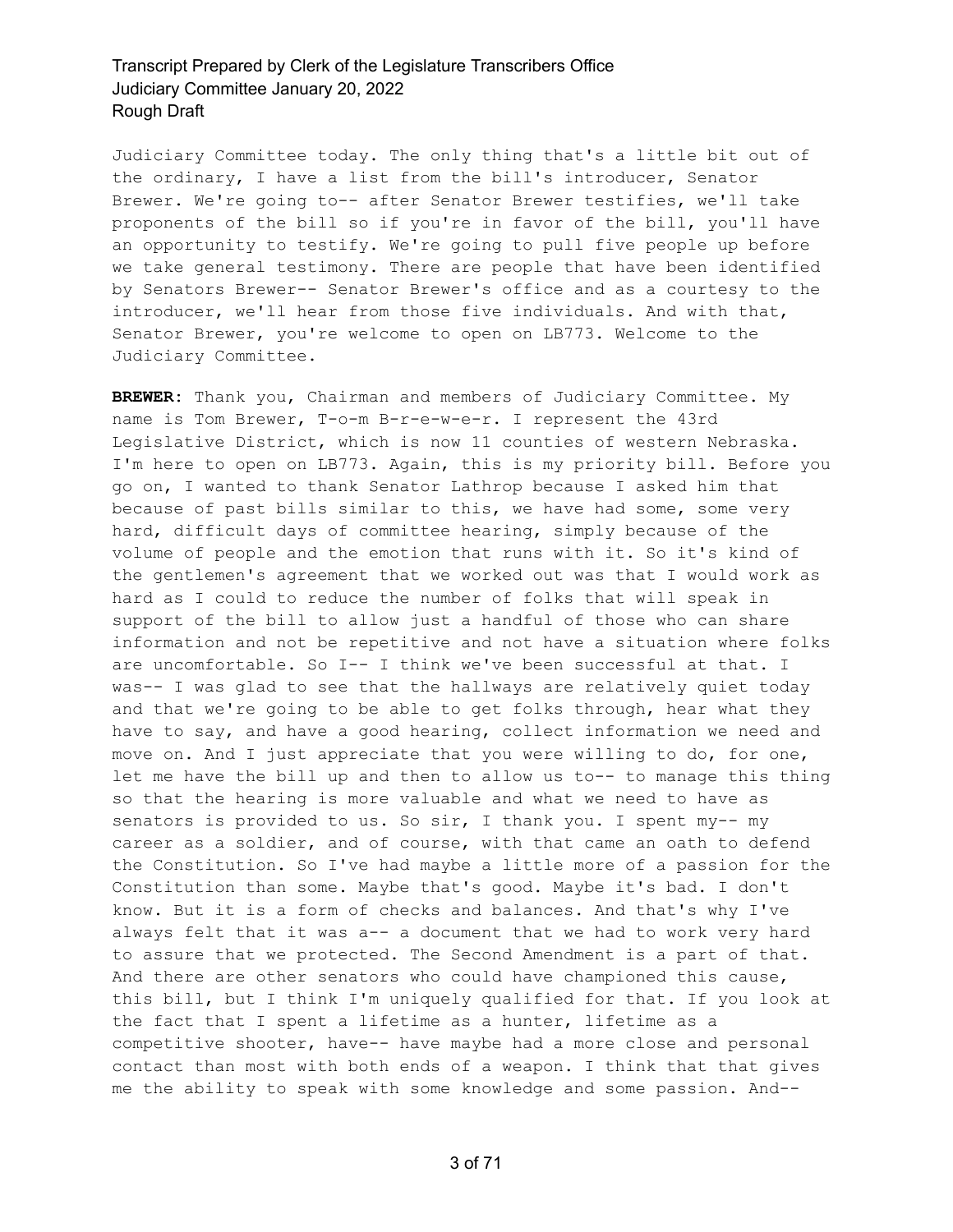and that's why I'm carrying the bill here today. The right to keep and bear arms should not be treated like a second-class right. And that's where today I hope we're able to maybe draw a picture and explain why some of the concerns are out there. Now if I could have a page come up real quick here. Hand those out to everybody. What you're going to get handed out, and I know some of you probably have this memorized, but I think for the sake of everyone in here and get it on the record, we need to make sure we're all on the same sheet of music. Now you- you're familiar with the U.S. Constitution and the Second Amendment. But let's just for a moment, take a look at the Nebraska Constitution. And under there, Article I under the Bill of Rights, "All persons are by nature free and independent, and have certain inherent and inalienable rights; among these are life, liberty, the pursuit of happiness, and the right to keep and bear arms for security or defense of self, family, home, and others, and for lawful common defense, hunting, recreational use, and all other lawful purposes." Such-- such rights shall not be denied or infringed by the state or any other subdivision thereof. All right, so the folks who wrote our Constitution felt that was important enough that they'll put it right up front first. I think that that's kind of where I want to make sure folks are when we talk about it. Now, there's things that both the Second Amendment and the Nebraska Constitution have in the way of verbiage that we should go over. And if we go in and look at some of that verbiage, security: protection from attack or safety from danger of other kind; to bear: to carry something, to move something from one place to another; arms: weapon or offense or armor for defense and protection of the body; infringe: to limit or reduce someone's legal rights or freedom whereby it interferes or does not allow performing of one's duty. So as we look through that and we look at where we are right now in Nebraska, we're kind of in a unique position. So open carry is authorized so otherwise you can have a firearm and have it strapped to your hip and you can walk around and that's not an issue. You're legal as you can be. Where the problem comes is at the point you put on a jacket and that firearm is no longer visible. Now you've committed a crime and you are a criminal, regardless of what the Constitution says. Well, I put my legal counsel to work and I said, Dick Clark, I want you to go to the law library and I want you to look and figure out at what point in Nebraska history did it go from being legal to illegal? And he killed the whole morning and came back and said, I can't find it. I said, well, isn't that interesting? So at some point it did become illegal. We're not sure when that was. But if you look, the-- the issue we have is that if you want to conceal carry, you're going to have to pay a fee and you're going to have to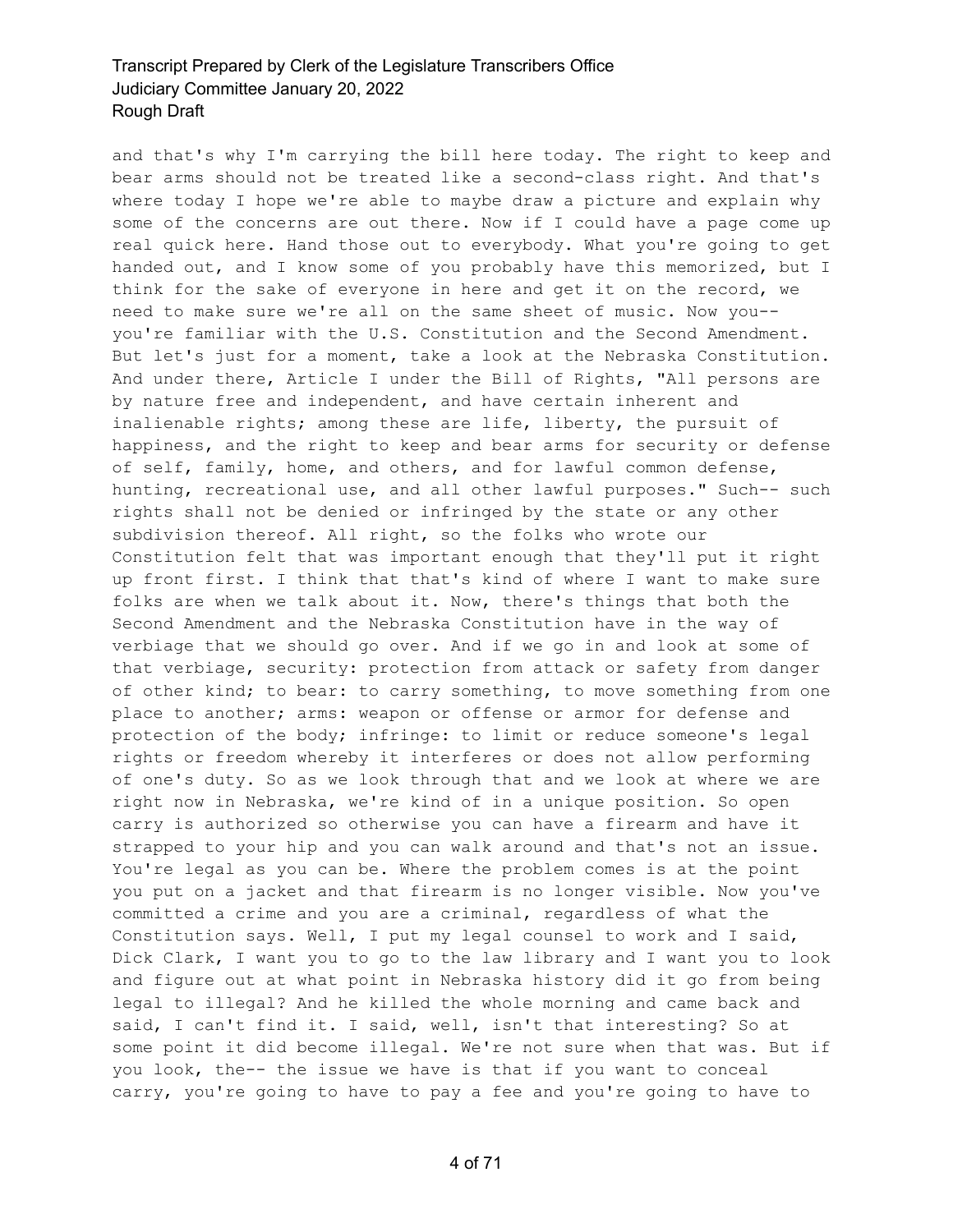have the resources for that fee. And then you would also have to pay for the training that is associated with that permit requirement. Where else in our Constitution do we charge people to, say, vote? Or do we charge people to attend public meetings? Or do we charge people for coming in and examining public records? What we've said is this right will be separated from all the others and you will have to pay for it. And if you don't, you won't have it. Our challenge is how do we do this and make sure that we don't cause issues for law enforcement? So what we did is we set up a meeting in Omaha and we wanted to [INAUDIBLE] with police union and go through their concerns because they're rife with concerns. The problem in the law enforcement community is we're-- we're torn in two ways in that good people with guns are able to provide assistance to law enforcement. Bad people with guns are the problem. The problem is that bad people with guns are going to do what they're going to do. And no matter what law we pass here ain't going to change that. They're bad people with guns and they do bad things. I represent a lot of counties where I have a sheriff and maybe a deputy, and that may represent 10,000 acres or more. In some cases in counties the size of Cherry County, you know, they're as big as some states, and we have very limited ability to get to different parts of those counties. If it happens to be on a time when training is required for them to be in Grand Island, there may not be anyone available to respond. So what we're going to do is say you cannot, unless you open carry, be able to defend yourself and your family. And that's where the rub comes. Now there'll be plenty, I'm sure they'll come and tell you that the falls-- the sky is going to fall because of this. But keep in mind, there's a lot of states, Vermont has never had a law to restrict the ability to conceal carry and over 20 states have passed permitless carry, Iowa being the most recent: Texas, South Dakota, Wyoming. So if the sky was going to fall, they'd be falling there and they haven't. So let's remember that as we go through here. Now it is risky to take your priority, your one priority, and to designate it day one, hour one. But I did because my situation is this. You know, we worked hard for a number of years now. We thought we had the answer last year with LB238 -- LB236. If you remember right, that was simply doing the same thing. Only what we did is we carved out Lancaster and Douglas. And that was an attempt to actually help resolve some of the concerns that might be with law enforcement, because that was the two issues where we might have the issue if we were. Our problem came in that the Attorney General said, nice try, but you've got to treat all the counties the same. You can't-- you can't have rules for some and not the other. And when he gave his Opinion, we were forced then to take LB236 and we ended up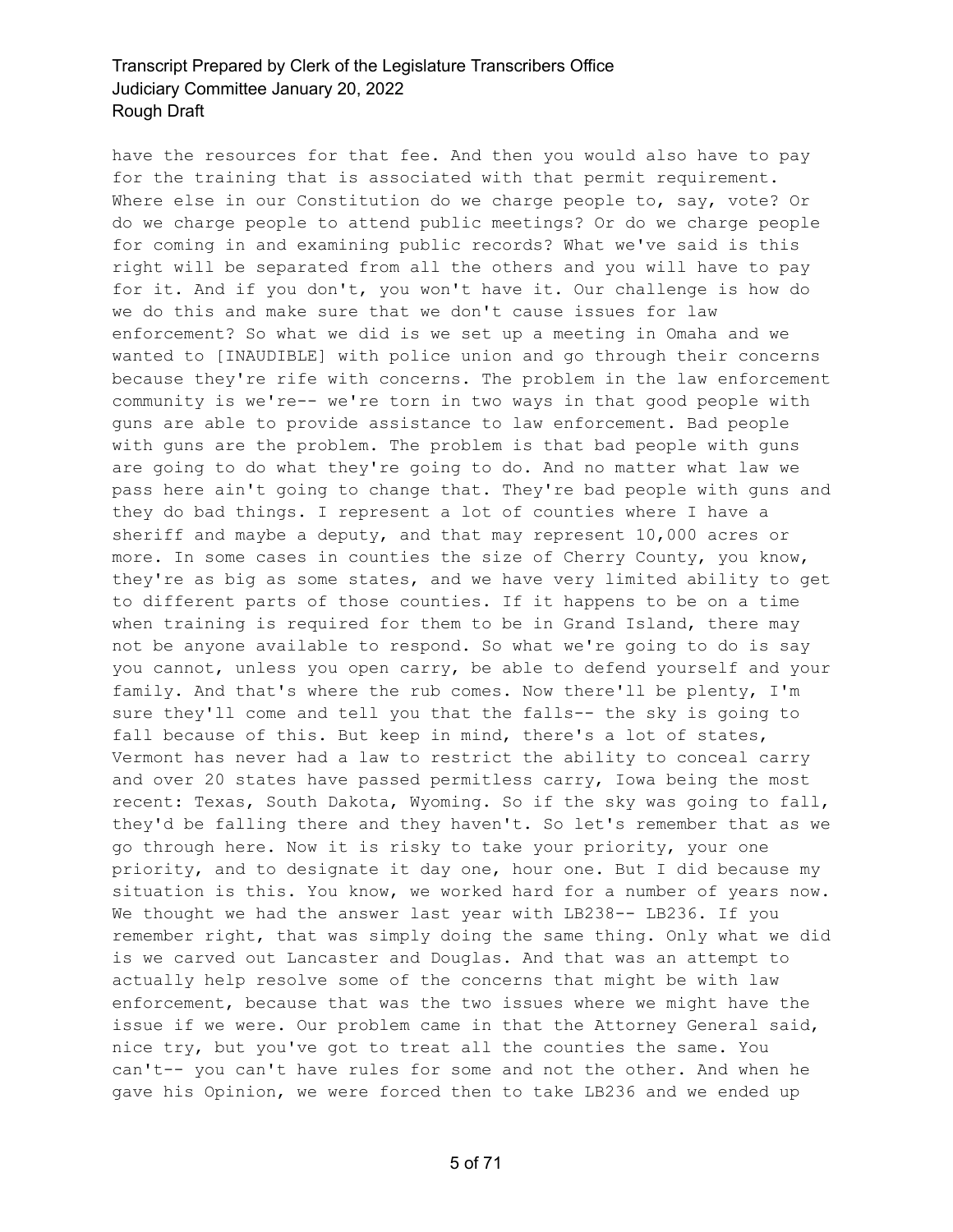using that for a number of small issues that needed addressed. If you remember right, there was on the books, if you were to go in and buy a gun, put it in the original box and you carry it out to your car, if you should get stopped between point A and point B, you could be charged with in possession of a concealed weapon. Well, that wasn't right. So we were able to use that bill to maybe do some good, but it was never the idea behind it. So what we're trying to do now is go back and-- and say, all right, we know we can't do it that way. We want to still end up in the same place. How do we do that and appease those that have concerns? And so today you're going to have a number of people come in and speak and it'll be on both sides. I'd ask that you hear through, ask good solid questions, hopefully get good answers. But understand that we're not doing away with the-- the-- the program that will allow you to have a permit to carry a concealed weapon. As a matter of fact, what we're doing is we're saying, guess what? We'll take all of those rules, whether it be the fact that if you're a felon, a fugitive, a person who's on a protection order, probation, domestic abusers, none of them can have the ability to have a concealed weapon. All the prohibited locations are the same. Nothing changes. So we're not asking to change any of those rules. You still cannot have taken any drugs or alcohol. So understand that we are trying to trim this thing and fit it so that it is as proper as it can be so that it puts the right restrictions on. You still have a requirement. And this, again, was to help law enforcement that if you're stopped, you treat it just like you're someone with a permit, you notify that officer and that is part of the requirement. And-- and so, you know, if you step back and look at it, I think that's good we do that. It's proper that we do that. But as those individuals are going to tell you, the sky is falling, understand that we really have worked hard. Now you say, well, why would you then get a permit? Well, that permit gives you the ability to travel across state lines. The other thing it does is if you go into a-- into a gun store to buy a gun, you now have that background check completed and you can-- you can expedite the process there. You might-- you still have to have a background check in order to buy a gun. So that part doesn't change. When we-- when we looked at other options and we talked with law enforcement, we were approached about some other issues and they were valid issues. They're issues that-- that are not in the green copy, but will be some that we work out in an amendment. We need to clarify in there that if you're age 21, you need to be age 21, that is to be clear as can be. We need to harmonize the definition of prohibited person so that it matches the federal. No seams, no prongs, they match perfectly. The police union did bring up something that needs to be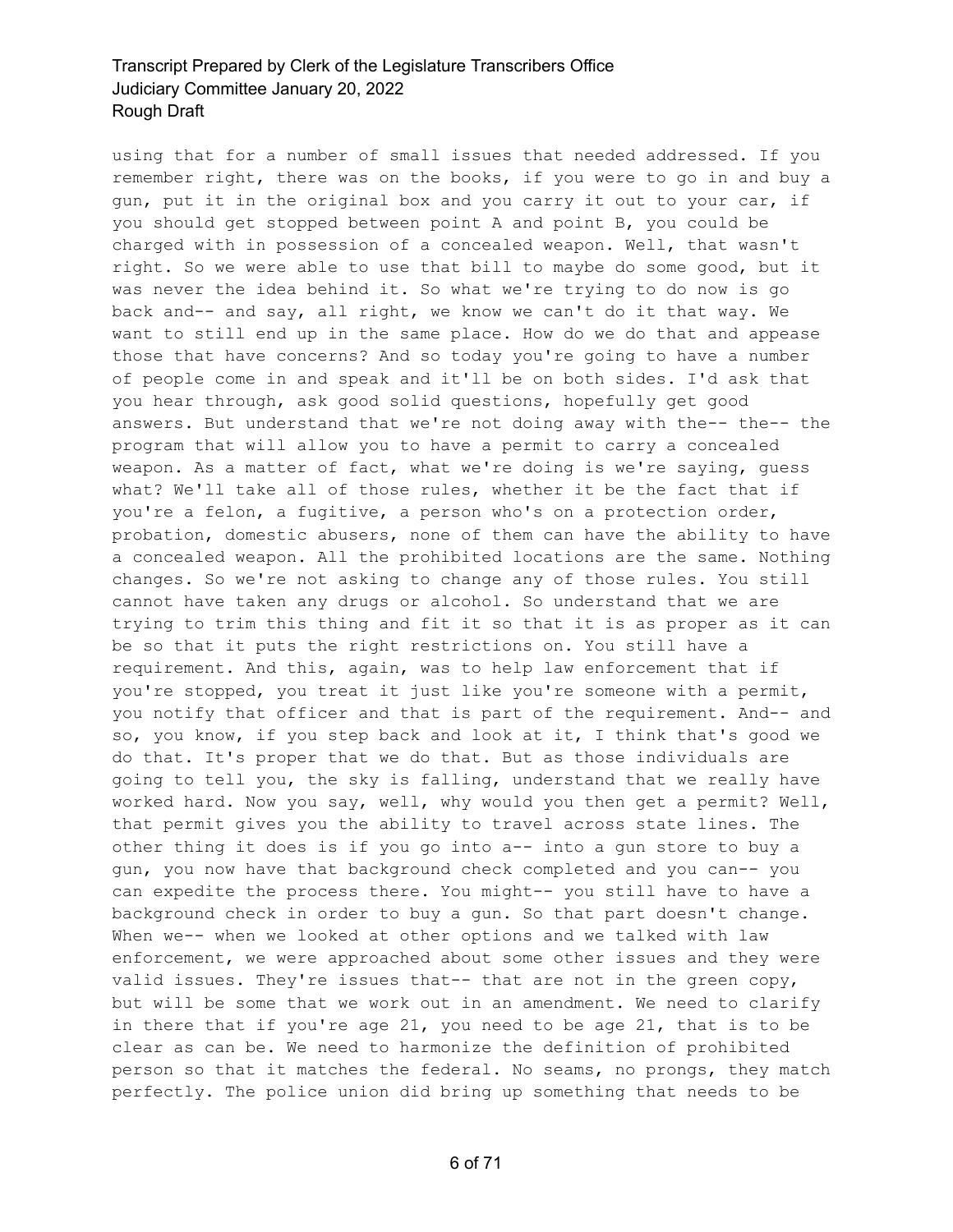clarified in there, seems like a reasonable request too, to clarify that no concealed carry or no one can conceal carry while violating the Controlled Substance Act. It seems more than reasonable. And we need to address the second offense to fail to inform violation and what that penalty should be. So we have-- we have looked at a lot of issues that we-- we knew we would have with law enforcement, and we're working to fix those and-- and rightfully so. We have to be to where folks have some peace of mind. But back to my point is that don't think of it necessarily as some special privilege that we're giving. What we're giving them is a right that they're entitled to in the Constitution. Bad people will do bad things with guns. That has been the history of our nation. What we're trying to do is give good people the opportunity to have the right that they're entitled to. So I-- I would share if you would like there is a list that I'll hand out at close. And it goes through all of those who would have normally been in the hallway that aren't, thank goodness because I think it will help this be a better hearing, but where they're from and how many and all that is broke out here and it's available if you'd want it. But with-- with that, I'll take any questions and I will stick around for close.

**LATHROP:** OK, very good. Thank you, Senator Brewer. Do any of you have questions? Senator Geist.

**GEIST:** I do have question, probably a dumb question but I'm going to ask it anyway. Is this only for handguns? Does this include like a knife or anything like that?

**BREWER:** That actually is a great question. I believe that the way it's worded, it's weapon so it could be a knife [INAUDIBLE].

**GEIST:** OK. I've seen handgun in here a lot. But I've wondered because you can conceal a knife, which is a weapon. So I wonder.

**BREWER:** How about this? While-- while-- between now and close, I will get a message to my legal clerk and I will get you an answer.

**GEIST:** OK, thank you.

**LATHROP:** Any other questions for Colonel Brewer? Senator Brandt.

**BRANDT:** Thank you, Chairman Lathrop. Thank you, Senator Brewer, for bringing this bill. You touched on second offense failure to inform. What would you make that in the bill? A misdemeanor or a felony or what?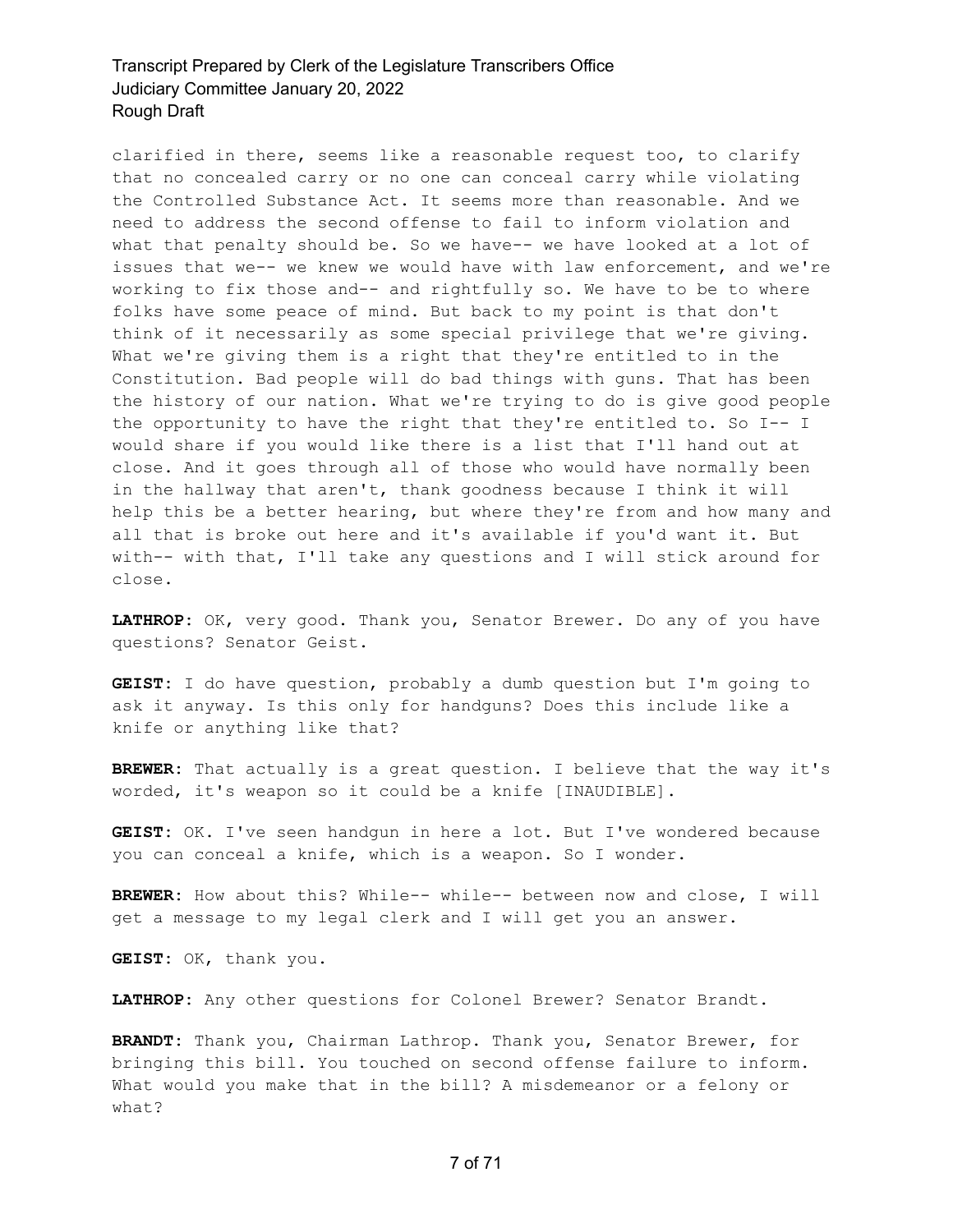**BREWER:** Well, that's where the rub is. The-- the police union would like to see it as a-- as a felony. We're kind of pushing back on that because keep in mind, your first offense could happen pretty easy. Just, you know, you didn't know that you had it, whether it be in your backpack or whatever. So you're going to get written up for that. The second one, if it's a felony, means that you just lost your right to vote and own a gun and-- and that's forever. So I think that's a little bit harsh. And so we're going to have to figure out what right looks more than that one. But there needs to be an increase in penalty. I just don't think a felony is the right answer.

**BRANDT:** All right. Thank you.

**LATHROP:** Senator McKinney.

**McKINNEY:** Thank you, Senator Lathrop. Thank you, Senator Brewer. I was curious, last year when you introduced your bill, were there any members of the police department that supported it?

**BREWER:** I-- I don't remember that there was.

**McKINNEY:** OK.

**BREWER:** And let me kind of share some of the reason why. If they saw you standing on a street corner, bus stop, wherever and they saw a bulge that might indicate a weapon, they could-- they could-- they could go ahead and take action and use that as a reason to check and see. If we pass this, there-- there wouldn't be a law against concealed carry and they wouldn't have a reason to just arbitrarily check it out. And I think there's concern because, you know, maybe-- I don't spend enough time in their world to understand what their issues are with gangs. But if they see that as a tool and I'm taking away by giving the right to concealed carry, then obviously the police are going to say, no, we don't want to have laws that take away our ability to-- to, you know, arbitrarily look at someone and-- and check and see whether or not they've done something they shouldn't have done, like be in possession of a weapon.

**McKINNEY:** Does that sound like stop and frisk to you?

**BREWER:** Well, you've got to understand that this law was never written in the first place. First of all, we can't figure out exactly when conceal-- concealing and carrying become a offense that a Legislature passed a law. And I'm sure that that law was written probably not for my ancestors or yours. Those are probably the ones that didn't want to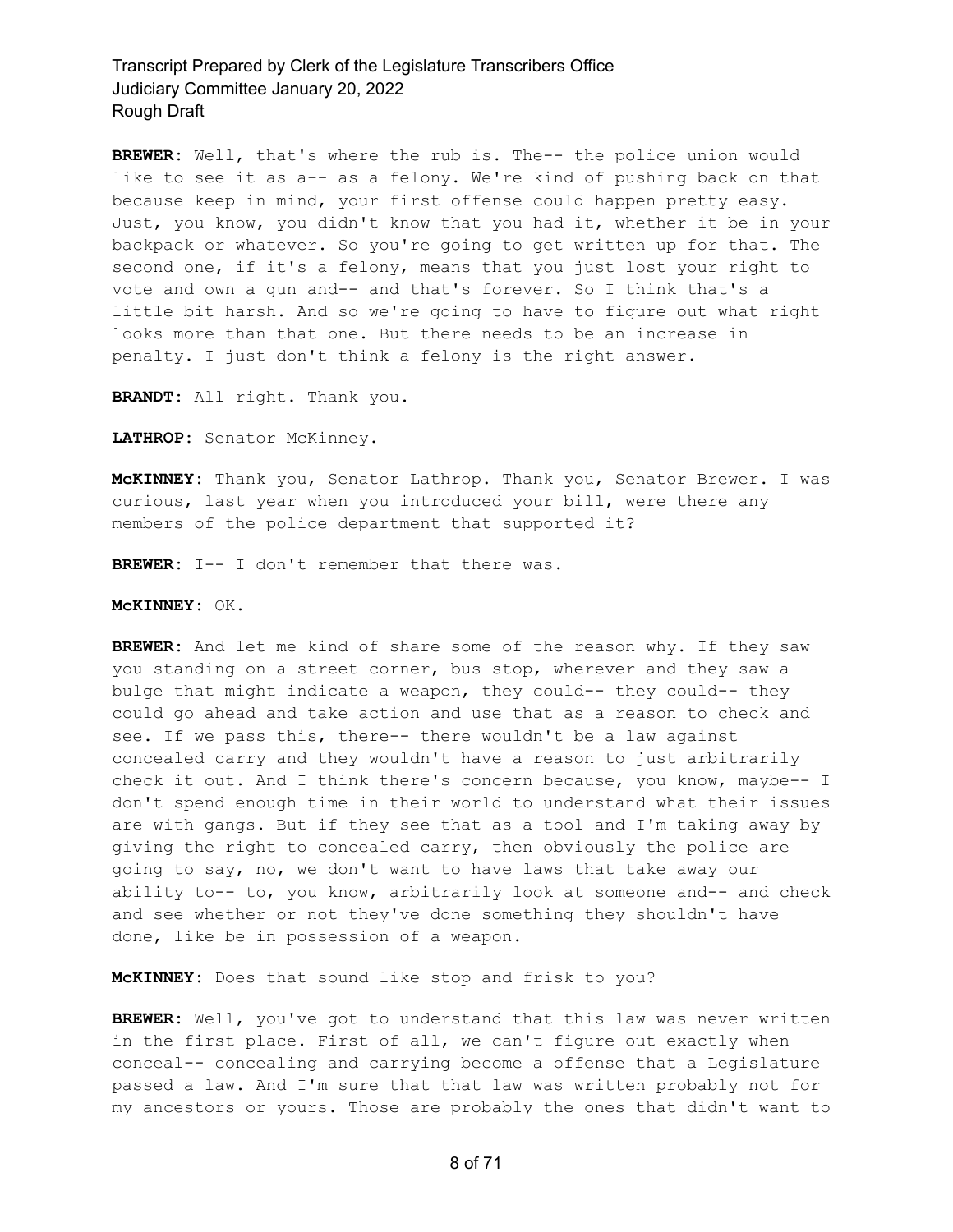have guns. So, you know, there was a thought process that probably went into this originally. But again, my purpose is simply to make it so that a person who has never done anything wrong and wishes to protect himself or her family, they can do that. And they can do it without fear of having an offense that go on their record and can mess up your life. The jobs that you can have and things that you can do are now all of a sudden changed just because you want to be able to protect your family.

**McKINNEY:** And that's some of my concern is I'm kind of conflicted on this because on one hand, I think people should have the right to, you know, bear. But also with the police, it seems like they're, I'll just say it, they don't want to allow black or brown individuals to possess a weapon essentially. That's what it seems like to me. Maybe they won't ever outright say it, but that's what it seems like.

**BREWER:** Well. If-- if that's your concern, then I think you should- should look really hard at the bill because all it's saying is if you've done nothing wrong, you should be able to possess then there should be a law against it, and it shouldn't matter what color you are, where you live, or anything else. That is a right that's given in the Constitution, both the Nebraska and the U.S. So. I think--

**McKINNEY:** I agree. I was just asking that question because I remember, I think I remember from last year Douglas County was excluded and I just thought it was convenient that Douglas County was excluded because, you know, my district is in Douglas County, Senator Wayne's district is in Douglas County, Senator Vargas' district is in Douglas County and the county that probably makes up a huge portion of the minority population in the state was excluded. And I can't-- I'll-- I'll try to pull it up later, but I couldn't confirm or not whether an individual from the police department supported that bill.

**BREWER:** Well, that's probably my fault that they were excluded. And quite frankly, part of that was we didn't know how the Omaha or Lincoln senators would vote on it. We thought, well, we know when we have 91 of 93 counties that want to be, you know, sanctuary counties for the Second Amendment, we're pretty solid. We know where that is. Those two are the crazy islands that you never know what they're going to do. Well, add to that the fact that now I've got this parade of cops that are going to come here saying, oh my God, the ceiling is going to fall tomorrow if you do this and I [INAUDIBLE] didn't need the heartache. So I thought, you know what? We'll-- we'll keep it simple. And so that's why they weren't included. And-- and-- and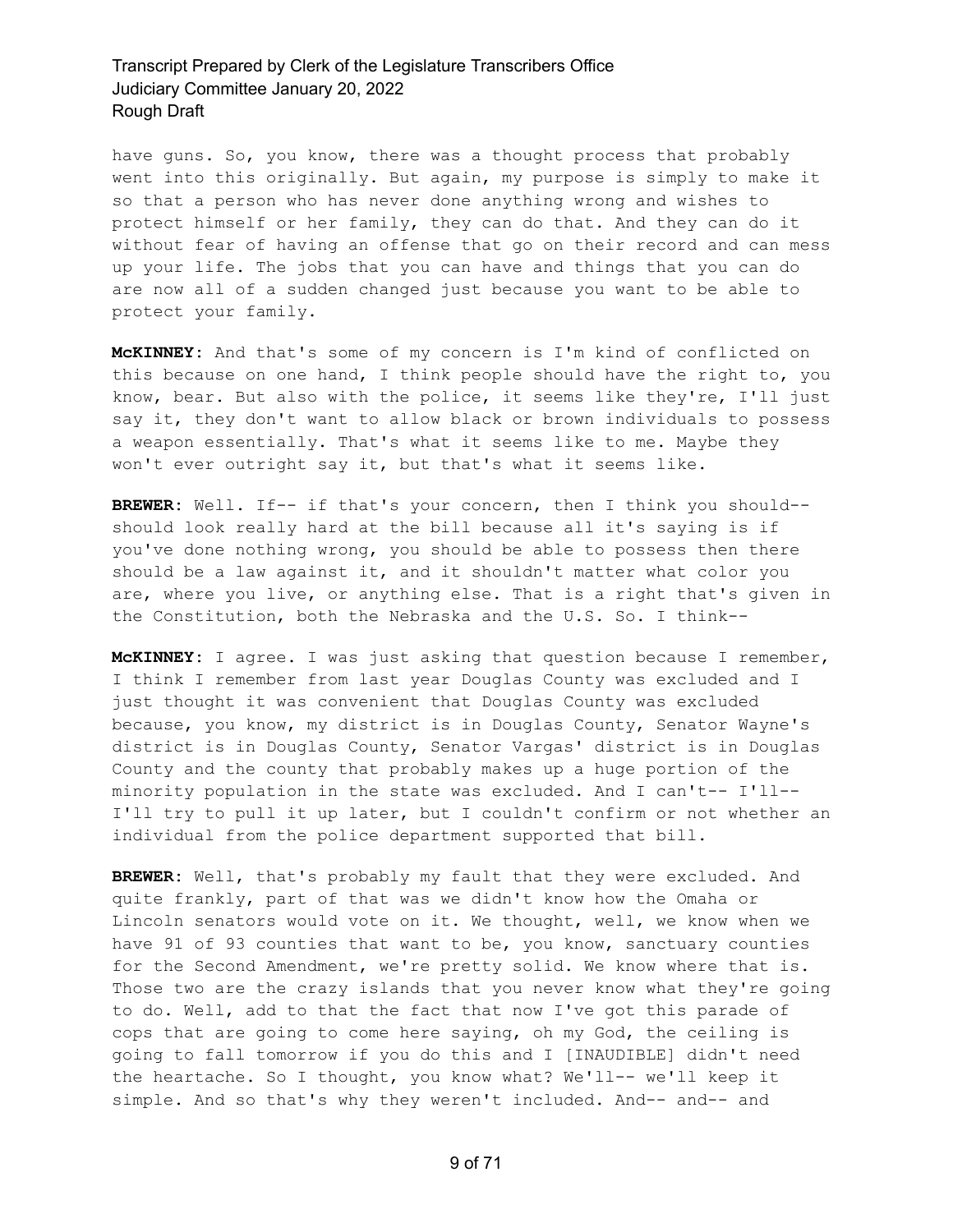you're right, and the Attorney General was right to say, listen, you can't do that. You can't cherry-pick which counties can and can't have the right. It's either a right or it's not a right. And so Attorney General made the right decision. I made a bad decision. I'm trying to fix it now.

**McKINNEY:** All right. Thank you.

**LATHROP:** I don't see any other questions. Thanks for bringing the bill and your presentation. We are going to, at Senator Brewer's request, which is not uncommon, invite testimony from five individuals before we open it up. The first person is going to be Dr. John Lott. So, Dr. Lott, if you would. Good afternoon and welcome.

**JOHN LOTT, JR.:** Well, thank you very much, Senator Lathrop. And I appreciate Senator Slama from-- for inviting me. As was mentioned, there are 22 states that have constitutional carry laws. There's 34 that allow people to carry without a permit openly. Nebraska is one of 43 state-- right-to-carry states. I actually testified the first time that the right to carry bill was first brought up in Nebraska back in 1997. And the interesting thing is, is that the same arguments that were being made now with regard to constitutional carry, both with regard to issues in general and with regard to the attitudes of the police, are exactly the same now as they were 25 years ago. But my impression is, is that the police are very happy with concealed carry laws right now in the state from what I can tell. The types of concerns that they had before there weren't borne out. And I think if you go and look at the experience in other states right now with regard to constitutional carry, you'd see the same thing. So all but one of the states that surround Nebraska have constitutional carry laws. One of the things that's interesting is that in these 21 states, not one state that's passed that has even held a legislative hearing, let alone a vote on reversing the law that they had. You would think if there was some opposition that had arisen, there would be at least a legislative hearing, some bills that would be put forward to go and change it. And yet you haven't seen a single legislative hearing that's occurred. So, you know, there are a lot of things with all these laws about things that might possibly go wrong beforehand that didn't do it. Much will remain unchanged in this law. Businesses and private property will still be able to prevent prohibited people from carrying on their property. There's still prohibitions on sensitive places. People must be able to legally own a gun to be able to carry. There's two major changes that this bill would have. One is how quickly somebody could be able to go and carry. So if you're a woman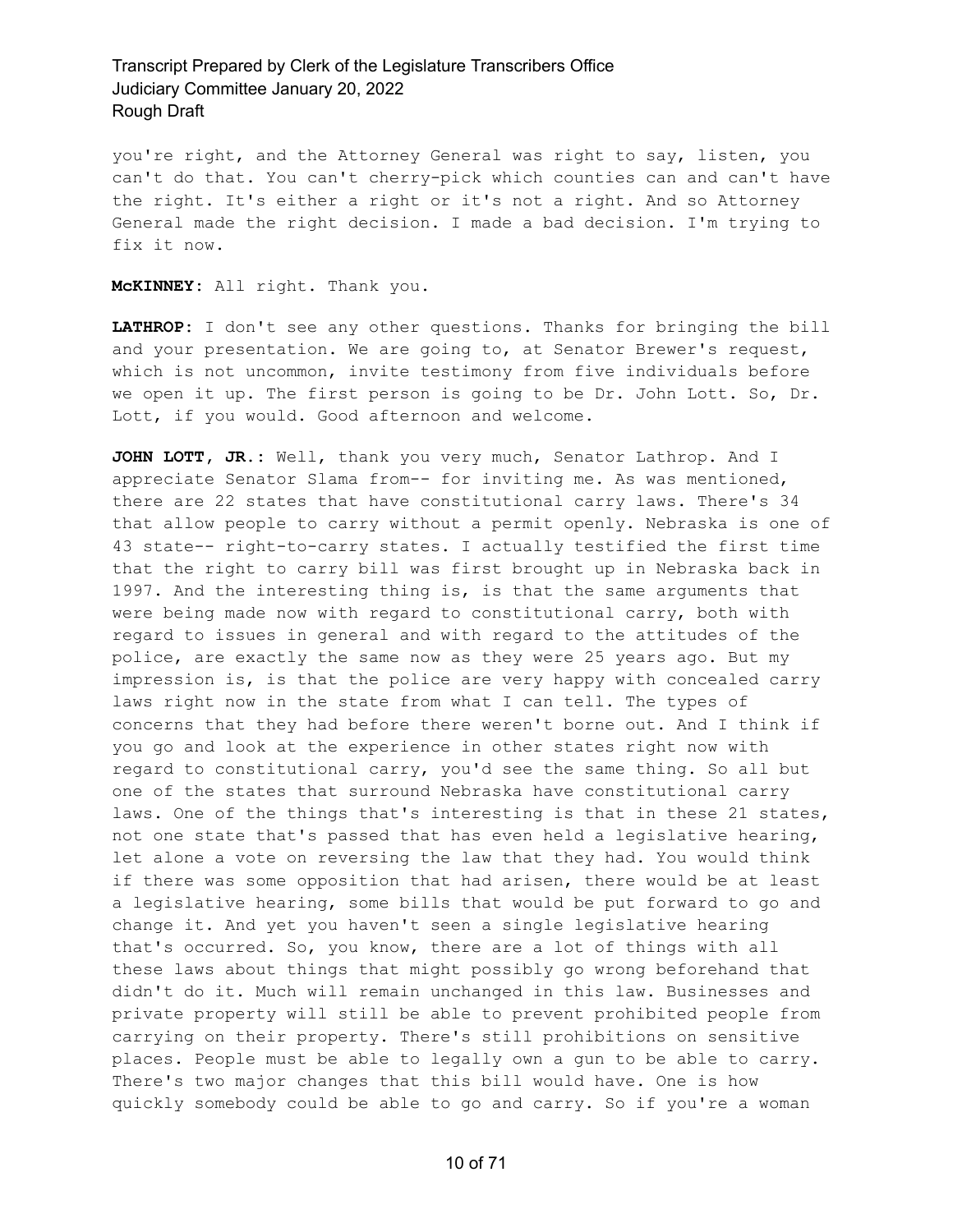who's being stalked or threatened, right now, once you submit your paperwork and everything, it takes 45 days. It's been a little bit longer over the last two years with the coronavirus within 45 days. But the problem is, if a woman is being stalked or threatened, making her have to wait 45 days might be too long to make her wait for protection. The other thing is the cost. Right now, it's \$100 for a permit in Nebraska that's twice the national average for cost for permits. Plus, if you include the training cost, you're talking about something that's at least \$170 or so. That may not stop you or I from being able to go in and have a permit. But the very people that my research indicates who benefit the most from being able to go and have a gun for protection, poor minorities who live in high crime urban areas. One hundred and seventy dollars might make the difference between whether or not they can legally carry or not. But the people who are most likely victims of violent crime benefit the most. I can go through briefly. You look at Illinois and Indiana. Illinois has 4 percent of the adult population with a concealed handgun permit. Indiana has 22 percent. Why the difference? In Illinois, it costs \$450 to get a permit. In Indiana, it's \$12.95. Not only do you have fewer people get it, but in Illinois, people get it are wealthy whites who live in the suburbs. It's fine that they're being able to carry, but they're not the ones who benefit the most from having the option to be able to go and protect themselves. The-- I know I'm out of time. I'll just say the handout that I sent you looked at all the states that passed constitutional carry between-- up until 2018 to look at before and after crime rates, both murder and overall violent crime, and also police killings. And what you find is that murders fall statistically significantly. Violent crime falls slightly, but it's not statistically significant if you look at all those states. And police killings fall, but very slightly over time. Obviously, they go up and down from year to year, but the averages before and after are lower for all three of those after you have constitutional carry. And it seems, you know, people raise concerns about things that might happen, but I think that provides kind of a bottom line.

**LATHROP:** OK, thank you, Dr. Lott. Any questions? Senator Slama.

**SLAMA:** Thank you, Mr. Chairman, and thank you, Dr. Lott, for making the trip here today. I do think it's valuable that we dig into the numbers and the data here. So referencing what you talked about in the handout you were able to give us, so are we seeing these drops in murder, relatively stable, violent crime rates, other drops, is that typical across the board of all the states that have constitutional carry [INAUDIBLE]?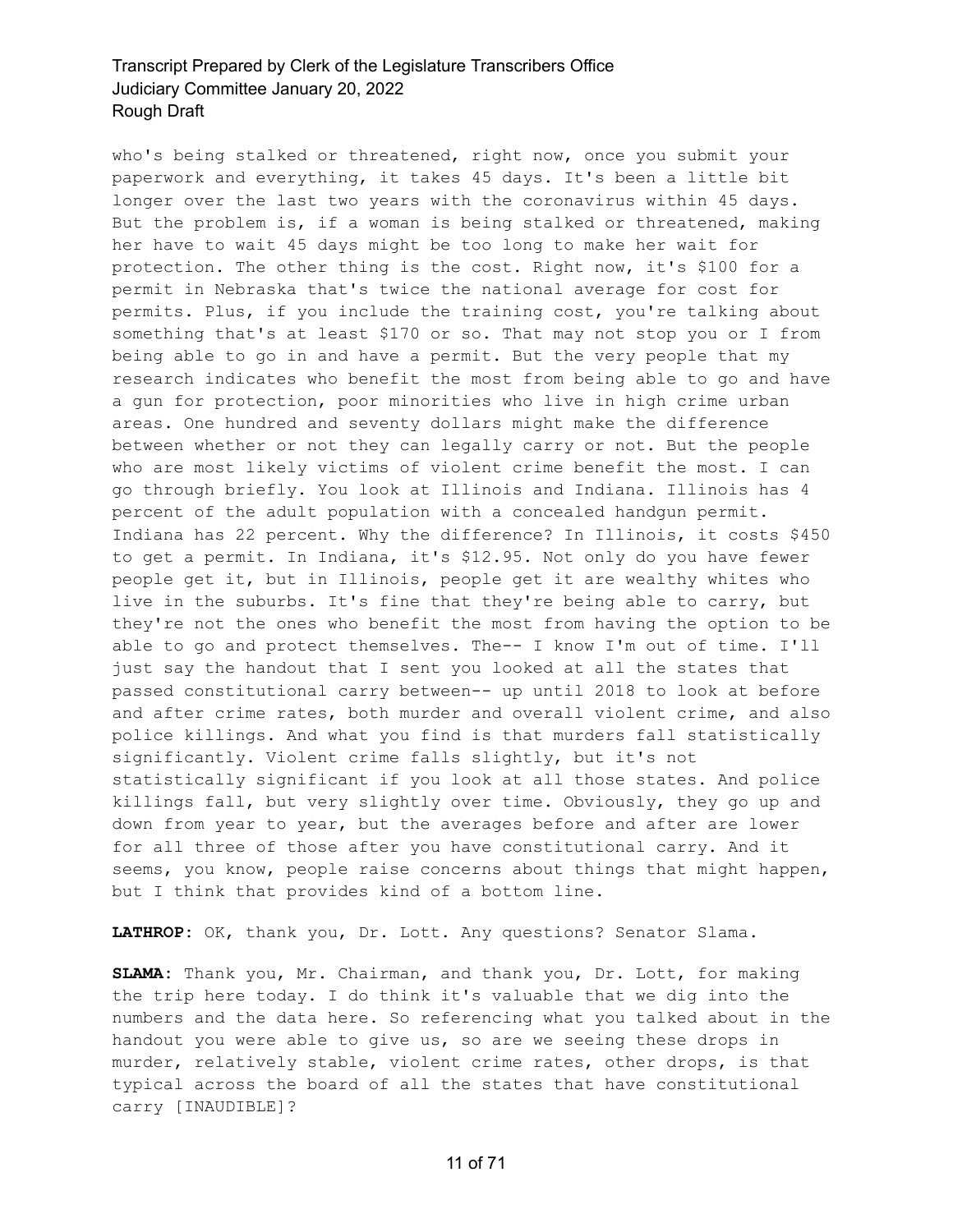**JOHN LOTT, JR.:** These are the average changes that occur. There's some variation, but most these places you see drops that occur. I mean, obviously, there are other things that are happening in these different states from time to time. Obviously, we've seen the last couple of years big increases in violence for lots of different reasons, but those are the average changes that you see.

**SLAMA:** And out of all of these states that have passed constitutional carry legislation, there hasn't even been a legislative hearing to repeal it?

**JOHN LOTT, JR.:** There has not been a single legislative hearing in any of the 21 states,--

#### **SLAMA:** Fantastic.

**JOHN LOTT, JR.:** --let alone a vote on trying to do so. The thing is, you've had parties change control. You know, Maine went from Republicans controlling the governorship and the state legislature to Democrats controlling everything. A number of other states you've had changes in governors, you've had changes in state legislatures. You would think when it changed parties, you know, if there was something going on there, you would've seen at least a hearing on this if there was really opposition. But as with so many of these laws and as with Nebraska, when you passed the right to carry law to begin with, you can go back, read the debates that were occurring in the state, the types of fears that were occurring. As I said, I testified here in 1977-- 1997. Look at the newspaper articles six months or a year after it passed and basically the headlines in the newspapers saying, you know, those fears that we raised, they didn't really come true and it became a nonissue. Now, the right to carry law that you have in Nebraska is a completely nonissue as far as I can tell. And you see the same change over time after states passed the constitutional carry.

**SLAMA:** Thank you, Dr. Lott.

**LATHROP:** Senator Morfeld.

**MORFELD:** Thank you for coming, Dr. Lott. So I'm just looking at your data here a little bit, and I have a few-- few questions. So the data that you handed out, you specifically say-- oh, I want to make sure I get the wording right-- murder rates that you're looking at here. So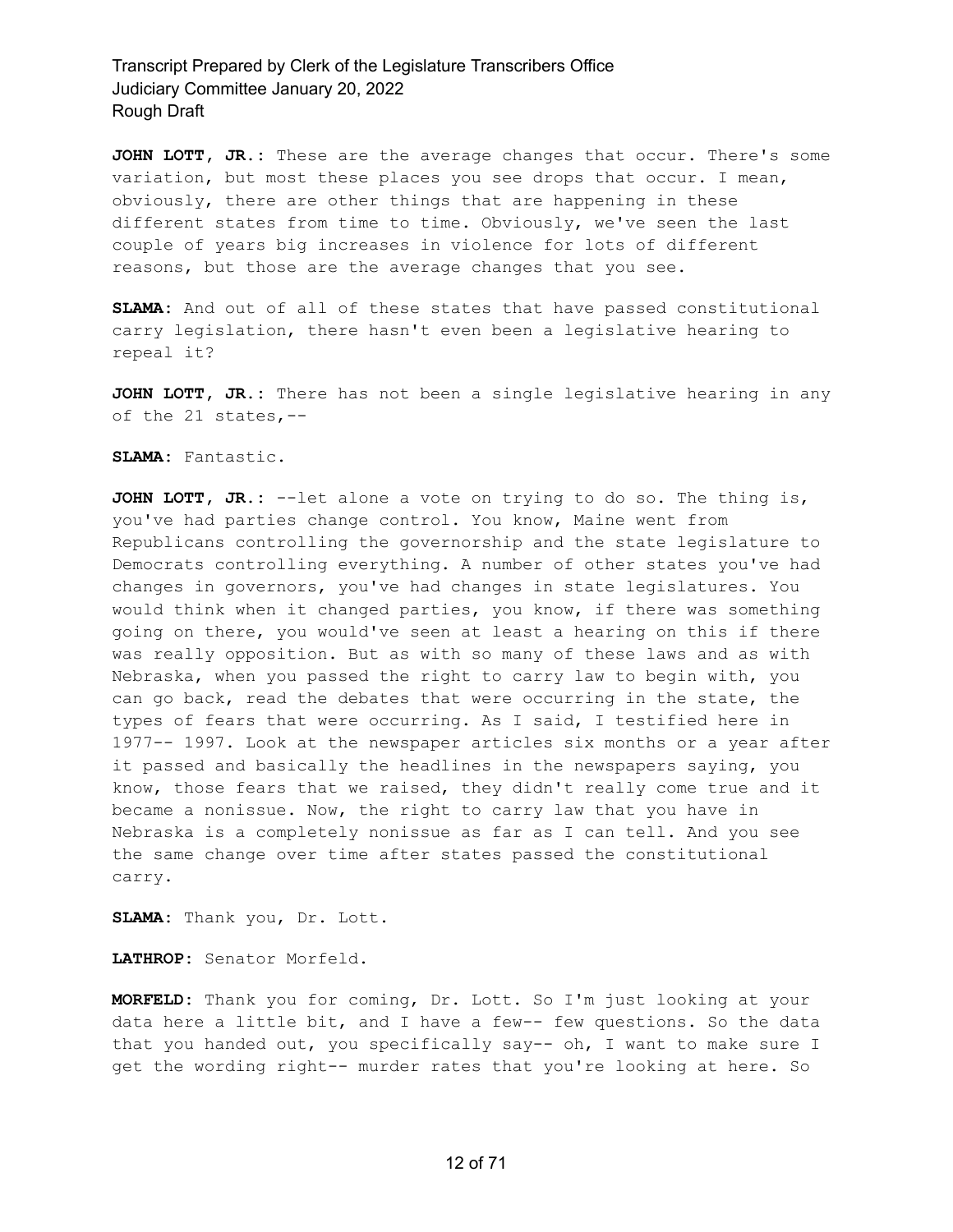is this murder rates involving a firearm or is it murder rate [INAUDIBLE]?

**JOHN LOTT, JR.:** These are total murder rates.

**MORFELD:** Because I guess the concern that I have with just total murder rates is which is what I thought, but I haven't been able to look up your research yet, is that if you look at the CDC for states that have passed constitutional carry, murder rates-- I want to make sure I get the data right-- there's a 5.1 percent increase in gun homicide rates annually, compared with 1.2 percent annual increase for states without such laws. And that's just from the CDC. So--

**JOHN LOTT, JR.:** But-- but what states do they look at? You know, I'm not going to go and argue that in every state it fell. But what I will say--

**MORFELD:** It's all the states, just to answer your question, it's all the states that have constitutional carry are the states that the CDC research [INAUDIBLE]

**JOHN LOTT, JR.:** Well, I kind of doubt that for one, because you have a number of states, you had five states that passed it last year.

**MORFELD:** You can doubt it, but it's [INAUDIBLE]

**JOHN LOTT, JR.:** No. I mean, but I'm just saying--

**MORFELD:** They're not lying about it.

**JOHN LOTT, JR.:** I'm not saying you're lying. I'm just saying that they had to pick a time to cut it off.

**MORFELD:** OK.

**JOHN LOTT, JR.:** Because the data for 2021 when you had five states that adopted isn't available yet. The data for 2020 either-- for some of those states you are only going to have for part of the time.

**MORFELD:** OK.

**JOHN LOTT, JR.:** And so I'm just asking what period of time--

**MORFELD:** OK.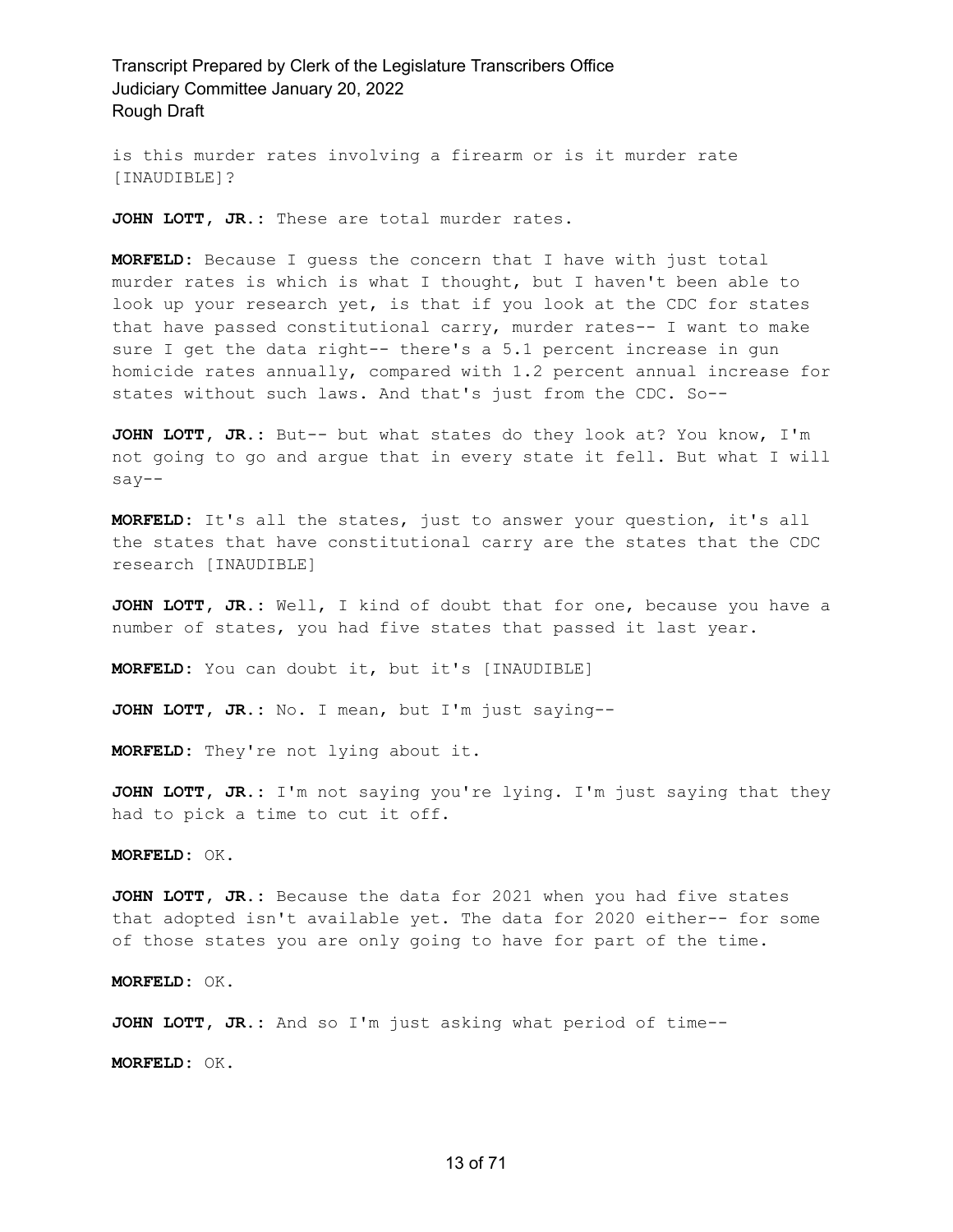**JOHN LOTT, JR.:** --did they look at because they couldn't look at all the 21 states.

**MORFELD:** I'll have to look into the research a little more, but I appreciate you bringing that up.

**LATHROP:** Senator Brandt.

**BRANDT:** Thank you, chairman Lathrop. Thank you, Dr. Lott, for testifying today. In your-- in your research, have you done anything on the gun training component? So today in Nebraska, they--

**JOHN LOTT, JR.:** Eight hours.

**BRANDT:** --they have to take an eight-hour course to get a concealed carry permit. Anecdotally, talked to some of these trainers, the washout rate is about 20 percent. It's evenly divided between people that are gun owners and people that have never fired a weapon before. They take the course, they fire the weapon, they do not enjoy it. They don't want anything to do with it. Do other states have a training component with constitutional carry or it's just you can just buy a firearm and you're on your own to get your own training?

**JOHN LOTT, JR.:** Right. Well, there's we have right-to-carry states a variation in training for those, and we have a lot of data there. So you have a number of large states like Pennsylvania and Indiana that have a right to carry permit, but no training that's there. In my book. More Guns, Less Crime from University of Chicago Press, I look, and right now, over half the states don't require training for people to be able to go and carry a gun. If you include the constitutional carry, plus there's like eight right-to-carry states that don't require training. And then there's a range of training for the other ones, going from anyplace from 2 hours all the way up to 16 hours in a state like Illinois, for example. And what you can-- there are two points to make. One is when states have moved from a pure licensing to constitutional carry, you'll actually see large increases. You know, at least I have data for Idaho and Kansas in the number of people who get training. So even though it's no longer required for people to go and get training when you eliminate the fees that they have to pay, more people want to carry. And these people are generally law-abiding citizens who know that they have a lot to risk if they go and do something wrong. And the data for both Idaho and Kansas indicated that you had, depending on the state, either a 22 or 25 percent increase in the rate that people were actually going and getting training. And one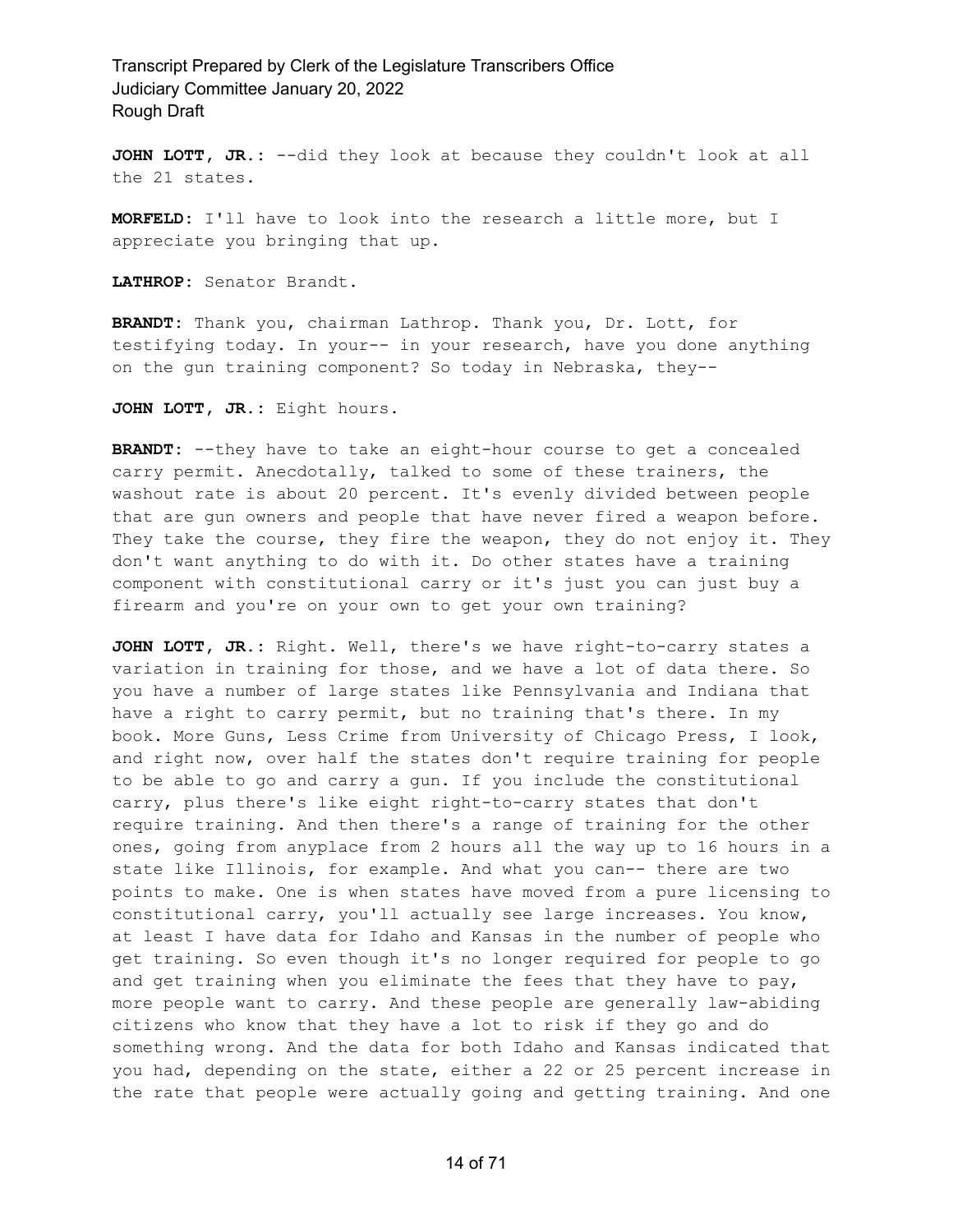of the things that you do see when you move to the constitutional carry is that a lot of states have a lot of arbitrary things that are required in the training process. So like California, for example, has two and a half hours on safe storage of-- of guns-- of guns. And what will happen is, is that the trainers will often change the classes that they offer to people who just want to get trained to make it something more useful for them than often what they had been arbitrarily put into the law on things that they had to do. But you'll see-- you definitely see an increase in people who are going to get training. The other thing is in my research, if you look across the states, one of the things is to look at the relationship between training levels and revocation rates for permits. You know, people can be revoked for improperly using the gun, for example, or there are other things that they might do. And the issue has been, do you see differences in revocation rates or suspension rates between based on the level of training that you have? And in fact, you don't see any real differences across the states there.

**BRANDT:** OK. Thank you, Doctor.

**JOHN LOTT, JR.:** Sure.

**LATHROP:** Can I ask a simple question?

**JOHN LOTT, JR.:** You can ask a hard question.

**LATHROP:** Well, this is pretty simple. This really is a simple one, though. When we talk about constitutional carry, the difference between that and the current system is you would not be required to get a permit. You would not go through the training. You wouldn't have to pay a fee.

**JOHN LOTT, JR.:** Right.

**LATHROP:** OK. All right. See, I told you it was simple.

**JOHN LOTT, JR.:** Right. You don't have to wait. You don't have to wait for 45 days.

**LATHROP:** OK. I don't see any other questions for you. Thanks, Dr. Lott. We appreciate your testimony.

**JOHN LOTT, JR.:** Thank you very much. I appreciate your time.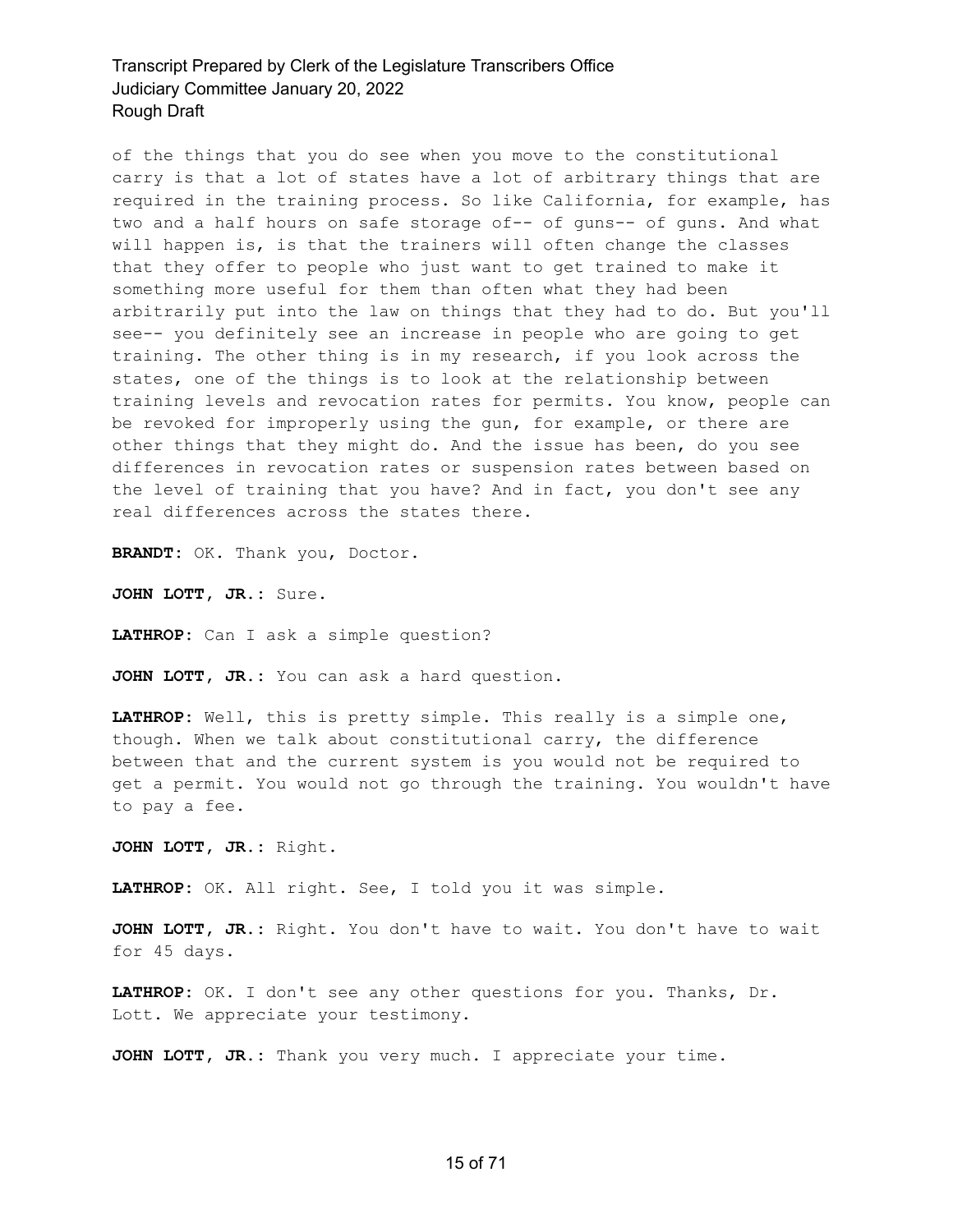**LATHROP:** Sure. We'll next hear from Trish Harrold. Good afternoon and welcome.

**PATRICIA HARROLD:** Good afternoon, thank you. My name is Patricia Harrold, P-a-t-r-ic-i-a H-a-r-r-o-l-d. I'm proud to be president of the Nebraska Firearm Owners Association and support our almost 30,000 followers who have made this bill our priority for the last several years. Training and education is my passion. I have been in the training industry for, gosh, 30 years. I must have started when I was five. I'm a certified professional in talent development, recognized expert in the training industry by the American Association for Talent Development Training Magazine and variety of other industry leaders. I'm a defense contractor by day, responsible for ensuring our intelligence, reconnaissance, and surveillance air crew at Offutt Air Force Base can do their job. I'm also a firearms instructor. I'm a training counselor, which also means I actually certify other instructors. And I work extensively throughout the Douglas/Lancaster/Cass areas to provide training opportunities for people across our state. Training is my passion. As an expert, the most effective, efficient, and impactful training is targeted. It's designed with the audience in mind, and our current concealed carry curriculum is very broadly designed. It was an attempt to create a catchall, very thorough across the board, covering possibly every possible thing anyone could possibly want to know with regards to the laws of self-defense, how to store your firearm, how to clean your firearm, how to shoot a gun, situational awareness, de-escalation, etcetera, robust training. And I have trained over a thousand people probably in the course of my career here in Nebraska. However, the key thing and we already spoke about it, so I won't spend too much time, constitutional carry is not going to result in a dramatic reduction in citizens seeking training. I work for an organization that teaches across multiple states in our region, and those states are constitutional carry and they cannot have enough classes on their schedule. And this is because you can target and customize and align your training to the needs of the audience. If someone has been a prolific firearm owner for many years and they simply want to focus on the laws of self-defense to understand how they're lawful and legal to maybe expand their expertise in de-escalation situational [INAUDIBLE], they're going to take a class in that. I am a native Spanish speaker. I was also an Arabic translator in the military. We have no means for folks whose language is not English to truly understand the law in their current CHP curriculum. Myself and several folks out of north and south Omaha are very excited about creating programs for people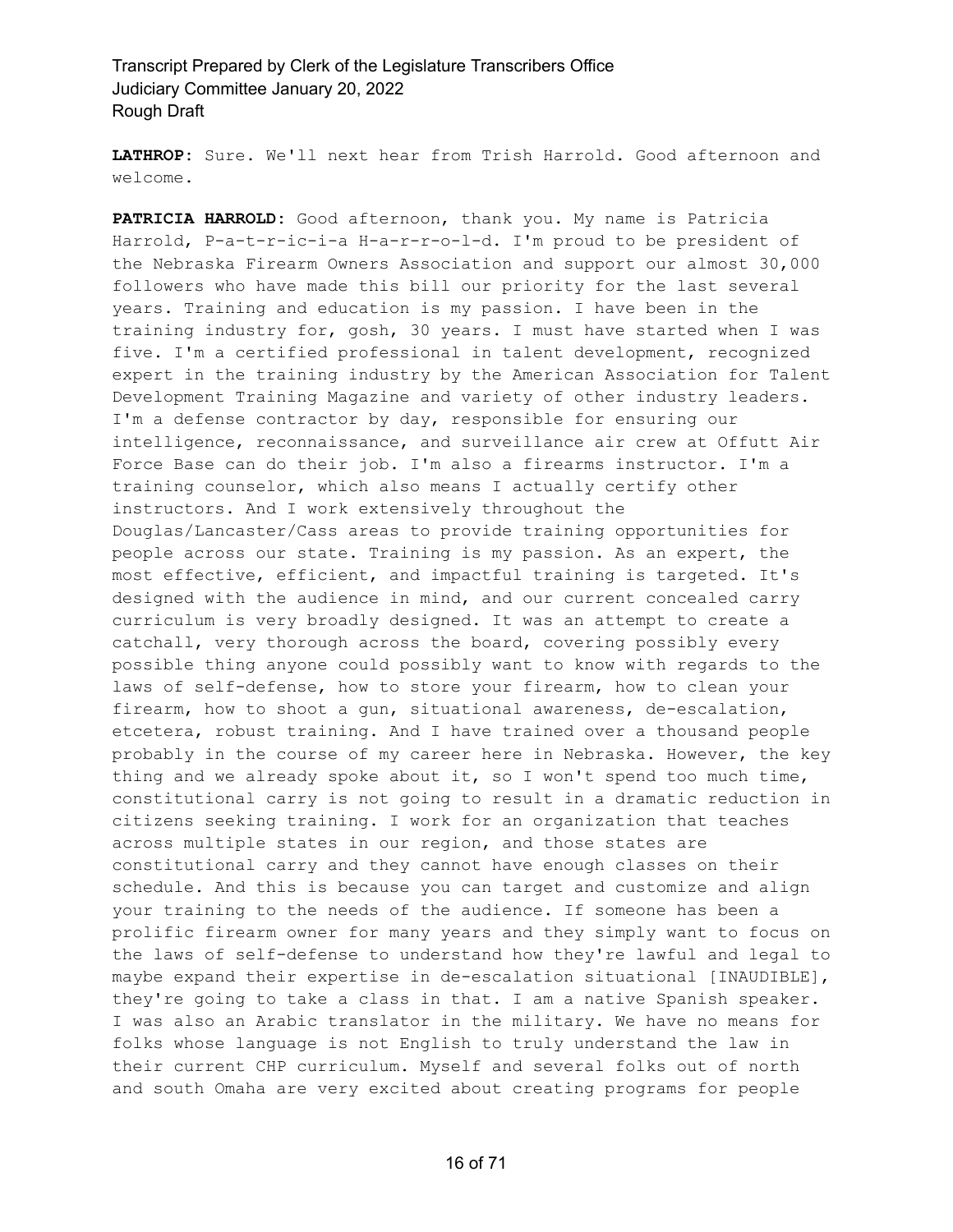who speak Spanish and the myriad of languages we have in our communities. The evolution of learning opportunities is such customized training, very cost effective, and very time considerate. If folks need four hours of training, they can take a four-hour training class. If someone wants to take 16 hours of training, they can take a 16-hour training class. What I have found, though, is many folks routinely train more than that. So I have worked with people who have worked with me every week, every Thursday for two hours to become proficient. But the beautiful part is the majority of the skills related to firearms handling and safety can be done at home. The only part that you need to be at a range is to actually fire the gun. All the fundamentals, the before and after that shot is fired, can be practiced at home, and we're not going to lose any issues with regards to safety. We can actually expand safety in our community.

**LATHROP:** OK, thank you. And thanks for observing that red light. Any questions for this testifier? I see none.

**PATRICIA HARROLD:** Thank you.

**LATHROP:** Thank you for being here today.

**PATRICIA HARROLD:** Have a great day.

**LATHROP:** Next testifier is going to be Jon Anderson. Good afternoon, welcome.

**JON ANDERSON:** Thank you. My name is Jon Anderson, J-o-n A-n-d-e-r-s-o-n. I live in Norfolk. I am a lifelong Nebraskan born and raised. I've only ever lived here. I am currently a board member for Nebraska Firearms Owners Association. I'm a certified firearms instructor, a licensed concealed carrier, and a firearm owner. My testimony is not representing NFOA. This is my personal testimony today. I come before you today to ask you to please vote yes on LB773. Both the United States Constitution and our state Constitution specifically list the right to keep and bear arms. Let me emphasize that it is a right. Nebraskans deem this such a fundamental right it is named in the first section of the first article of our state's Constitution. The right to defend oneself is extremely important to most Nebraskans, especially since the world is turned upside down with riots and protests across the land. Each year, the FBI releases their uniform crime report. Each year, we find that there are roughly 10 incidents where a firearm is used by a private citizen to save a life for every one incident where a firearm is used by a criminal to take a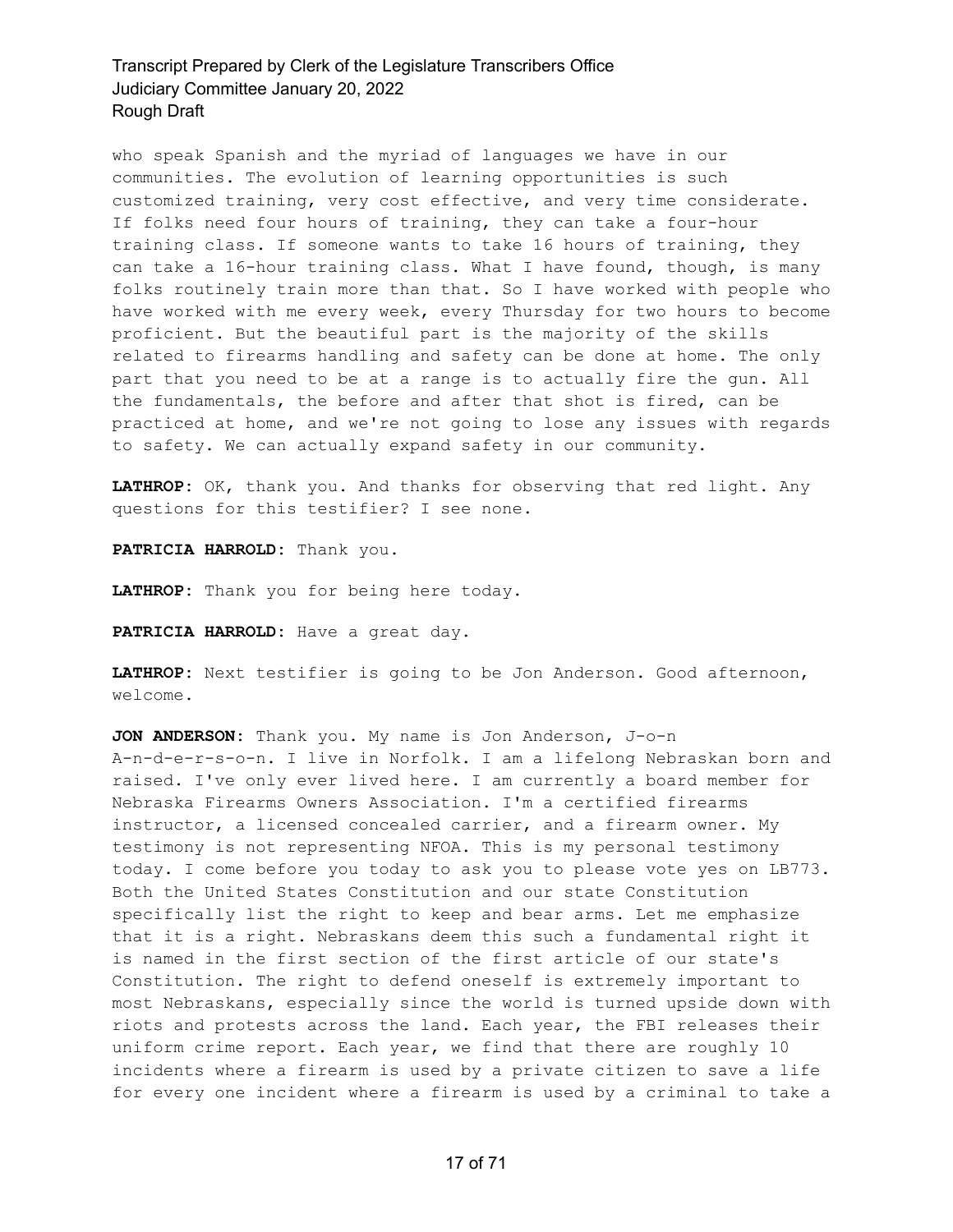life. And since many defensive incidents go unreported or undocumented, it's possible that ratio increases to as much as 30 to 1. In our state, anyone who is able to purchase and possess a handgun has the lawful ability to openly carry that handgun in public, Omaha excluded. Many experts and private citizens alike, however, believe that open carry is not always the best practice. And discreet or concealed carry is recommended to avoid causing a scene in public or to avoid being confronted by a person or persons who disagree with the act of open carry or to avoid being targeted by a violent criminal who would see them as a threat and thus a person to be eliminated during the commission of a crime. If a person is lawfully able to purchase a handgun and can pass the background check required to do so, and that person already has the lawful ability to carry that handgun openly in public, then why can that same person not be trusted to carry that same handgun under their jacket or shirt? What changes once the handgun is not visible to a casual observer? The simple act of covering up that handgun does not implant some devious intent into someone's mind and cause them to consider criminal acts, quite the opposite. Law-abiding, background-check-passing citizens simply want to avoid becoming victims of criminal acts. Since 2006, Nebraskans have been able to carry a concealed handgun in public so long as they can afford to take a class and pay for a permit from the state. The truth is, there are many Nebraskans who simply cannot afford the cost of the-- of the class and the permit. Those Nebraskans are in no way second-class citizens, but they're unable to discreetly exercise the right to bear arms that is listed in the constitutions, both federal and state. Why is there a right that is only available to some of the population? Why must we tell certain Nebraskans who may be short on money that their lives and safety are less important than the ones who can afford to pay? I would ask each of you to please consider all the citizens in Nebraska, not only the ones blessed with surplus money, when you consider your vote on this bill. It doesn't allow anyone to discreetly carry a handgun who wasn't already able to lawfully possess and openly carry it. Please remove the requirement for a permit in order to safely and discreetly carry the handgun in public so that all Nebraskans can exercise their right to keep and bear arms. And please remember if a right isn't available to everyone, equally, it's not a right.

**LATHROP:** OK. Thanks for your testimony. Let's see if there's any questions.

**JON ANDERSON:** Thank you.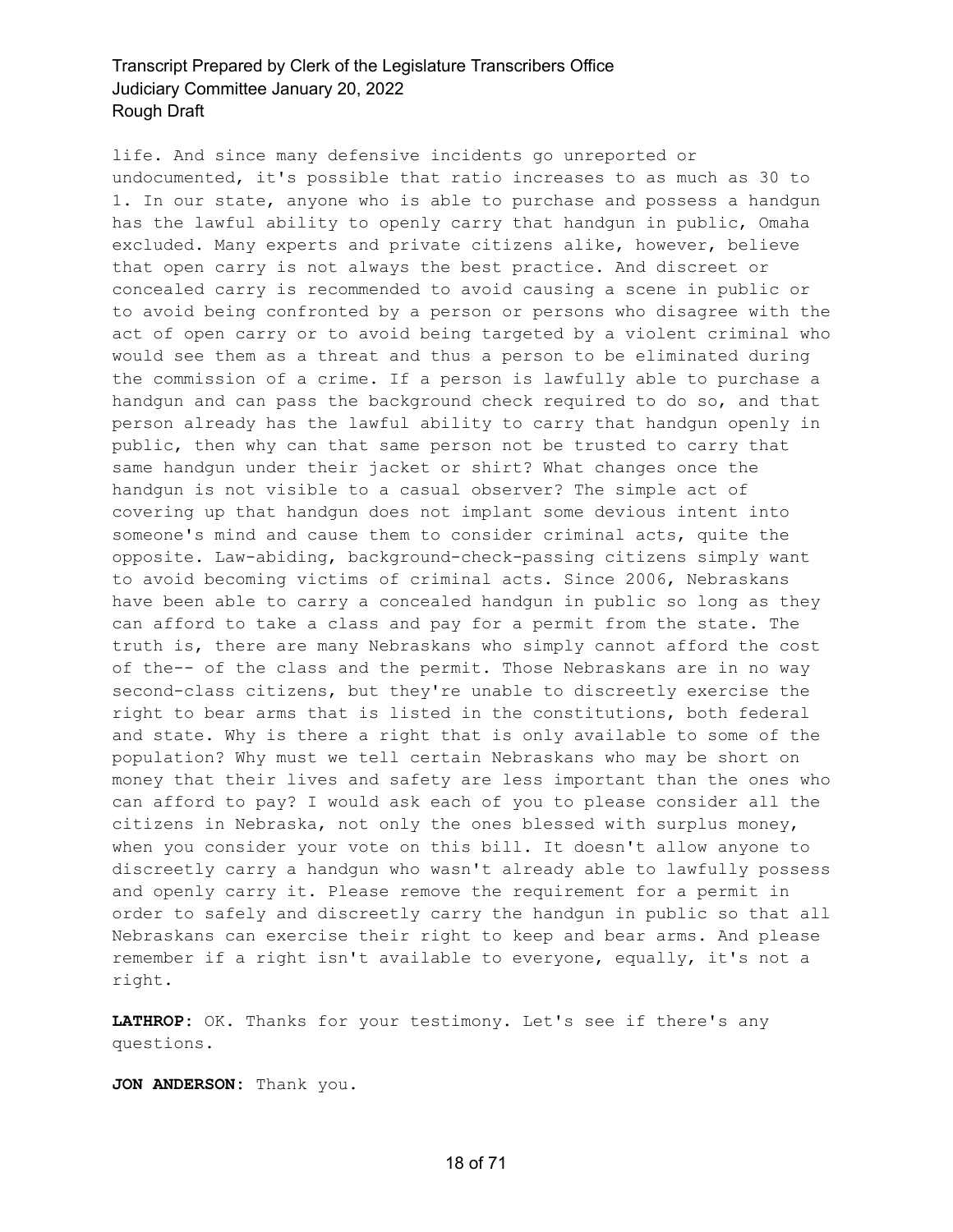**LATHROP:** There may be. Can I ask?

**JON ANDERSON:** Yes.

**LATHROP:** I've got a couple for you. You said that you're a firearms instructor.

**JON ANDERSON:** I [INAUDIBLE] certified.

**LATHROP:** Do you teach the concealed carry course?

**JON ANDERSON:** I will. I'm in the process now of doing the paperwork to form an LLC because this is a litigious society these days. So I have not yet gotten certified through the state to teach that class, but I will be submitting that here in the coming weeks.

**LATHROP:** You have taken the class, though.

**JON ANDERSON:** I've taken the course to become an instructor and I have taken the class, yes,--

**LATHROP:** If I want to get--

**JON ANDERSON:** [INAUDIBLE] CHP.

**LATHROP:** If I want to get a permit currently and I need to take the the class,--

**JON ANDERSON:** Yes.

LATHROP: --what's my commitment in money and in time?

**JON ANDERSON:** Well, as has been mentioned, it's an eight-hour class. The going rate is roughly \$100, sometimes less, sometimes a little more, depending on the instructor. That's just instructor's discretion.

**LATHROP:** Is the eight hours statutorily required?

**JON ANDERSON:** I believe it is.

**LATHROP:** Or it just takes that long to get there.

**JON ANDERSON:** These are things that I will be working on with the state.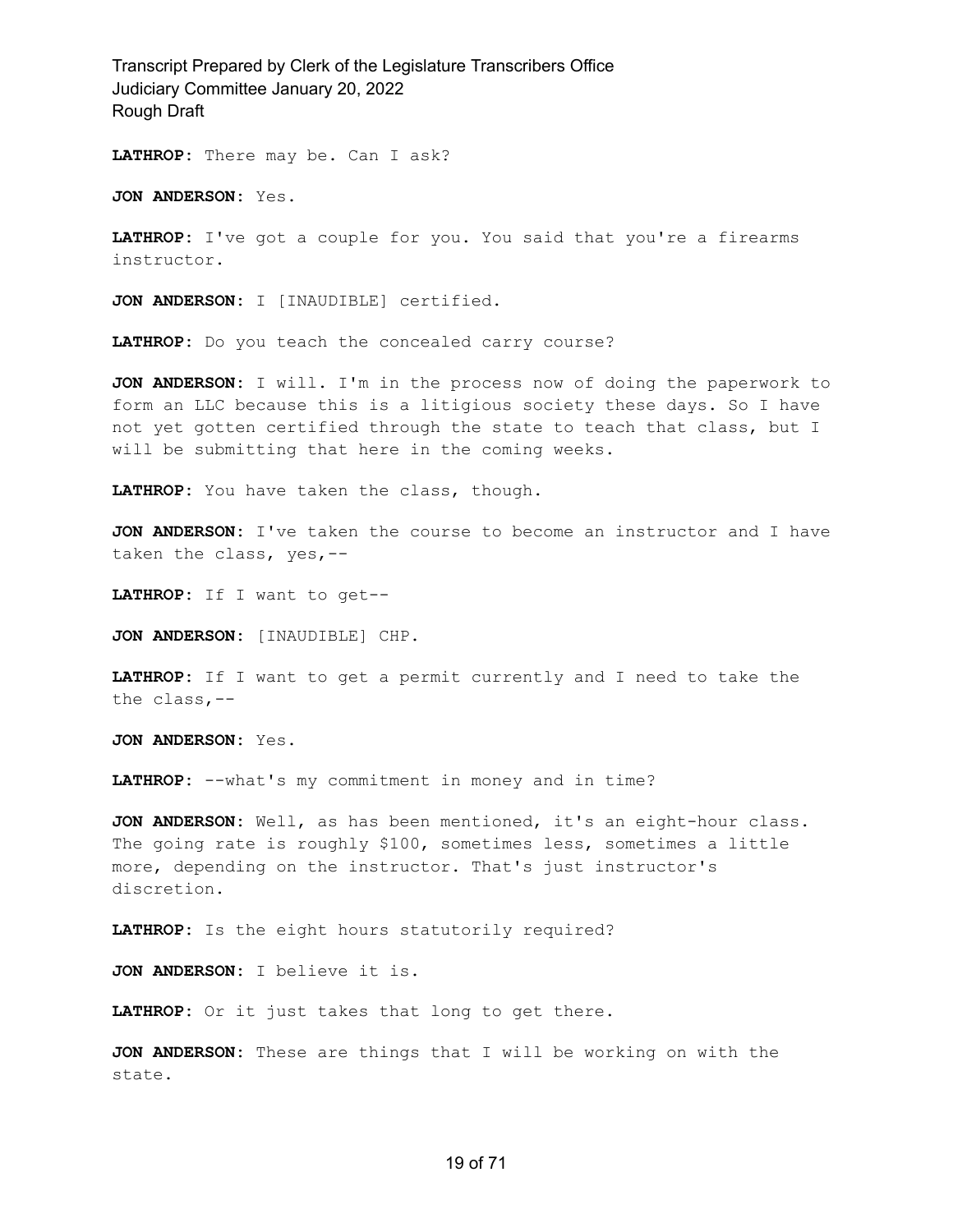**LATHROP:** OK.

**JON ANDERSON:** Work with the State Patrol to get certified to teach the class and have their blessing to do so. That doesn't count the \$100 for the initial permit fee, the fingerprinting, background check and all that.

**LATHROP:** So walk me through the expense associated with getting the permit. So if I want to-- if I want to do this, I know--

**JON ANDERSON:** Sure.

**LATHROP:** --there's a time lag versus just going up to Cabela's and picking up a handgun.

**JON ANDERSON:** Well, that's part of the expense. You have to be able to obtain the handgun.

**LATHROP:** OK.

**JON ANDERSON:** The CHP class isn't designed to teach you how to shoot. It's just to verify you already know how to safely.

**LATHROP:** Who am I-- who am I writing checks to and for how much?

**JON ANDERSON:** You're writing a check to an instructor for a class, roughly \$100, say, average.

**LATHROP:** OK.

**JON ANDERSON:** You're paying \$100 to the State Patrol for the permit itself.

**LATHROP:** OK.

**JON ANDERSON:** So roughly \$200 there.

**LATHROP:** So \$100 for the-- the instruction and \$100 for the permit.

**JON ANDERSON:** Right.

**LATHROP:** OK. Does that cover the expense?

**JON ANDERSON:** Does--

**LATHROP:** It's not a trick question.

#### 20 of 71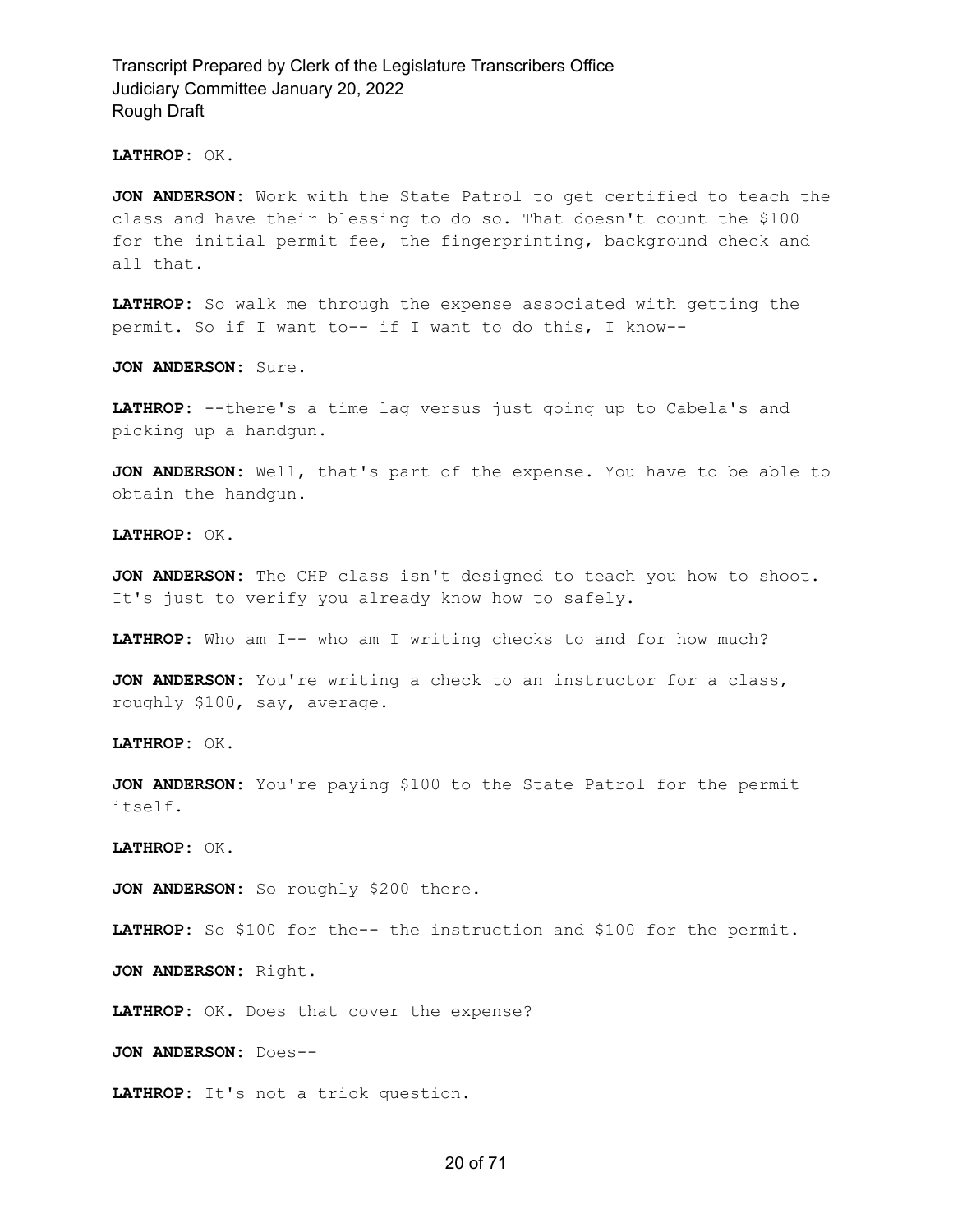**JON ANDERSON:** Right.

**LATHROP:** I'm trying to understand.

**JON ANDERSON:** It doesn't cover the practice that would be beneficial. If you show up to a CHP class not knowing how to shoot a firearm, then you're probably not going to pass the class because you don't-- you won't pass the-- you're not likely to pass the proficiency side, but

**LATHROP:** That part's probably advisable regardless.

**JON ANDERSON:** Right. Exactly, obviously.

**LATHROP:** OK. You [INAUDIBLE]

**JON ANDERSON:** Roughly the \$200.

**LATHROP:** Yeah, you've answered my question. I appreciate your background. Senator Slama.

**SLAMA:** Thank you, Mr. Chairman. And just in addition to that expense, you have the supply costs so not only the firearm, but the necessary rounds of ammunition, which are not cheap at all, depending on what rounds you select. That can almost be more expensive than the cost of the permit or the class.

**JON ANDERSON:** Right.

**LATHROP:** OK. I don't see any other questions. Thanks, Mr. Anderson.

**JON ANDERSON:** Thank you.

**LATHROP:** We appreciate you being here today. Next will be Jim Gottchalk [PHONETIC] Is Jim Gottchalk here? OK. We'll go on to Dave Babcock. Good afternoon and welcome.

**DAVID BABCOCK:** Good afternoon. I didn't know I was on that list.

**LATHROP:** Well, we're glad you're here.

**DAVID BABCOCK:** Thank you. Good afternoon. My name is David Babcock, D-a-v-i-d B-a-b-c-o-c-k. Thank you, Chairperson Lathrop and members of the committee for the opportunity to testify. I am an attorney and I have recently retired after 33 years working for the state of Nebraska. I also served as a deputy and chief deputy county attorney in Adams County in the 1980s. While crime declined in the United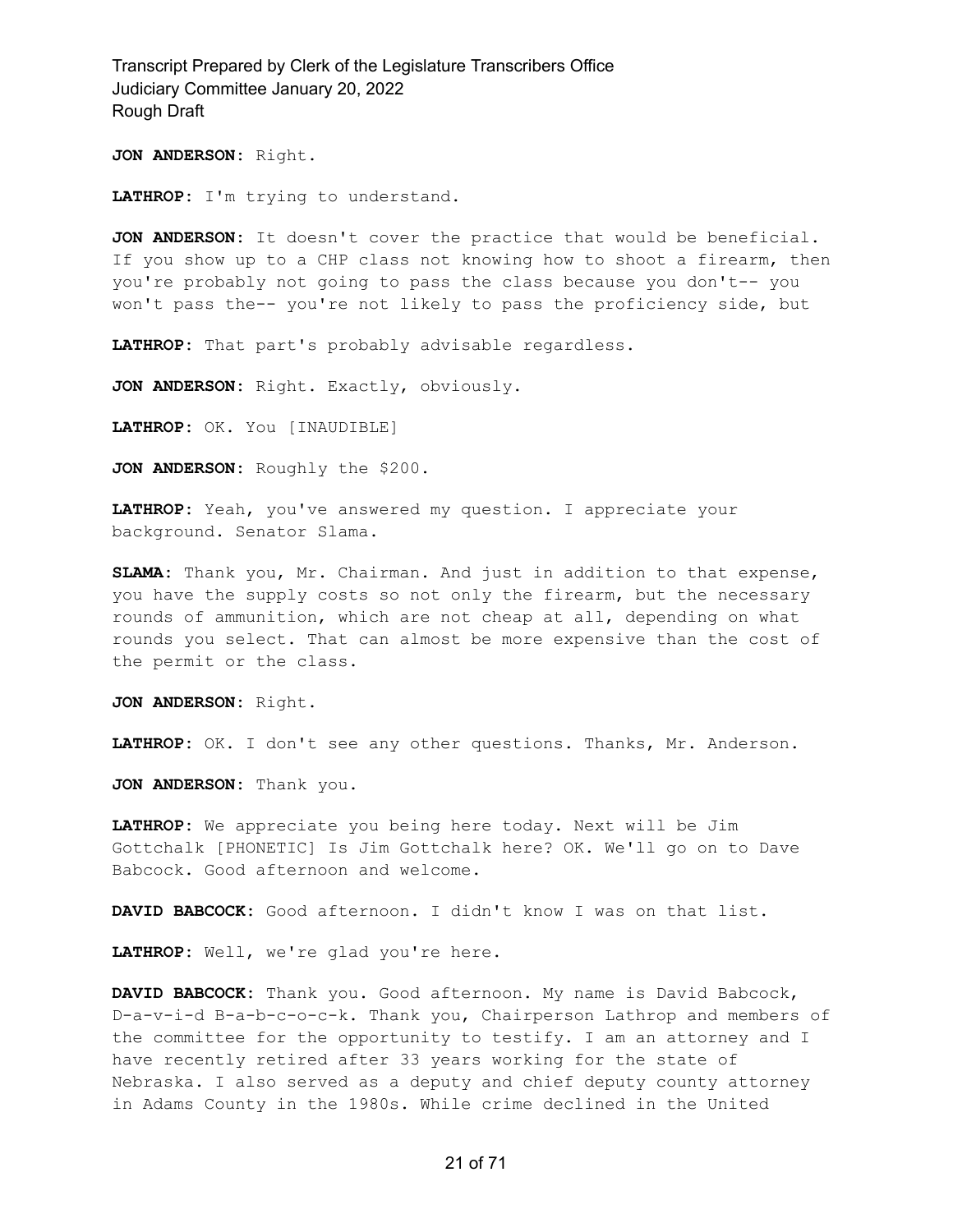States since the 1990s, we now live in an era of skyrocketing rates of homicide, carjacking, and other violent crimes. This increases in crime seems to be tied to when states began releasing prisoners due to COVID, as cities experimented with cashless bail, as prosecutors in large cities began refusing to enforce some laws, and as there were hundreds of riots across America. The Midwest has not been immune to this surge. Chicago had 797 murders in 2021. Now that would include other than just firearm murders, blunt instrument, so forth. The high-- the highest number-- this is the highest number in 25 years. St. Louis set a new all-time record high in 2021 with 186 murders, and Minneapolis-St. Paul set highest number of murders in 28 years during 2021. The news is filled with horrif-- horrific acts of senseless violence aimed almost on a daily basis. Arrest, prosecution, and incarceration of criminals for-- are important for the protection of society, but they do nothing to protect the individual during a violent attack. The Second Amendment has been a fundamental civil right in the United States since 1791, when the Bill of Rights was adopted as part of the U.S. Constitution. It-- it protects the right to keep and bear arms. LB773 serves to strengthen this civil right and-- protected by the Second Amendment by enabling persons who are not protected, prohibited from possessing firearms to carry concealed handguns so as to protect themselves and their loved ones. The surging crime shows-- shows us that many criminals are already carrying weapons and they will use their weapons when they believe they can commit a violent or act without getting caught. Some criminals appear to view their weapons as power over other people, and taking someone's life is the ultimate exercise of power over another person. Chicago has among the strictest gun laws in America, yet it also has one of the most-- is one of the most dangerous cities in America, with an incredibly high murder rate often involving firearms. Many large U.S. cities with serious crime-- crime surges also have strict gun laws as well. Let me skip ahead here. Albert Einstein told us that insanity is doing the same thing over and over, expecting different results. Cutting-- there are some laws that are perfectly appropriate regarding firearms. Of course, we take away the rights of people who are convicted of felonies, convicted of domestic assault, or are committed to mental hospital and so forth. And we enforce those strictly. But anyway, the-- the bottom line is, is that by having people who can carry their own firearms this helps address the violent crime at the time it is happening, not after the person becomes a victim.

**LATHROP:** OK.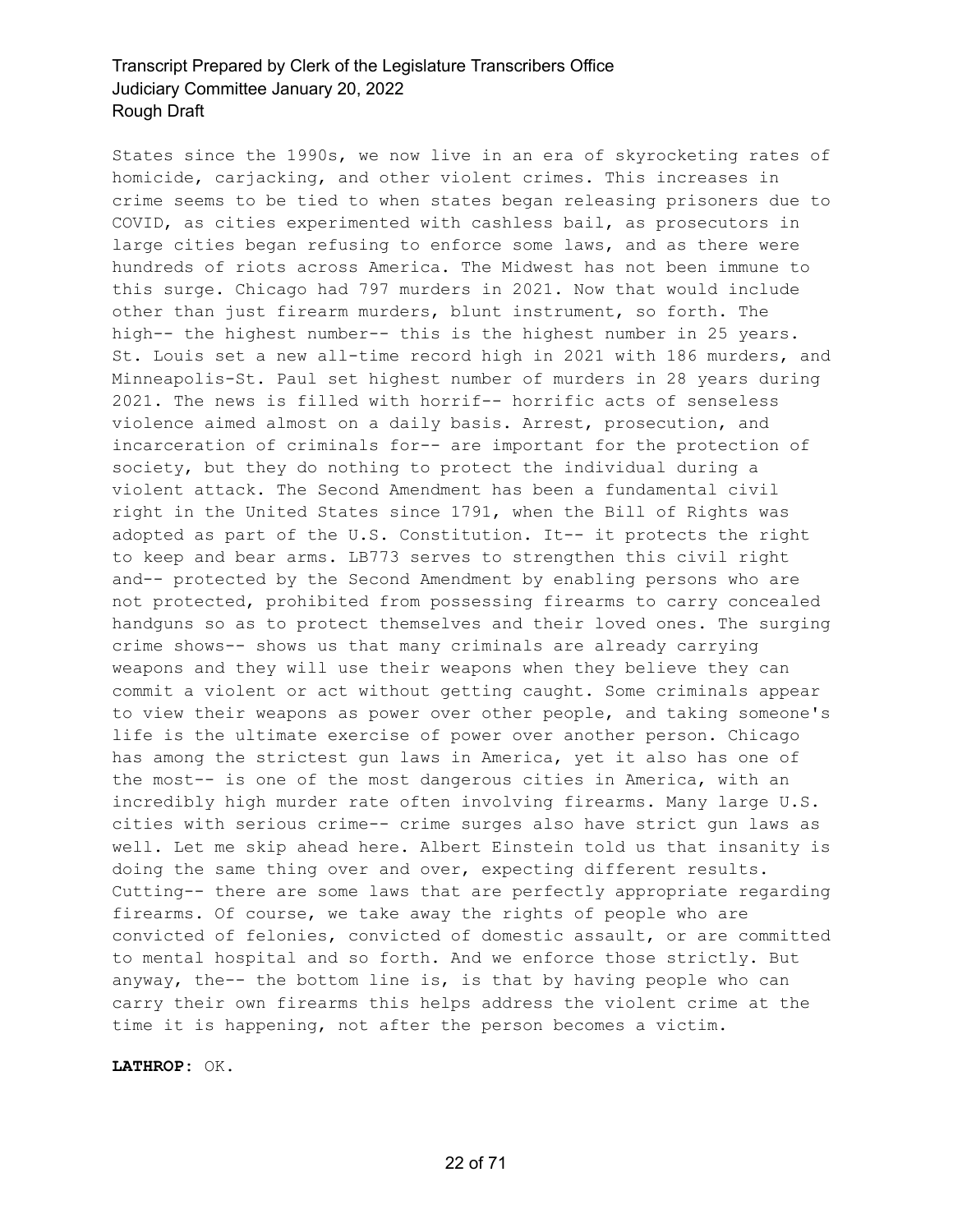**DAVID BABCOCK:** I'll move ahead. Thank you for your time. Do you have any questions?

**LATHROP:** Let's see if anybody has any questions--

**DAVID BABCOCK:** Very good.

**LATHROP:** --for you, Mr. Babcock before we get you. Senator Brandt.

**BRANDT:** Thank you, Chairman Lathrop. Thank you, Mr. Babcock. So in your bio here, you were the chief deputy county attorney for Adams County. Is that correct?

**DAVID BABCOCK:** Yes, I was for three years.

**BRANDT:** OK. And I don't want to ambush you here. And this is actually in the bill, and I'm thinking-- I was waiting for an attorney to answer this for me. Underneath the current concealed carry permit and under this bill, it's-- it's listed and I'll just read it to you: A person not otherwise prohibited by state law from possessing or carrying a concealed handgun shall not carry a concealed handgun while such person is consuming alcohol.

**DAVID BABCOCK:** Yes.

**BRANDT:** Is that the same rules for a concealed-- concealed carry today?

**DAVID BABCOCK:** Yes, it absolutely is.

**BRANDT:** So if a woman goes into a restaurant or something with a gun in her purse, she has to leave that weapon in the car. What is?

**DAVID BABCOCK:** Yes.

**BRANDT:** OK.

**DAVID BABCOCK:** They lock it in the glove box. Lock it in a compartment. Many people buy these small lock boxes. They put their firearms in, slide it under a seat or something like cable to the car.

**BRANDT:** Yes.

**DAVID BABCOCK:** And then you can go drink. You're not carrying concealed.

#### 23 of 71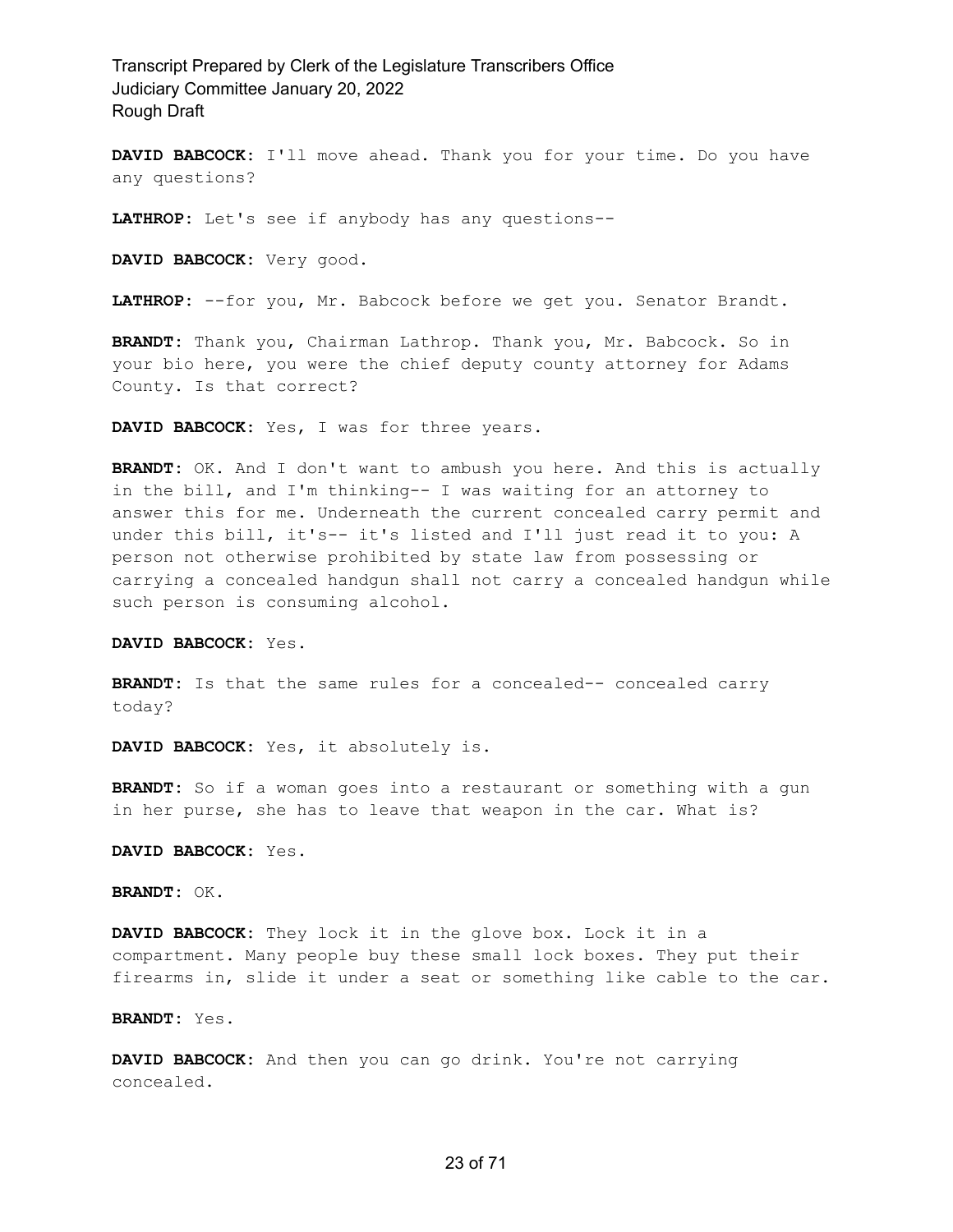**BRANDT:** OK. But that would be a zero tolerance.

**DAVID BABCOCK:** My understanding is that county attorneys pursue that very regularly. I know that from my own conversation with other county attorneys. I used to work at the State Patrol and answer some of those questions for county attorneys.

**BRANDT:** OK. I appreciate that. Thank you, sir.

**DAVID BABCOCK:** Sure.

**LATHROP:** OK. I don't see any other questions. Thank you very much for your testimony.

**DAVID BABCOCK:** Thank you.

**LATHROP:** So now we'll go to sort of opening it up. We are on proponents first. When we get done with proponents, those people that are here in favor of the bill, then we will take up and allow individuals time to speak in opposition if there's opposition and then neutral testimony. Can I see by a show of hands how many people intend to testify today? OK. We should hear from all of you. I would encourage you that if somebody has already said what you've said and you want to fill out a white sheet and just have your name recorded in the record, that's good too. And we'll take the first proponent. Good afternoon and welcome.

**TERRY FITZGERALD:** Good afternoon. My name is Terry Fitzgerald, T-e-r-r-y, Fitzgerald, F-i-t-z-g-e-r-a-l-d. And thank you all so much for allowing me this afternoon. I have been privileged to be an NRA certified firearms instructor for 30 years and an NRA appointed training counselor for 20 years. I teach basic firearms courses in 10 different disciplines, as well as train and certify NRA instructors in those same disciplines. I also conduct the Nebraska concealed handgun permit course and nonresident concealed handgun courses for several states. As you may guess, I am a firm believer in basic and advanced firearms training. I have trained people from almost all counties in Nebraska and stress the need for additional training to all of them. With that said, I feel it's my job to provide the best training I'm capable of to those who seek it. It is not, however, for me to deprive any law-abiding Nebraska citizens of the right to have, carry, and use if necessary the most effective means of protecting themselves and their loved ones based on whether or not they've taken a course from me or another certified instructor. Sometimes that most effective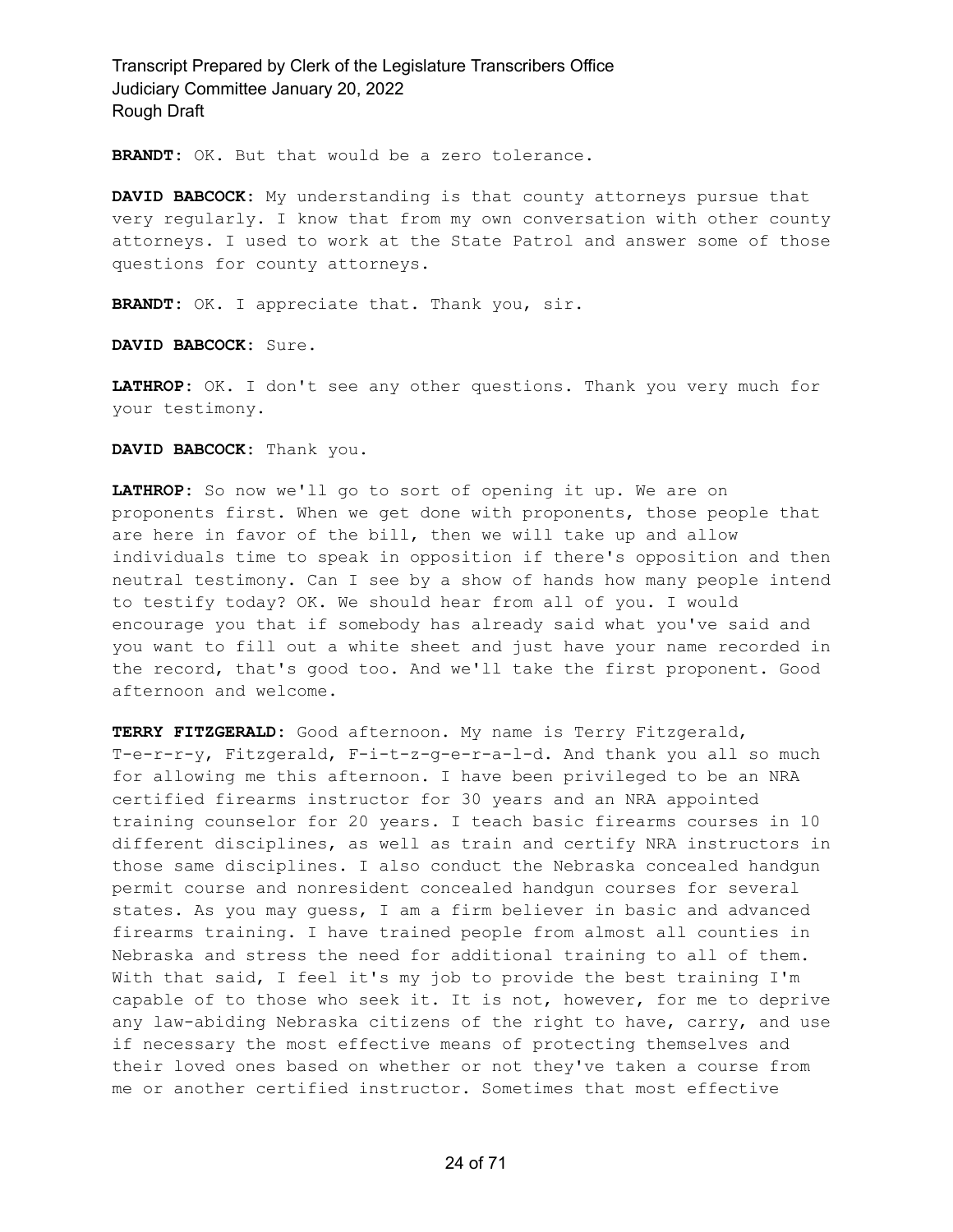means is a personally carried firearm. I urge you to vote yes on LB773. Thank you for your time.

**LATHROP:** Thank you, Mr. Fitzgerald. Any questions for this testifier? I see none. Thank you for your testimony. We appreciate your being here today.

**TERRY FITZGERALD:** Thank you.

**LATHROP:** Next proponent. You're in favor and you want to be heard. Good afternoon.

**MITCHELL McKENZIE:** Good afternoon. All right. My name is Mitchell McKenzie, M-i-t-c-h-e-l-l M-c-K-e-n-z-i-e. I am in favor of constitutional carry. I believe that a-- requiring a permit system to concealed carry constitutes a violation of the Fourteenth Amendment right, both in the equal protection clause and the due process clause, spoken earlier about the equal protection clause where you just affect lower income citizens. And in many cities across the country, the majority of crime is committed in these lower income areas, but it's only by a few individuals in that area. It is not the majority of those people. So for the majority of the people that are law abiding in that area, if they're forced to pay large fees to be able to have their right to carry, then you're basically disaffecting them in their god-given right to bear arms for their own protection. And as it was stated earlier, they're probably part of the population that is the most affected or the most-- in most need of this right. I also believe that if it goes against the due process clause in that if I'm required to go through a background check to exercise my constitutional right to bear arms, it essentially is causing me to have to defend myself, assuming me guilty of a crime that not only am I not being-- that I didn't commit, but I'm not even being accused of. And now I'm having to sit here and prove my innocence through a background check to exercise-- exercise a constitutional right. I also-- I've heard a lot of the concerns with law enforcement and citizens in general, and I'm not unsympathetic to those. But the people that are going to get firearms, they already have them. And I promise you, they're concealing them because if they don't, they're going to get caught. And if they get caught, they're going to prison and they know that. People that want to obtain a firearm to go commit a crime, they're already committed to committing the crime. They're-- they're not going to care about extra laws in the way. I've looked over the bill. I have not seen anything that changes any rules on who is allowed to have a firearm, who is allowed to buy one, who is allowed to-- it just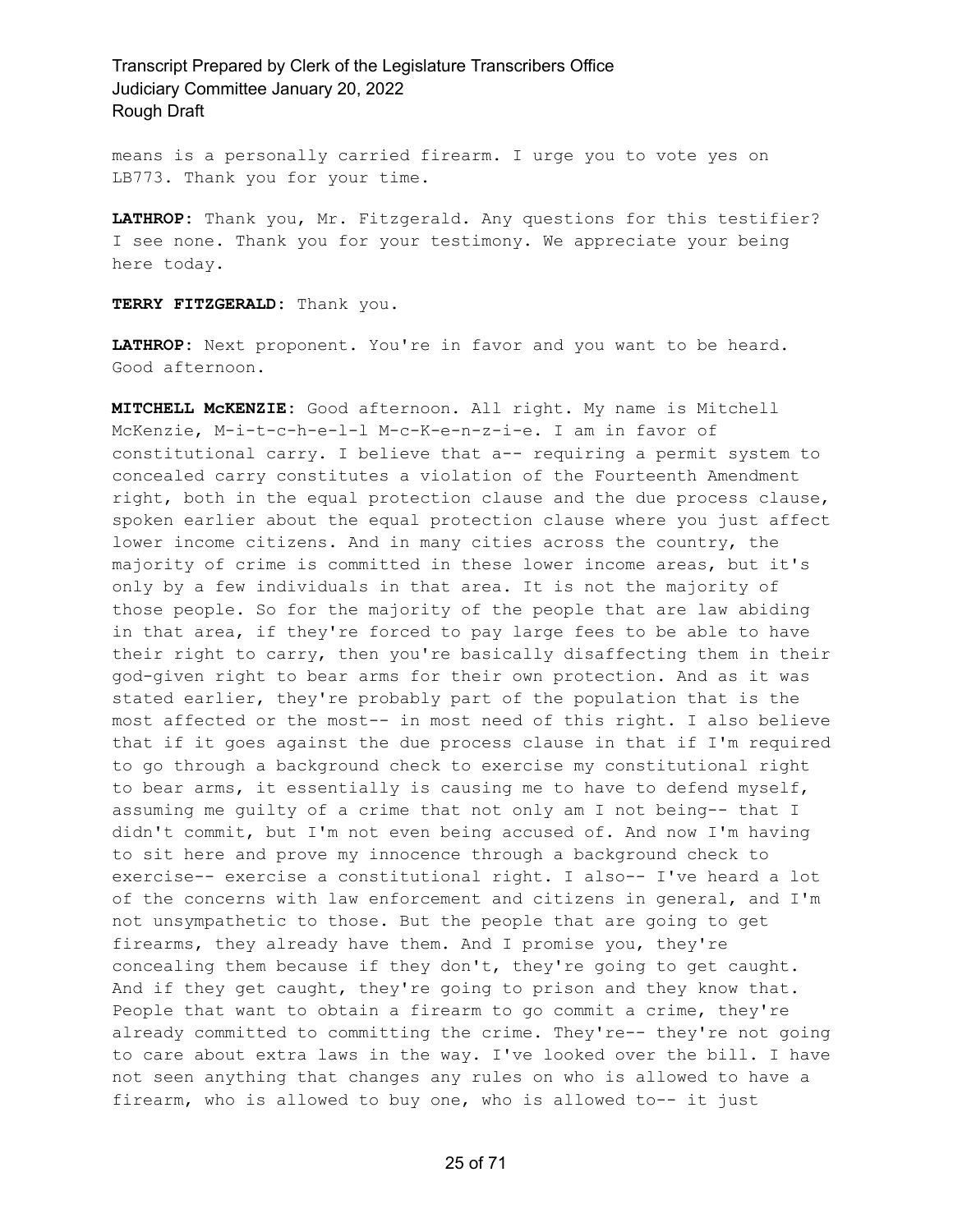changes whether or not you have to pay money and go through a course to actually carry. I'm not opposed to training. I think everybody should have training. I disagree with mandating it, though, because there are places in this country where they use that to try to price people out or just deter people from exercising their constitutional right.

**LATHROP:** OK. Let's see if there's any questions. I see none. Thanks for being here. This is your first time you ever testified.

#### **MITCHELL McKENZIE:** Yes, sir.

**LATHROP:** Yeah. Thank you for being here. Next proponent. There's a couple of chairs up here, if you want to start kind of a little bit of a on-deck circle, that's OK too. Good afternoon.

**PAUL VON BEHREN:** Paul Von Behren, P-a-u-l, last name is two words, V-o-n B-e-h-r-e-n. I'm from Fremont. I won't bore you. I wrote up a written testimony, but you're going to hear a lot of the same things on that, so I'm not going to bore you with that. But a few points that need to be made. And I think the biggest one is that when you get into the gun debate issue at any level, it becomes emotion versus fact. And if we're going to get this right, the only thing that really counts in the final decision is using the facts. Senator Brandt, you're exactly right in regard to training. There would not be any training necessarily required, but there is no training required for open carry. So from-- from that standpoint, it doesn't change a lot of things. What's interesting to me is that by and large concealed carry is a huge-- people don't understand what a responsibility that is and what a privilege it can be. I'll give you two examples. I have a daughter who is severely handicapped. She is an amputee. Last year alone, she had nearly \$1 million of surgeries and medical procedures. She lives alone in a-- well, she lives with her husband in rural Nebraska. But he spends a lot of time away. She doesn't need concealed carry while she's at home. But when she is out, her only option is to be on a scooter. There is no better time to take advantage of someone than if they are handicapped. They-- their medical bills require that they live basically on food stamps. So \$100 to \$200 is a big burden for them. She understands how to use a gun, but physically she can no longer even get to the training. So what this has done is if she tries to defend herself in public, even legitimately as a handicapped individual, she is going to violate the law. She can't afford it, and she simply cannot get physically to the training. She's an excellent shot. She went through all of that before she was handicapped. The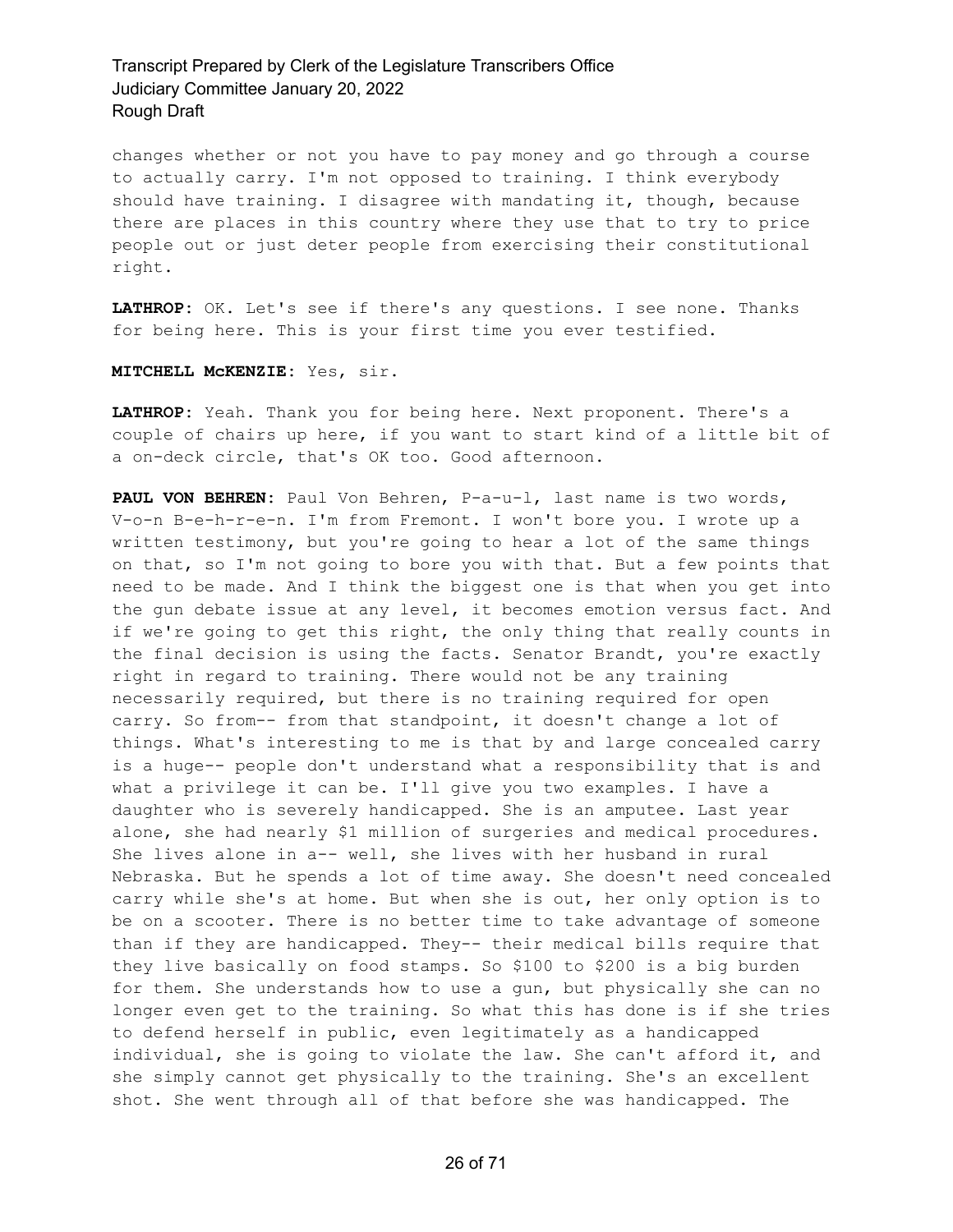other example is my son, who spent 15 years policing the high-crime areas of Omaha at midnight. And when you talk about concealed carry, concealed carry laws give you one advantage when you're policing in a high-crime area, and that is, you have one extra charge that you can lay against a criminal for not having a permit. Other than that, if someone is intent on committing a crime, there is nothing. There is no deterrent. They're going to get the weapon. They're going to commit the crime. The net result is that concealed carry laws only regulate the people who would likely follow the law anyway. I believe Dr. Lott's own research said that it's six times more likely that a police officer, a law enforcement official, will be convicted of a gun crime than a legal gun owner. And that in itself makes it-- makes it-- makes it an interesting debate. Because at the end of this whole thing, it is emotion versus actual statistics. Most dangerous places in the United States are those with the strictest gun laws. That's been well documented. The safest by declared, and I will finish, by the-- the FBI's only-- only study completed last December, Maine, Vermont, New Hampshire are the three safest. All three have constitutional carry. So my only point is that concealed carry laws give you the illusion of doing something while doing nothing to effectively change anything.

**LATHROP:** OK. I don't see any questions at this time, but thanks for coming down. Next proponent. Good afternoon.

**MARK HAMILL:** Afternoon. I'd like to thank the committee members for the privilege of testifying here. Name is Mark Hamill, M-a-r-k H-a-m-i-l-l, from Omaha. Now the issue of firearm ownership and concealed carry by civilians is a topic which generates tremendous emotional response. I am a trauma surgeon in a large city in Nebraska. I'm also a firearms violence researcher, a former police officer, former EMT, former paramedic. For about 35 years, I've been dealing with violence, violent crime and injuries for some-- in some method or in in some aspect. Over the last 35 years, concealed carry attitudes in this country have changed tremendously. There has been a tremendous liberalization of the ability of civilians to carry firearms concealed throughout the nation. I looked at this and the major argument against it is, well, it's going to increase crime. There's going to be shootouts. There's going to be, you know, blood in the streets and that-- those-- those have been quoted from people, you know, over the last 35 years. I decided to look at this a few years ago and over a 35-year period, you know, all states have moved towards allowing some form of concealed carry. So the question is, did those moves actually change violent crime rates, change homicide rates? And as published and, again, I included a copy of my paper in the-- in the packet I've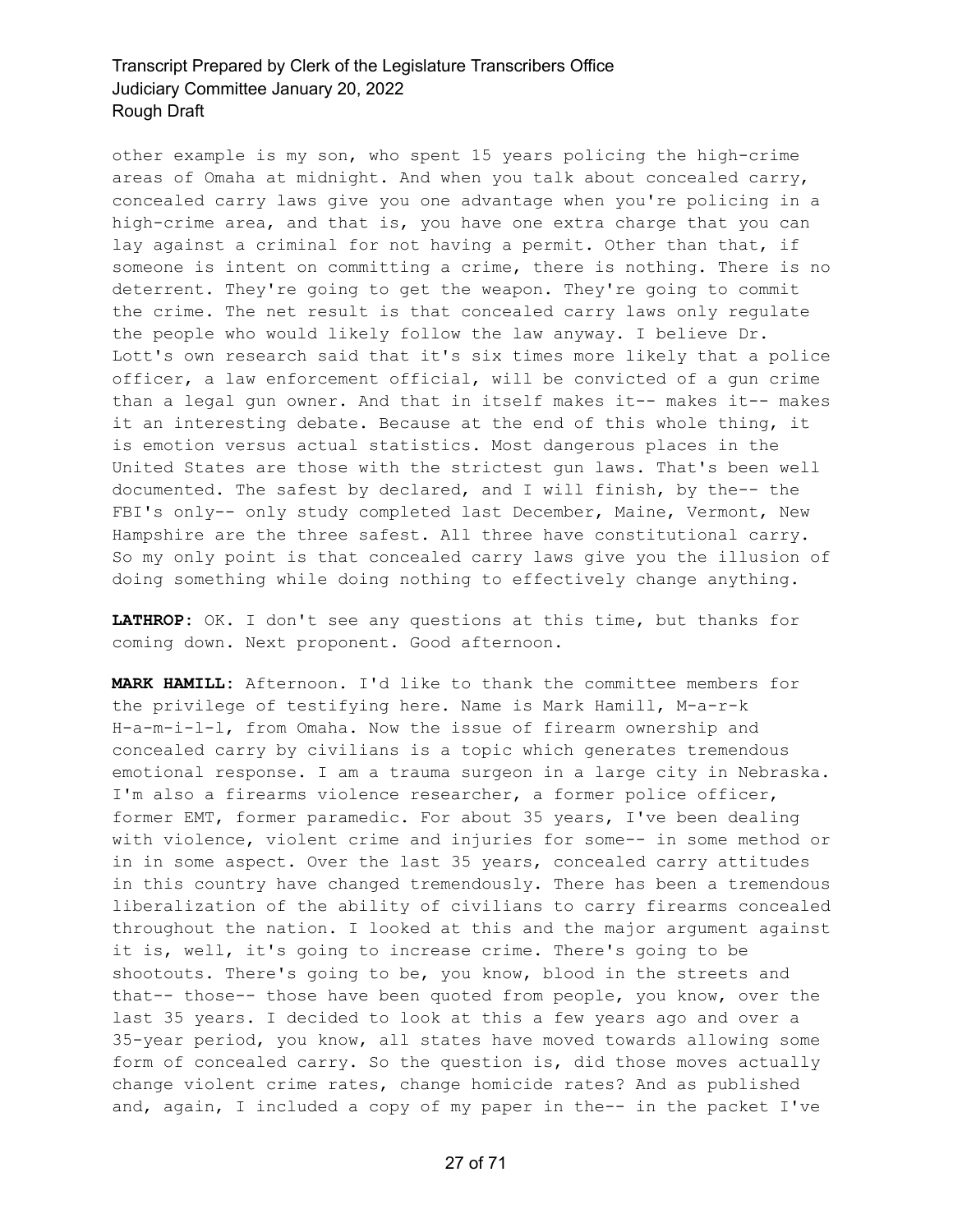given you. When you look at the last 35 years, states changing from not allowing content carry whatsoever to very restrictive carry to shall issue carries to unrestricted or constitutional carry has not affected, statistically affected violent crime rates in this country. It has not affected homicide rates in this country. And I think that's important to consider because that main argument that it's going to increase violence really is unfounded. You know, the other-- so OK. So if you're not going to affect crime, so why bother having concealed carry? Well, I think it boils down to defensive uses of firearms, and the numbers are debatable. You see numbers that are as low as 64,000 a year, as high as 2.5 million episodes a year of defensive use of firearms. Not all of them involve firing a shot. Not all of-- many of them, if not most of them, are probably unreported to the police. But it still can involve high-profile situations. I mean, in a study from the U.S. DOJ in 2016, 2017 where they were looking at active shooters, about 20 percent of the incidents they looked at some sort of armed civilian intervened; and in 10 percent, the armed civilian stopped the shooter and prevented further loss of life. And I think it's things like that that you've got to consider where, you know, people legally carrying firearms aren't going to be the problem. It's the people who want to do it illegally that generally cause the problems. Yeah, what my written testimony and my paper goes into things a lot more. And I do have to point out that my views are my own. They do not represent the views of my employer or my employers, as the case may be. But I'd welcome any questions, and I would urge you to vote to push this bill out of committee.

**LATHROP:** OK, we appreciate your testimony. Senator Slama.

**SLAMA:** Thank you, Mr. Chairman. And thank you, Dr. Hamill, for being here today. I think this article is-- is fascinating because we have had a discussion about data already. So your research found that there is no systis-- statistically significant association between the liberalization of state level firearm carry legislation over the last 30 years and the rates of homicides or other violent crime. You used CDC data for these findings, right?

**MARK HAMILL:** I used both U.S. DOJ data and CDC data. Yes.

**SLAMA:** And this-- this paper was published. Correct?

**MARK HAMILL:** Yes, sir.

**SLAMA:** There was--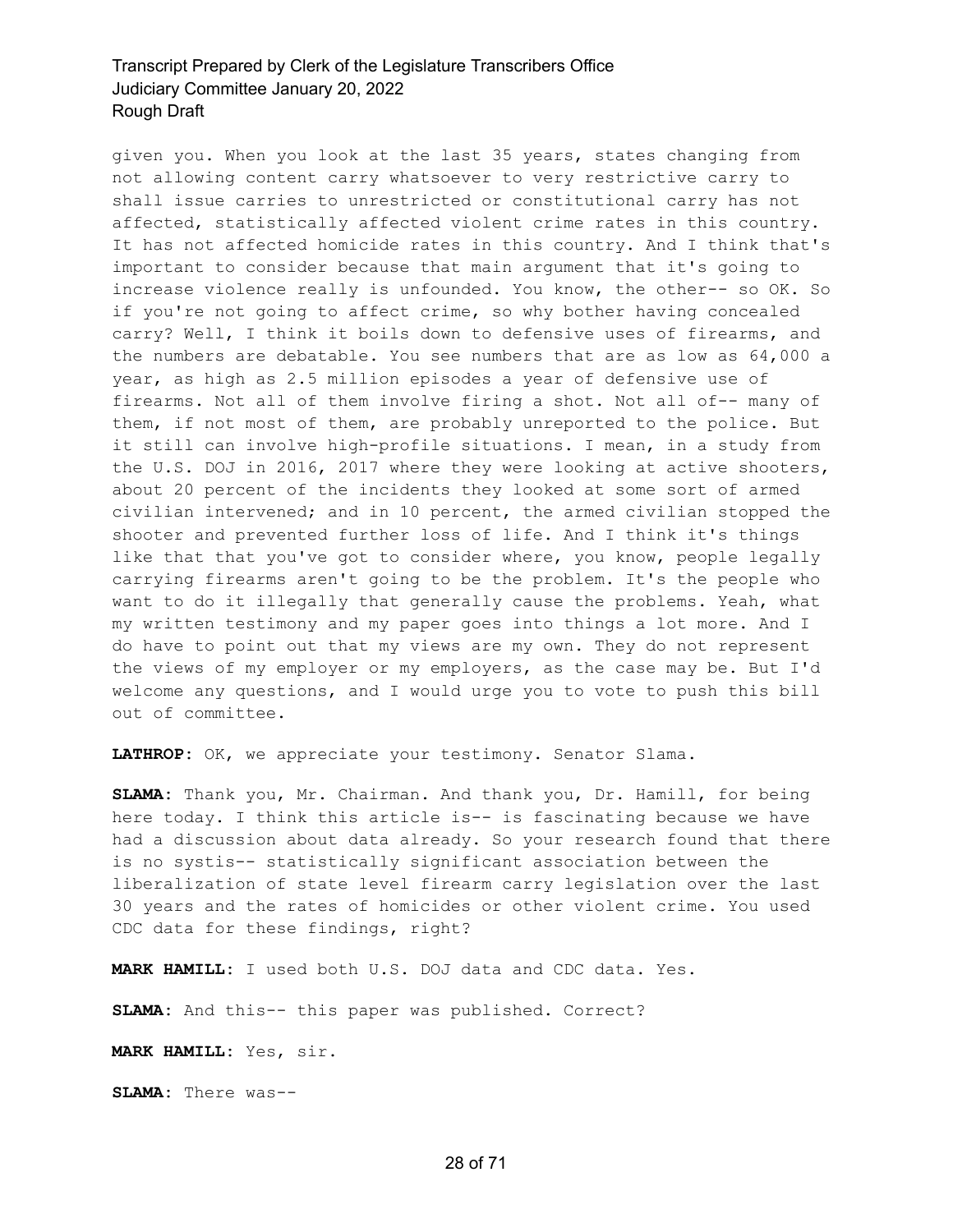**MARK HAMILL:** Ma'am, excuse me.

**SLAMA:** Either way.

**MARK HAMILL:** Yes. It was published in 2019 at the Journal of the American College of Surgeons.

**SLAMA:** Oh, fantastic. That is-- that is very well-respected Journal. Thank you, Dr. Hamill.

**MARK HAMILL:** Thanks.

**LATHROP:** Senator McKinney.

**McKINNEY:** Thank you, Senator Lathrop. Dr. Hamill, quick question. If- if your data is showing that constitutional carry being legal doesn't increase crime or whatever, why do you think the Omaha Police Department opposes this?

**MARK HAMILL:** Well, I think there are a couple of things I will say-- I will say that my data ends in 2015, where at that point there were only seven states that had constitutional carry. And actually, I plan to carry that over. I just, I'm waiting for the data to kind of percolate through the systems. I suspect what you would find is there is a difference between the rank and file police officers' opinion on this and the command staff's opinion, where command staff for a number of reasons, some political, some nonpolitical, may not support an issue like this. I would suspect, and I can't-- I can't prove it, but I would suspect, you know, from my experience as a police officer that the rank and file police officers would support more legal, legally armed people. There have been plenty of episodes, of incidents where legally armed civilians have assisted the police and prevented loss of life in situations where the police are overwhelmed, you know, an individual police officer is overwhelmed. So I suspect there is a little disconnect between the command staff and the rank and file. You know, again, I can't-- I can't speak for the Omaha Police Department. I will admit I've only lived in Nebraska for about eight months now and, you know, certainly like it. But you know, I think it's-- I suspect that's what's-- that's what you would find if you polled the rank and file officers.

**McKINNEY:** All right. Thank you.

**LATHROP:** Senator Brandt.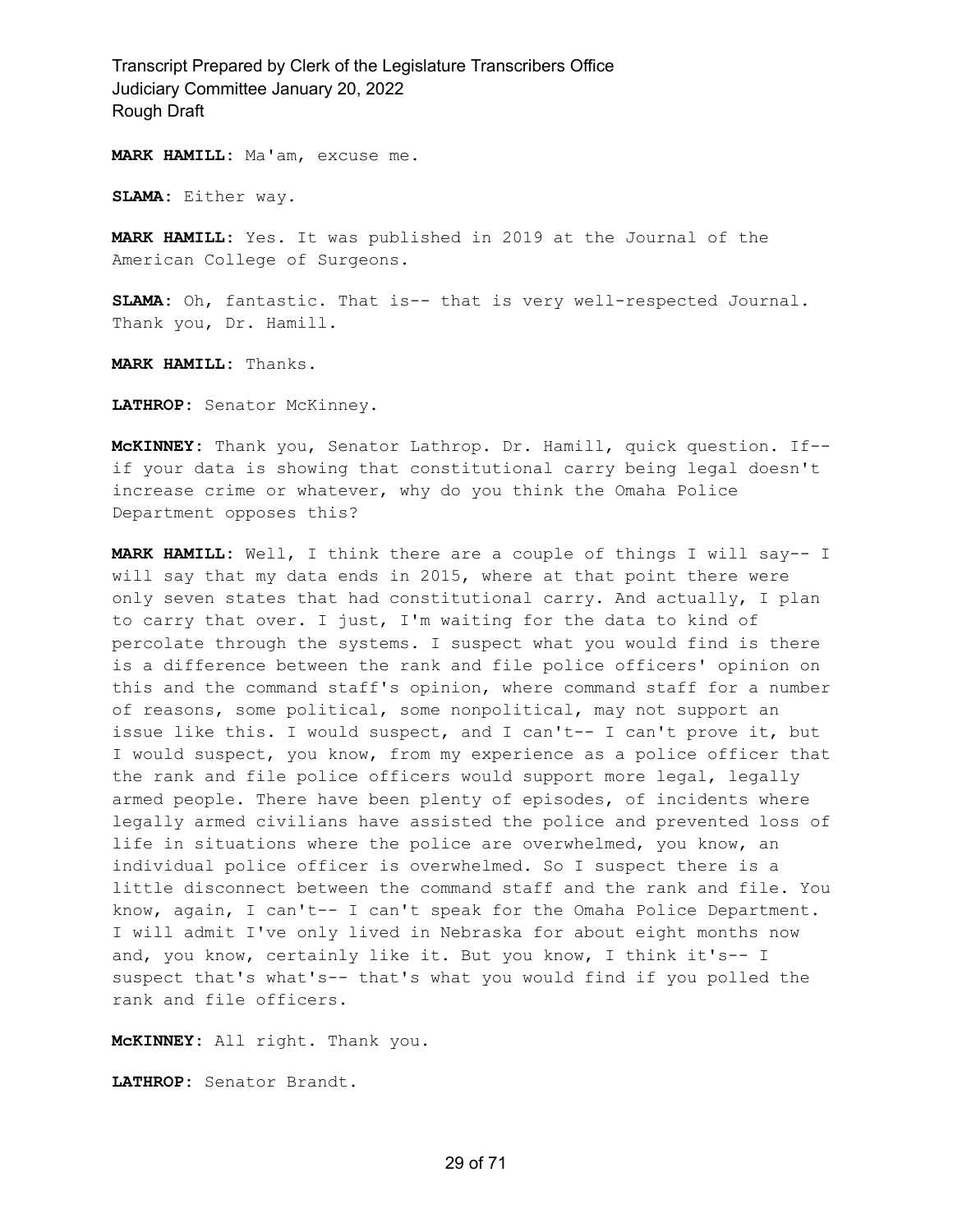**BRANDT:** Thank you, Chairman Lathrop. Thank you, Doctor. Hopefully, you're not the only doctor to testify today. My question deals more on the medical side and diminished capacity. So in Nebraska, I've had friends that have had strokes and the doctor basically took the driver's license away because for the safety of the public, they don't want them on the road. Do you know and I do not know this so I'm asking you this, in-- in the case of a firearm, I mean, if you find out that they had a concealed carry permit, does a doctor have the power in the state to say you shouldn't be carrying a gun until you're healed up or your-- your capacity is-- is back?

**MARK HAMILL:** As far as I know, they do not unless you-- unless you get yourself onto the, one of the known prohibitions involuntarily committed for mental illness, you know, or the other-- or the other legal prohibitions that you do not have the right to take anything. And I don't believe it's the-- I don't believe it's the doctor that takes the license. I think they-- they make a recommendation and it's the DM-- it's the DMV in the state that ends up taking the license. I'll be honest, I don't know the process.

**BRANDT:** OK. All right. Thank you, Doctor.

**LATHROP:** OK. I don't see any of the questions. Doctor, thanks for being here today. Next proponent.

**ALLIE FRENCH:** Good afternoon.

**LATHROP:** Good afternoon. Welcome.

**ALLIE FRENCH:** My name is Allie French, A-l-l-i-e F-r-e-n-c-h. I'm here today to submit Nebraskans Against Government Overreach and our 5,000-plus members' support for LB773. I do want to point out that this bill, as it seems to me, changes nothing when it comes to the access of obtaining a firearm. And anyone can still walk into a Scheels and purchase a handgun with a \$5 permit from the sheriff's office. But they're already on their own for training after purchasing a legal firearm. This process doesn't go away with LB773. It still will be done when-- where the purchase is made or prior to the purchase by obtaining a handgun purchaser's permit. I am also here today as a barely 100-pound, poor, female resident of Douglas County. And it's been made clear my county and city will not be stepping up to ensure I have the right to this protection. In fact, I cannot even open carry in my county for protection. I have taken my training class. I have passed the test to obtain a CHP, which is exactly why I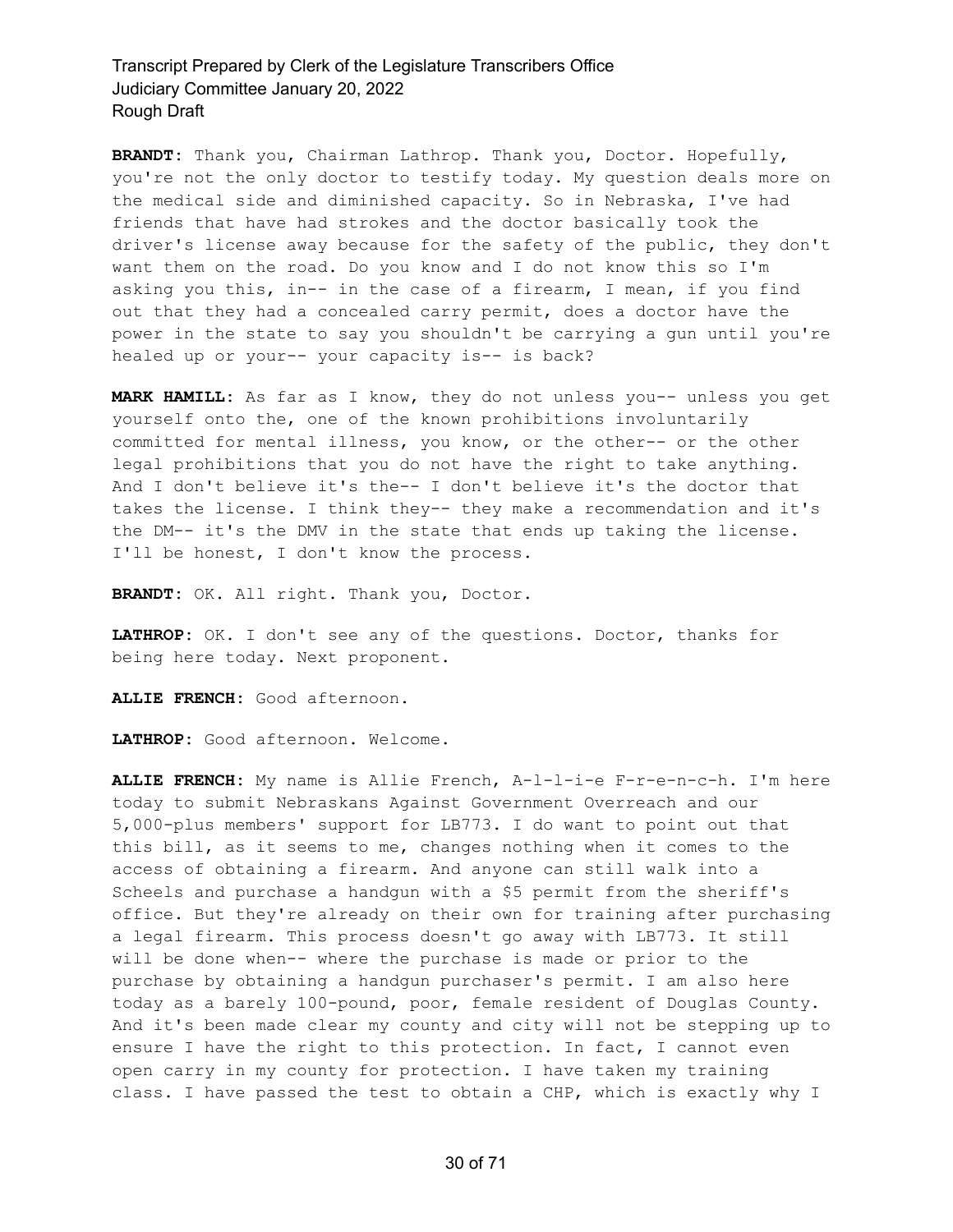need LB773 because I am a targeted class. And despite going through the proper training and handling of a firearm, I and my family cannot afford concealed handgun permits. So we are left with zero protection in the public spaces of Omaha. For this reason, I ask for your support for LB773. Thank you.

**LATHROP:** OK. Thank you for being here. I don't see any questions today. Next proponent.

**MATTHEW MAMMOSER:** These are a stack of petitions from members. I was not totally aware of them not getting into the record, but those are from our members. I'm just going to read a prepared statement.

**LATHROP:** Let's have you start by giving us your name so we can get it in the record.

**MATTHEW MAMMOSER:** My name is Matthew Mammoser, M-a-t-t-h-e-w M-a-m-m-o-s-e-r. Mr. Chairman and members of the committee, thank you for the opportunity to publicly address LB773. My name is Matthew Mammoser and I am a regional director at the National Association for Gun Rights, a member supported organization with tens of thousands of members and supporters in the state of Nebraska. Today, the committee will hear comments on LB773, a bill that is commonly referred to as constitutional carry. On behalf of the National Association for Gun Rights and our members in Nebraska, I come before the committee today in support of LB773. We at NAGR urge the quick passage of this very important piece of legislation. At the heart of the LB773 is the idea that our Second Amendment rights and our right to self-defense should not be subject to the whims of the state. The concept of LB773 and other constitutional carry bills like it are quite simple. Constitutional carry laws recognize the right of law-abiding citizens to carry a firearm openly or concealed on their person without having to receive government permission in the form of a mandatory state-issued license. This bill does not eliminate the permit system, but maintains it for interstate reciprocity. By rendering the carry permit optional within Nebraska, the state will be joining the likes of 21 other states that have restored this right to their citizens. The number of constitutional carry states continues to grow, and if Nebraska passes this landmark legislation this year, it will be joining a list that includes states which have some of the lowest crime rates in the nation. The National Association for Gun Rights fought hard to pass constitutional carry in these other states, and we will continue until Nebraska is added to the list. As I speak, constitutional carry is currently in place in virtually every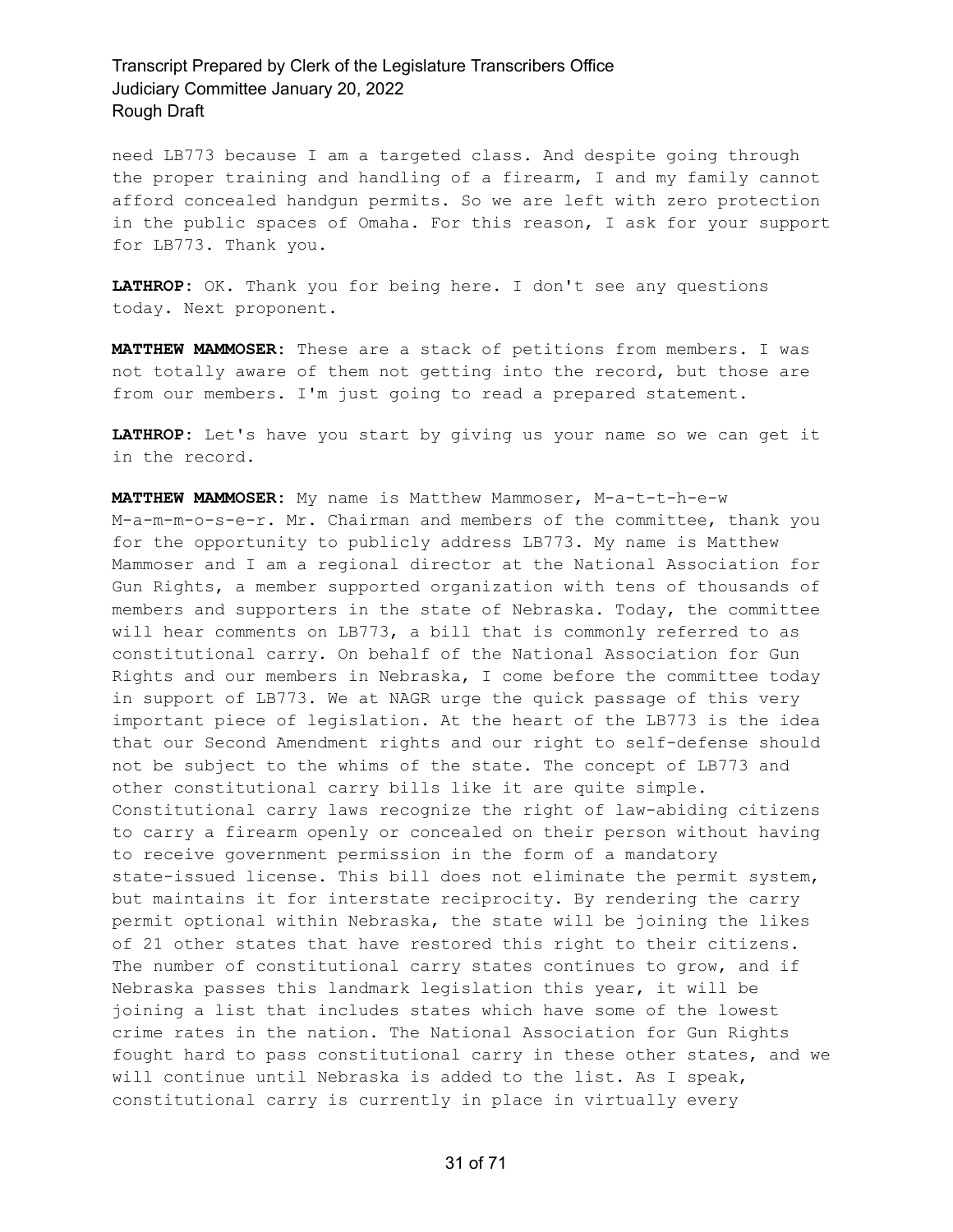neighboring state besides Colorado, and is quickly advancing through the process in Ohio and Indiana, and I believe it's advancing in Georgia as well. So now is an excellent time for Nebraska to join this growing movement. Critics of constitutional carry often argue that this law would create Wild West shootouts and blood will spill out into the streets simply because of the concealed carry permit is rendered optional. Yet there is no evidence for this. In fact, all evidence is in contradicted-- contradiction of this outrageous claim. That is why I urge you to disregard the falsehoods and manipulated statistical interpretations of those who have traded their red coats for red T-shirts. According to FBI crime statistics, states which have passed constitutional carry into law have both lower rates of violence and lower murder rates by firearm than nonconstitutional carry states. Allowing law-abiding citizens to carry their firearm openly or concealed without government intrusion reduces crime. LB773 is a simple bill. It doesn't allow anyone to carry a weapon that cannot legally possess one. Criminals will not suddenly be able to legally carry a gun. Those violent felons barred under the law from legally owning or carrying a gun will still be barred under LB773. The argument that criminals will suddenly be emboldened to illegally carry guns because of constitutional carry is laughable. There is no statistical evidence to back this up. And criminals who carry guns don't want people to know they have them, so they will conceal them anyway. This bill does nothing more than restore law-abiding gun owners' ability to carry a lawfully possessed gun on their person while in public without having to obtain a government permission to do so. With support from our members in Nebraska, I urge you to vote yes on LB773 and advance it to the floor with no weakening amendments. Thank you.

**LATHROP:** OK. I don't see any questions today, but thanks for being here.

**MATTHEW MAMMOSER:** Thank you.

**LATHROP:** Good afternoon.

**DIEGO CASTRO:** Good afternoon. My name is Diego Castro, C-a-s-t-r-o, and thank you so much for allowing me to speak. I'm just a citizen. I don't have any expertise whatsoever, but you all take citizen-- your citizenship for granted. I do not. I was born in Latin America. I grew up in Latin America. I lived through civil war dictatorship. I know what it is like. I can feel it. I can still taste it, smell it, and see it in my head every day what it is like to be defenseless before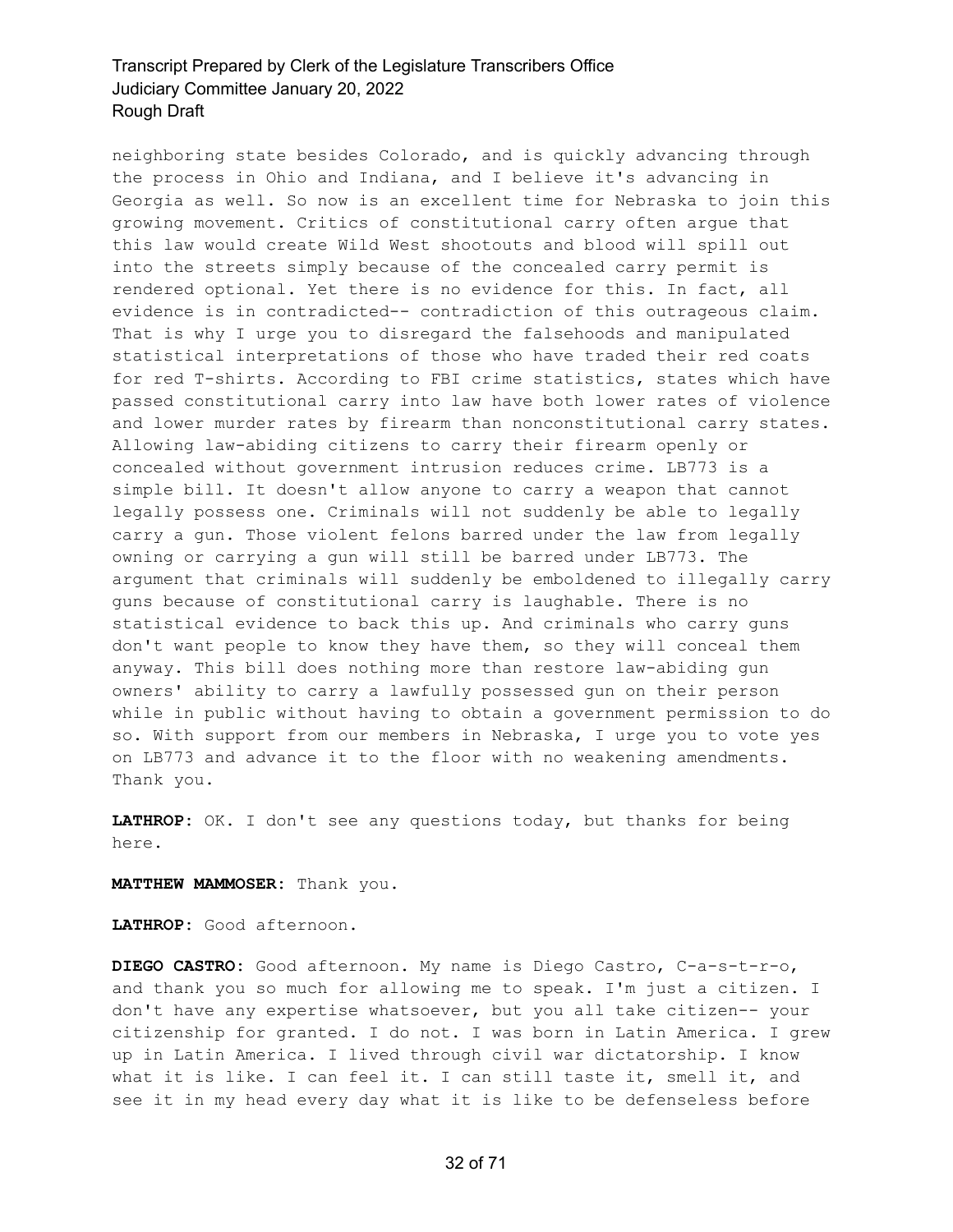your neighbors, criminals, and before the state. One of the proudest moments in my life was becoming a U.S. citizen. I came here as a young man in the 1970s. In the '80s, I was finally able to become a U.S. citizen and be a part of these inalienable rights that-- that you guys take for granted. I never knew these until I became a citizen of this country, and one of them is, is the Second Amendment is the right to defend myself and to not live in fear. I know what it's like to live in fear. We lived in fear. We, me, my family, etcetera, growing up, we lived in fear. It was such a relief to become an American and acquire and have the ability to defend ourselves and no longer have to live in fear. So I am-- I am a fairly new citizen of Nebraska. We moved here with my wife and my son about six months ago. I retired recently, travel a lot. We moved here from Texas. Since I'm retired, I travel a lot between Texas, Nebraska, and then I've got family up in Montana. Every state I go through, whether I'm going up or going down, has constitutional carry. I'm a full citizen with full rights, right? I drive into Nebraska, I lose that. And all of a sudden, depending on how I'm carrying my means that I have to protect myself and my family, I may become a criminal. I came here with nothing, and now I, you know, and I retired in my late 50s. I did pretty well for myself. I've always paid taxes. I've always been a law-abiding person. And all of a sudden I could become a criminal just by chance because of this law. Right? That's not there because my rights are not full rights, because I'm not a full citizen in Nebraska, like I am, like I was in Texas or like, I am, you know, when I'm driving through Wyoming and so on. So I would urge you to pass this and give us our inalienable, full inalienable rights as-- as they are. And it's something that, you know again, you take for granted. That's a luxury. I don't. I really appreciate that as I appreciate the ability to speak in front of you here. This is unbelievable to me, right, that we can do this in America. So let's go all the way. All right.

**LATHROP:** All right.

**DIEGO CASTRO:** Thank you very much.

**LATHROP:** Hang on. Let's see--

**DIEGO CASTRO:** Yes, sir.

**LATHROP:** --if anybody's got any question for you. I don't see any. Thanks for being here.

**DIEGO CASTRO:** Thank you.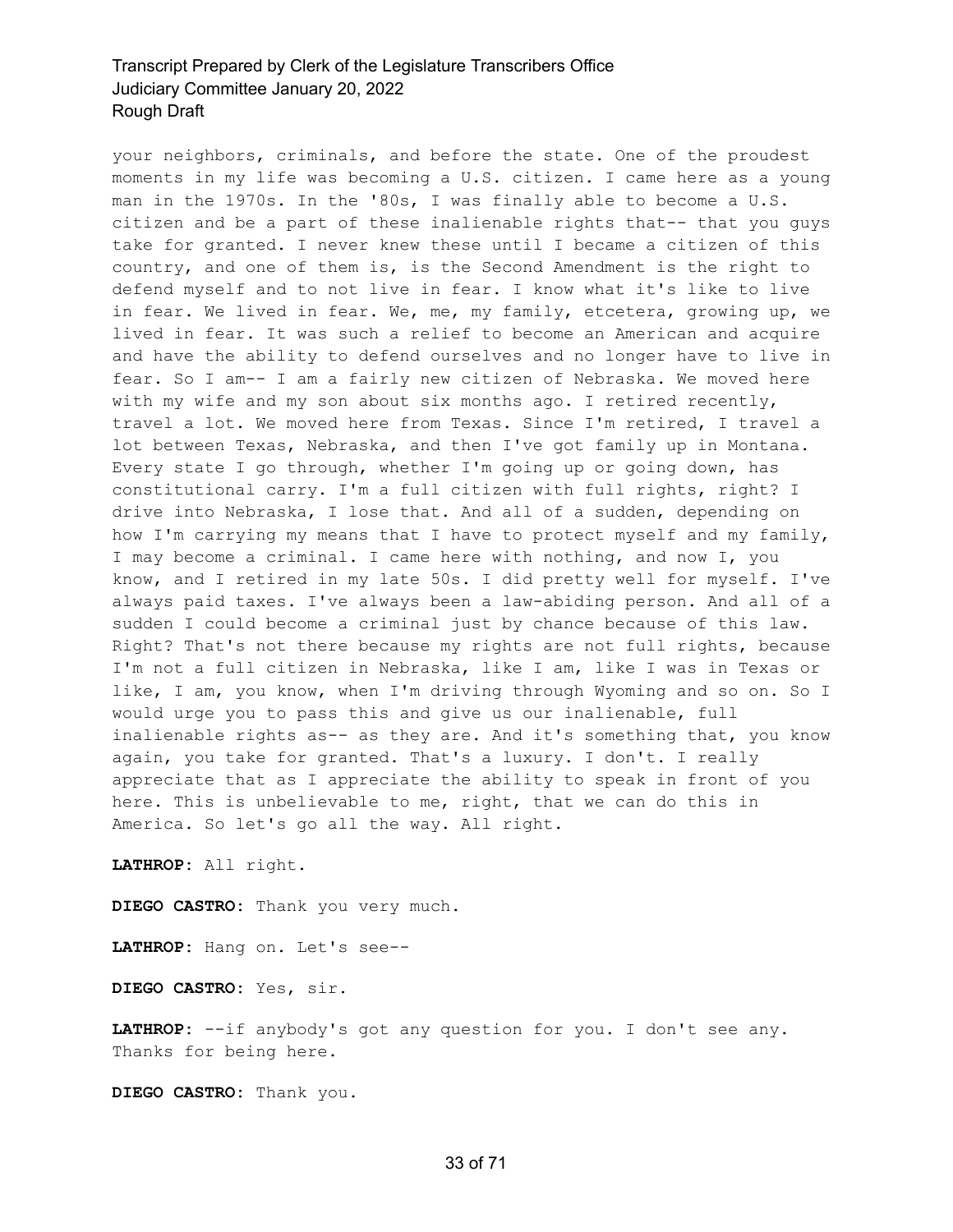**LATHROP:** Next proponent. Good afternoon.

**BILL AULTZ:** Afternoon. My name is William Aultz. I live in Nebraska City, District 2.

**LATHROP:** Can you spell that for us, please, sir?

**BILL AULTZ:** B-i-l-l A-u-l-t-z. I am a current concealed weapon permit owner. I have been for over 10 years, multiple states also. On Monday, I sent out an email to all the legislators asking them a general question and [INAUDIBLE] in that. On Tuesday, I made on my own time to try and call every, every one of them. If I did not reach you, I left a voicemail and so forth, so make it quick. Again, my name is William Aultz. I'm a Navy combat veteran of the Gulf War, father of two daughters; 26, with two of my grandsons and the other one is 24 years old, just married, both born in the USA and Nebraska. By those reasons and by the grace of God and our Constitution, age regulations, they should be allowed to be able to own a firearm to fight govern- government tyranny and defend themselves and my grandsons if need be. But not. They and everyone here have to fill out an application, pay a fee, and wait for permission. Can anyone here show me where it says that in the Constitution? Speaking of that, Mr. McCollister, when I asked him that email, asked that question replied, I saw nothing mentioned of handguns in the Constitution. Take care. He may or may not have done that, but his staff did. Ladies and gentlemen, that is a perfect example of government tyranny. He does not care what the Constitution is, says, and means. That is why you should vote on LB773 out of committee and send it to the Governor to sign. Thank you for letting me speak today.

**LATHROP:** Very good. Thanks for being here.

**BILL AULTZ:** Thank you.

**LATHROP:** Appreciate hearing from you. Next proponent. Good afternoon.

**BYRON MILLISON:** Hello. My name is Byron, B-y-r-o-n, Millison, M-i-l-l-i-s-o-n. I'm going to be brief. I won't bore you with a bunch of facts. There will be plenty of other people that have those. It's more personal that I wanted to bring. There are plenty of people who won't go through the process either because they don't want to pay the fee. They don't think they should have to, or they just don't want to go through the whole hassle getting fingerprinted, photographed. And then there are people who just can't go through the process. They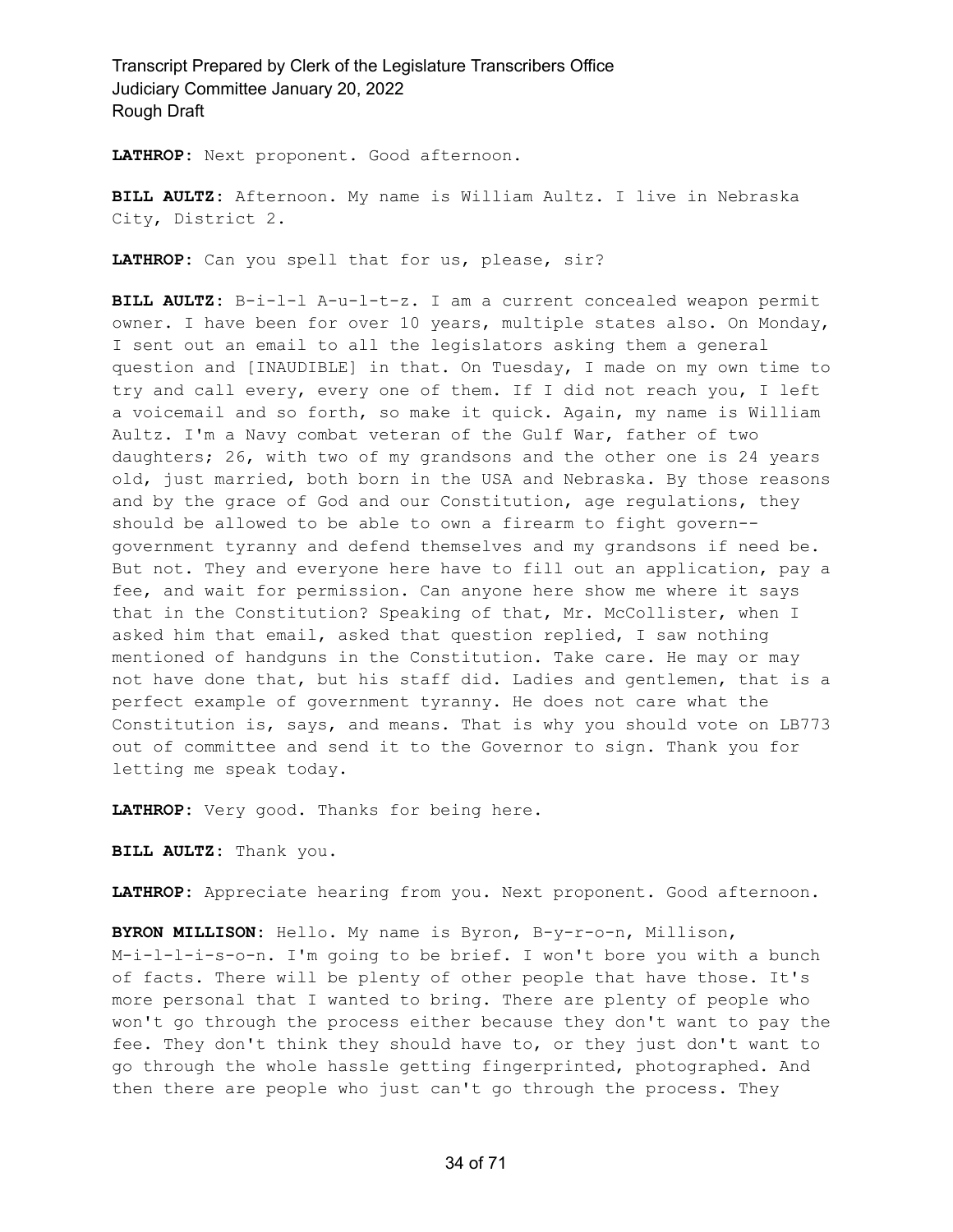can't afford it. They can't make it. I had a good friend die this last year that he was mostly wheelchair bound and he wanted to have a firearm to protect himself. He was able to have one within the home. But the problem is, there's no way for him to carry that outside to conceal it. And even if he could, he would have had to go through the whole process of getting the concealed carry license to do it. He would have had to spend the extra money, which he didn't have a lot of because he went through regular dialysis treatments, went through regular, as I found out, actually after, only after he died, regular cancer treatments. And in situations like that, those people should not be forced to be second-class citizens where they cannot exercise their God-given right. That's all I have to say.

**LATHROP:** OK, very good. Thanks for being here.

**DAN STUKENHOLTZ:** Hello.

**LATHROP:** Good afternoon.

**DAN STUKENHOLTZ:** Good afternoon. My name is Dan Stukenholtz, it's S-t-u-k-e-n-h-o-l-t-z. I'm here to testify for this. This here right here is my permit. I've had it for 10 years, but it's no good now. It expired in October. I was knee deep in picking corn at the time, so I thought, well, I'm going to have to pay another hundred bucks, give the State Patrol another hundred bucks for something that I've had 10 years and then-- so I decided to get a class together this coming weekend. Nine of the people that are taking this class this weekend, same boat. They got busy, expired. Now they're going to sit through the same class. They're all proficient shooters, you know, all respected people here in Nebraska. And I think it's just ridiculous that we-- that this expired. Does my constitutional right expire? No, it never expires. So that's all I have to say about this bill is that I think it needs to be passed, that we should be able to carry our weapons for our protection and for the community protection. I did four years in the Marine Corps. I was a weapons instructor for nine months. It's not rocket science. Most people are responsible. The ones that aren't responsible are the ones that probably shouldn't be having a gun in the first place. So that's all I have to say. Thank you.

**LATHROP:** OK. Well, thanks for coming down. Oh, Senator Brandt.

**BRANDT:** Thank you, Chairman Lathrop. I'm just a little curious. We passed a law last year that the State Patrol had to give you 30 days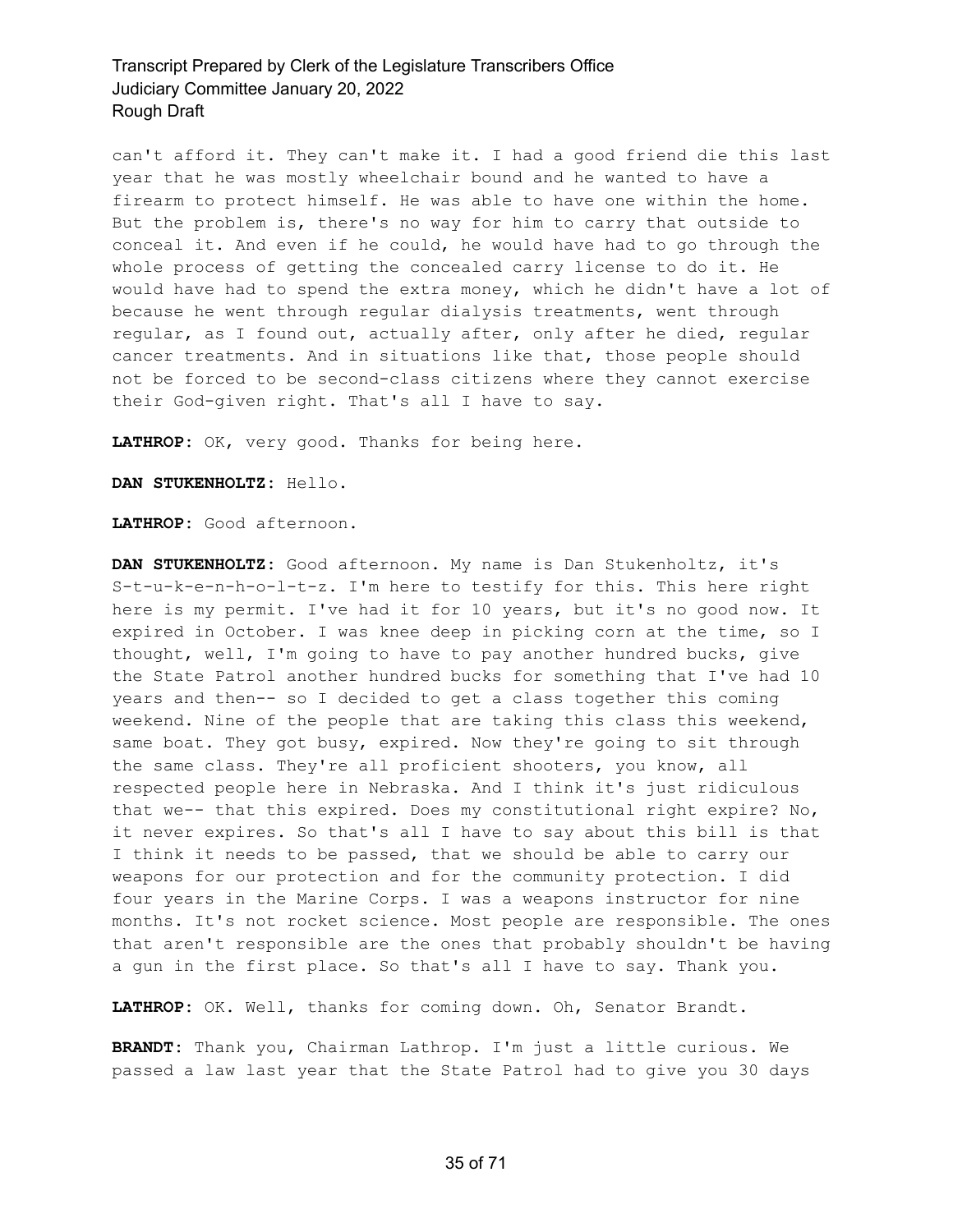notice before that expired and then upon expiration you had another 30 days grace period. Did you not get a notice from?

**DAN STUKENHOLTZ:** I did not receive a notice, and none of the nine people that are taking this course this weekend received a notice because one of them brought up to me, I wish the state of Nebraska would do like they do a driver's license, give you 90 days upfront notice that your license is going to expire. So actually, I was driving around two months as a felon because I didn't even look at this till one day I was cleaning my wallet out and oh man, I have been driving around with a concealed weapon in my console. If I would have been stopped by any law enforcement, automatic felony and I'd probably win in court, but it'd cost me a bunch of money and that's-- and this is why I'm testifying today.

**LATHROP:** Sure, sure. Senator Slama's got a question.

**SLAMA:** Just to clarify on Senator Brandt's question, I believe the effective date for that bill was the start of this year, so you wouldn't have been covered.

**BRANDT:** All right.

**LATHROP:** We did-- Senator Brewer passed a bill last year to give a grace period after it expires so that you don't have to take a class and also that you'd be notified. But I think it's 30 or 60 days out that your permit is about to expire. As Senator Slama noted, it wasn't in effect when your-- when that time went off on your permit so.

**DAN STUKENHOLTZ:** OK, well, I appreciate it for listening to me today.

**LATHROP:** Yeah, sure. OK. Good afternoon.

**WAYNE McCORMICK:** Well, good afternoon. My name is Wayne McCormick, W-a-y-n-e, McCormick, M-c-C-o-r-m-i-c-k. And good afternoon, Chairman Lathrop and the rest of the members of the committee. Thank you for your service to our great state. Thank you for the opportunity to speak today. I live in Columbus, Nebraska, District 22. Mike Moser is my representative. I'm retired after spending my working career in Battle Creek, Nebraska, teaching high school mathematics and then working for-- as management in the local power district for the last 23 years. I rise today in support of LB773 introduced by Senator Tom Brewer, which would provide for the carrying of a concealed weapon handgun without a permit and would-- would prohibit regulation of such carrying by cities, villages, and counties. Now we already have the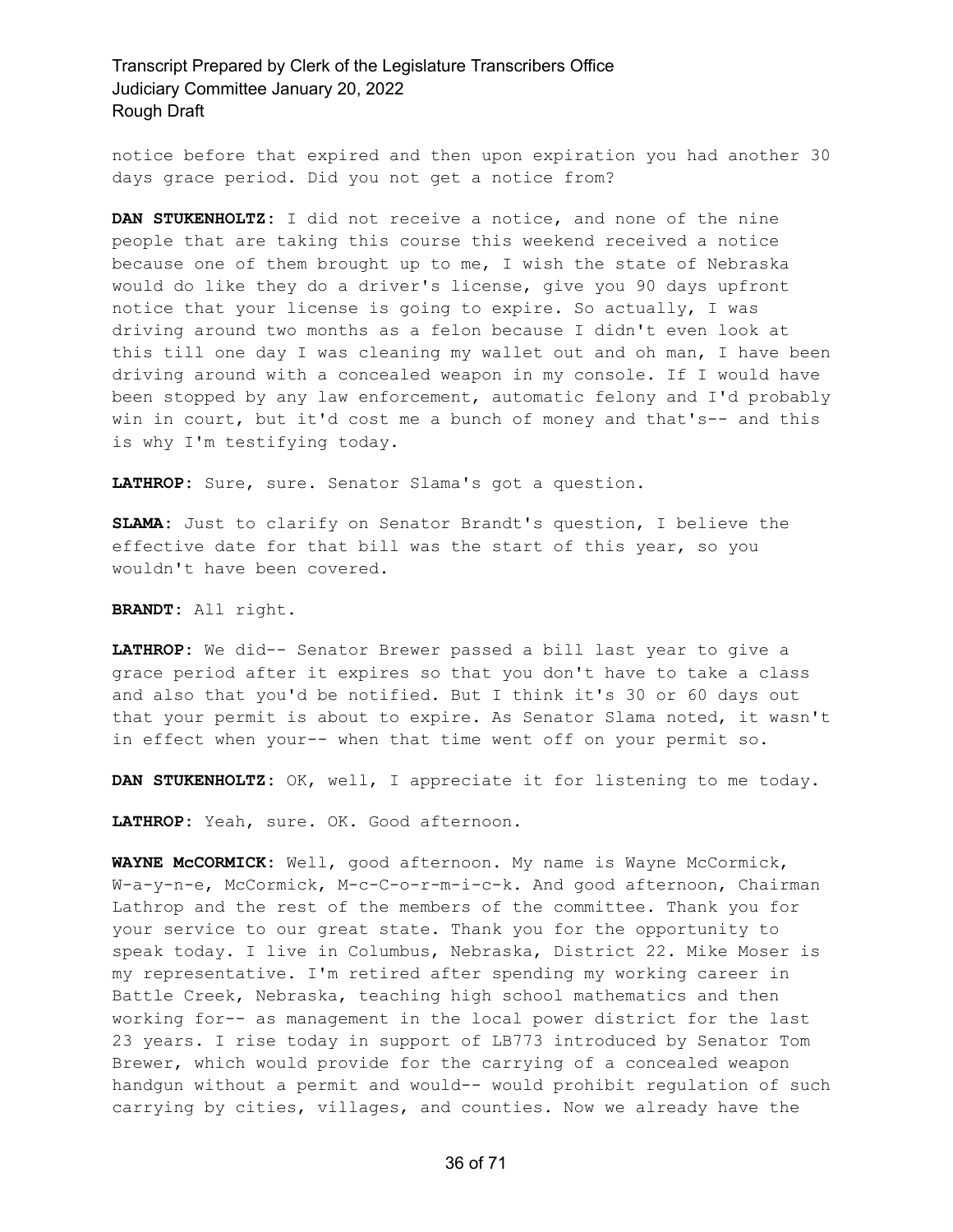right to conceal carry, and I'll tell you the same thing that I would tell a law enforcement officer that I do have a permit. I am not carrying today. So-- but we are forced as citizens, I guess, to spend a significant amount of time and money to be able to exercise that right. Self-defense should not be restricted to those who have the time, the opportunity, and the money to obtain a permit to carry a concealed weapon, which is a right that we all have. Again, I support LB773 and thank Senator Brewer and all the cosponsors for introducing this bill, and I urge the committee to move this bill out of committee so it can be debated by the entire legislative body. I understand maybe it is a priority bill, so it probably will reach the floor, which I am excited about. And thank you for your time and consideration of LB773. Do you have any questions for me?

LATHROP: I don't see any. Mr. McCormick, you've been here before, haven't you?

**WAYNE McCORMICK:** Yes, I have.

**LATHROP:** OK. I recognized--

**WAYNE McCORMICK:** I appreciate the ability to do this and represent the people that I know and my family and everybody else. So thank you very much.

**LATHROP:** Very good. Thanks for being here.

**WAYNE McCORMICK:** Thank you.

**LATHROP:** Next proponent. Anyone else here to testify in favor of the bill? How many other people want to testify in favor of the bill? OK, so we'll be taking up opposition testimony after this. Thank you. All right. Welcome

**RANDY BENDORF:** Senator Lathrop.

**LATHROP:** Good afternoon.

**RANDY BENDORF:** Randy Bendorf, B-e-n-d-o-r-f. I want to thank the senators and legislative body for their time and consideration today. But I just threw in here as a last-minute note: The Bill of Rights was attached to the Constitution in 1790, when the Constitution was ratified. That's when constitutional carry was implemented. Vermont is the original state that has always had this. So this isn't something new. It kind of sounds like a lot of people think this is new coming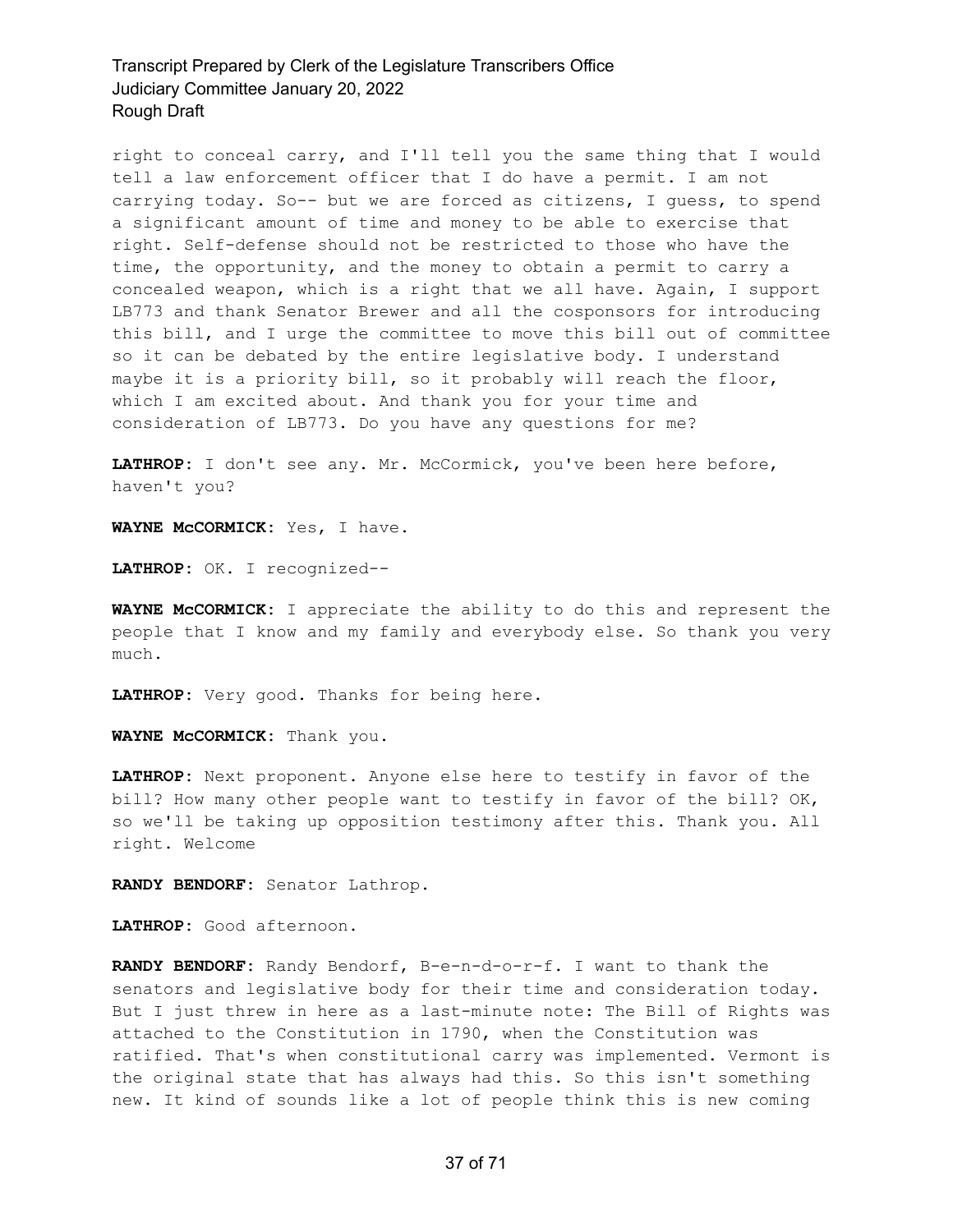to-- to order, but it's not. This has been there since 1790. Give you a little background resume on myself because it is a very unique perspective, I think I can fill in a lot of the-- the pieces that are missing. I'm 62 now. I started in self-defense at age 10. Two years later, I was instructing at age 12. And then at age 19, I went to work for an international security company as an armed guard guarding VIPs and DDs, and did a lot of traveling. I did air travel for high-value packages, etcetera. I also became a certified firearms instructor and I taught at the security national as well. And I had to sit down with my wife and just kind of think over all these years, 45-plus years doing this, I've had the unique opportunity to teach over 2,000 people in self-defense and firearms instruction and even as a range officer for seven years. What was unique is learning of all the people that first get a firearm so they're new to firearms, and these are people that would never have put their hand on a firearm. But for violent crimes against themselves, family members, loved ones, they felt that they needed that leverage to equal violent criminal. So talking to those individuals gave me just a unique perspective. It's not data that I'm getting from the CDC or the FBI or government. This is-- this is personal data that I collected over 45-plus years. So and I also taught concealed carry. And a common misconception there is concealed carry does not-- does not teach you how to use a firearm to shoot. You shoot at a piece of paper from here to the wall. You can do that on your own. A pistol is not that mechanically complicated that we can't figure it out. It's a trigger. And, I mean, the average American can figure it out. You know, and criminal-- criminals don't apply for permits. They just do what they want. But what's-- what-- what I found really unique and from personal experience I saw this, low-income families, that's definitely a burden. He's talking \$250, \$300 to- and-- and something people don't realize that we've got to remember we were a lot younger when we were low income. Taking two days off work, that's-- that's a big blow to your paycheck. You don't get paid, that's a lot. You add that on top of that fees, the very people that need access to protection for firearms are those people. So they're probably more likely to incur violent crimes and we're taking that away from them. Just to add a couple of last things because the yellow light is on. When I was in college before I turned 20, Kelly, a very good friend of mine, was violently raped and expired from that rape. So that kind of lit a fire under my butt, and I have lifelong friends that are law enforcement officers. Now I have-- there's a few that are our propo-- opponents as well, but gave me a unique perspective to say, yeah, well, this stuff we're saying McKinney, Senator McKinney, you have that concern? A lot of the lower income people, yeah, we're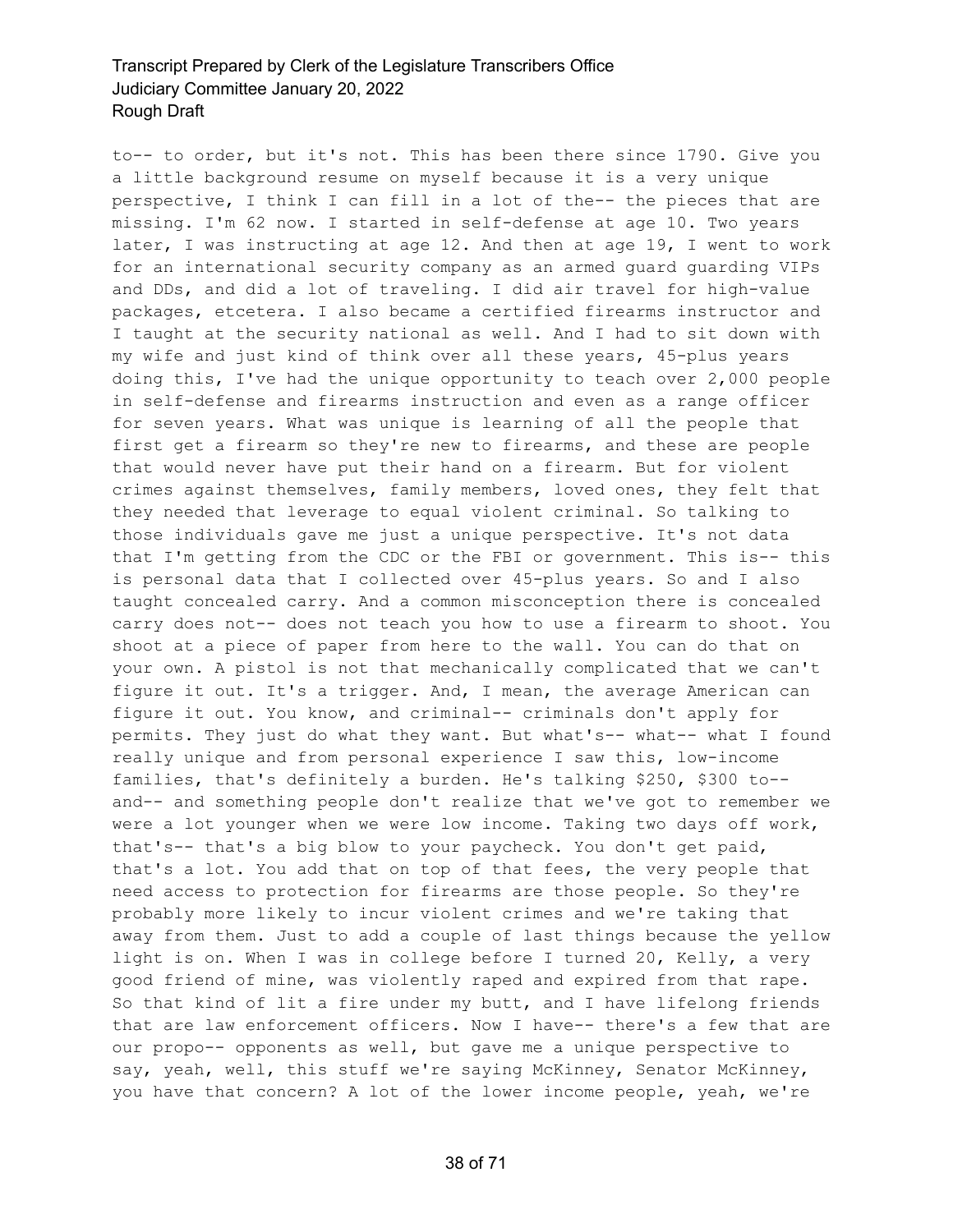taking that away from them because 250, 300 bucks, couple of days off work, that's-- that's a bigger hurdle. And talking to all these new firearms owners over the years, they waited 10, sometimes 15 years because of that hurdle. It took them a long time to get there. My wife's sister, her husband, took a [INAUDIBLE] left turn, became a bomb maker. It was a gang guy selling drugs. She had no way to protect herself. We were up there protecting her. So anyway, a lot of this stuff is extremely true. I'm asking you to-- I know you're out of committee right now to push this thing forward and get people back there, reinstate their original constitutional right from 1790. And Dr. King said something. He's got 50 of the greatest quotes in the world. But if you go about 10 down you'll see "A right delayed is a right denied." And that's absolutely true. It's been taken away from us.

**LATHROP:** OK.

**RANDY BENDORF:** Thank you very much. Thanks for your time.

**LATHROP:** Senator Geist has a question for you.

**GEIST:** Over here.

**RANDY BENDORF:** Oh, sorry.

GEIST: So you said you were instructor, is that correct?

**RANDY BENDORF:** Yeah, since 12 years old of self-defense. I taught women's self-defense for decades and [INAUDIBLE]

GEIST: For concealed carry, were you a concealed carry?

**RANDY BENDORF:** Also became concealed carry.

**GEIST:** OK.

**RANDY BENDORF:** But I had a nerve and bone disease, so April 2015 I retired from everything.

**GEIST:** So when you were instructing, how did you instruct your students to carry appropriately concealed?

**RANDY BENDORF:** Well, it really depends on the person. Just like myself now, the gun's heavy. You know, a little 380 M&P is really heavy. But access to the weapon, there's pros and cons to everything. If you can

#### 39 of 71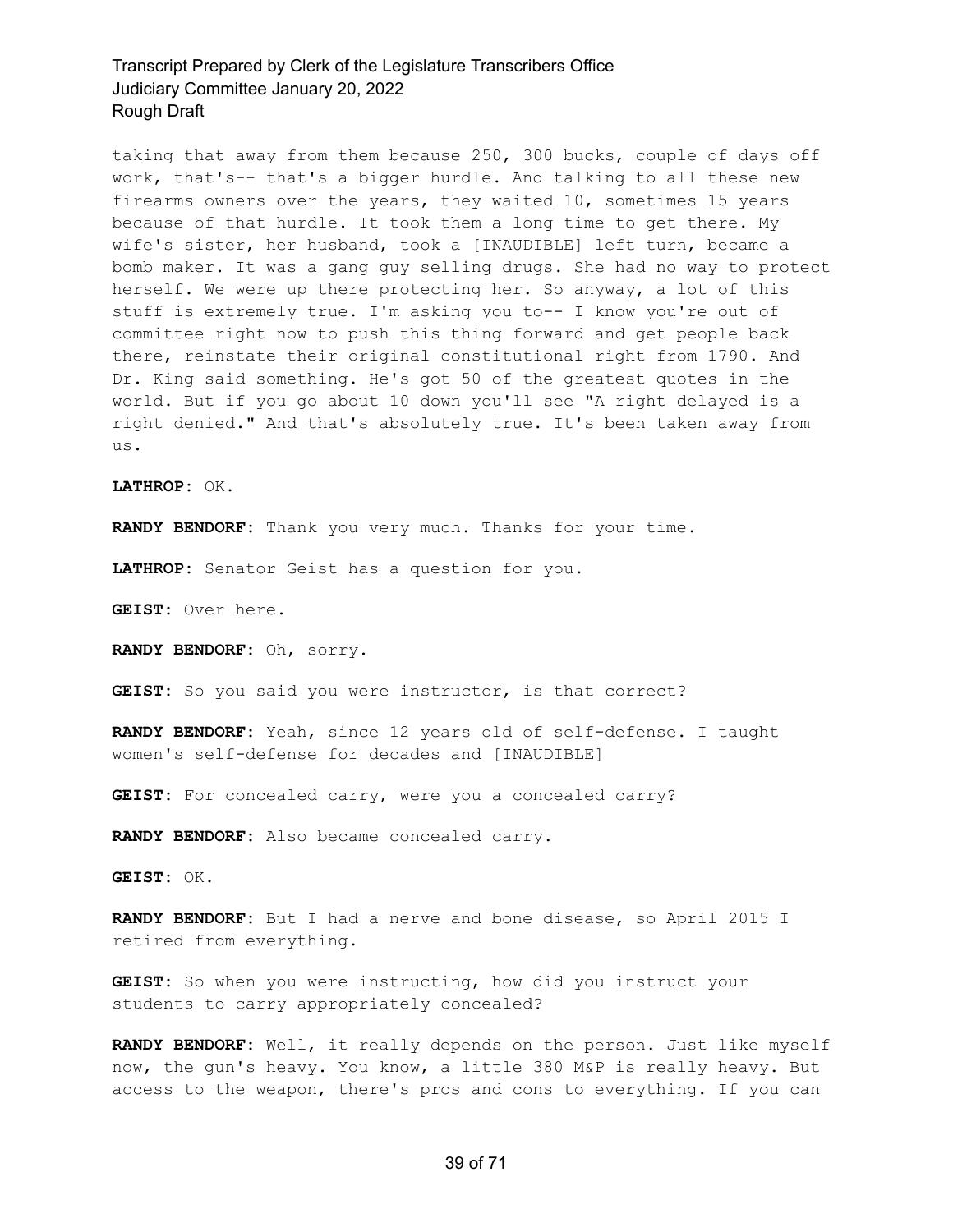carry like law enforcement, that's a great way to draw. But law enforcement has a retention holster so the bad guy can't take it from you. But a person [INAUDIBLE] that person doesn't want to open carry because you're making yourself a target. You know, officer does that for a living because he's committed to help people. But the average person, we want to keep that private when we have that out. So there's really no proper way that I can say generally to carry a firearm.

**GEIST:** OK.

**RANDY BENDORF:** My wife carries in her purse, which that's-- that's a tough spot, I think. I think it should be on the person because the purse can be yanked off you. You know, there's cables and firearms carrying purses, and there's no one appropriate way for everybody. And I want to throw this in there, too, because for appropriate carry. It's amazing how many people when they have access to self-defense and the firearms, especially low income, because we're talking about the working class, you know, we seek out-- they seek out the training. When I was young and seeking out, didn't have much money, I got my hands on everything I could for training. Ask my friends that were law enforcement officers since high school, hey, what-- what do you think of this? What do you think of that? [INAUDIBLE] So--

**GEIST:** Do you think that people, if-- if given the opportunity to constitutional carry, that they're going to have more training than they would--

**RANDY BENDORF:** Absolutely.

**GEIST:** --if not given that opportunity?

**RANDY BENDORF:** Hands down, that's my experience. Once they get a little taste of it and what's available, wow, this opens the doors up to-- to training. I wish-- I wish we had more training for-- have you ever sat [INAUDIBLE] watch voters put their vote. I mean, it's a disaster. So, yeah, they've been--

**GEIST:** Thank you.

**RANDY BENDORF:** --training, training, training, training. That's the best thing on the planet. But just to be clear, concealed carry, you're shooting at a piece of paper. A piece of paper doesn't shoot back. It doesn't move. It's pretty easy. If you've never handled a firearm, I can show you 60 seconds and you can do that. No problem.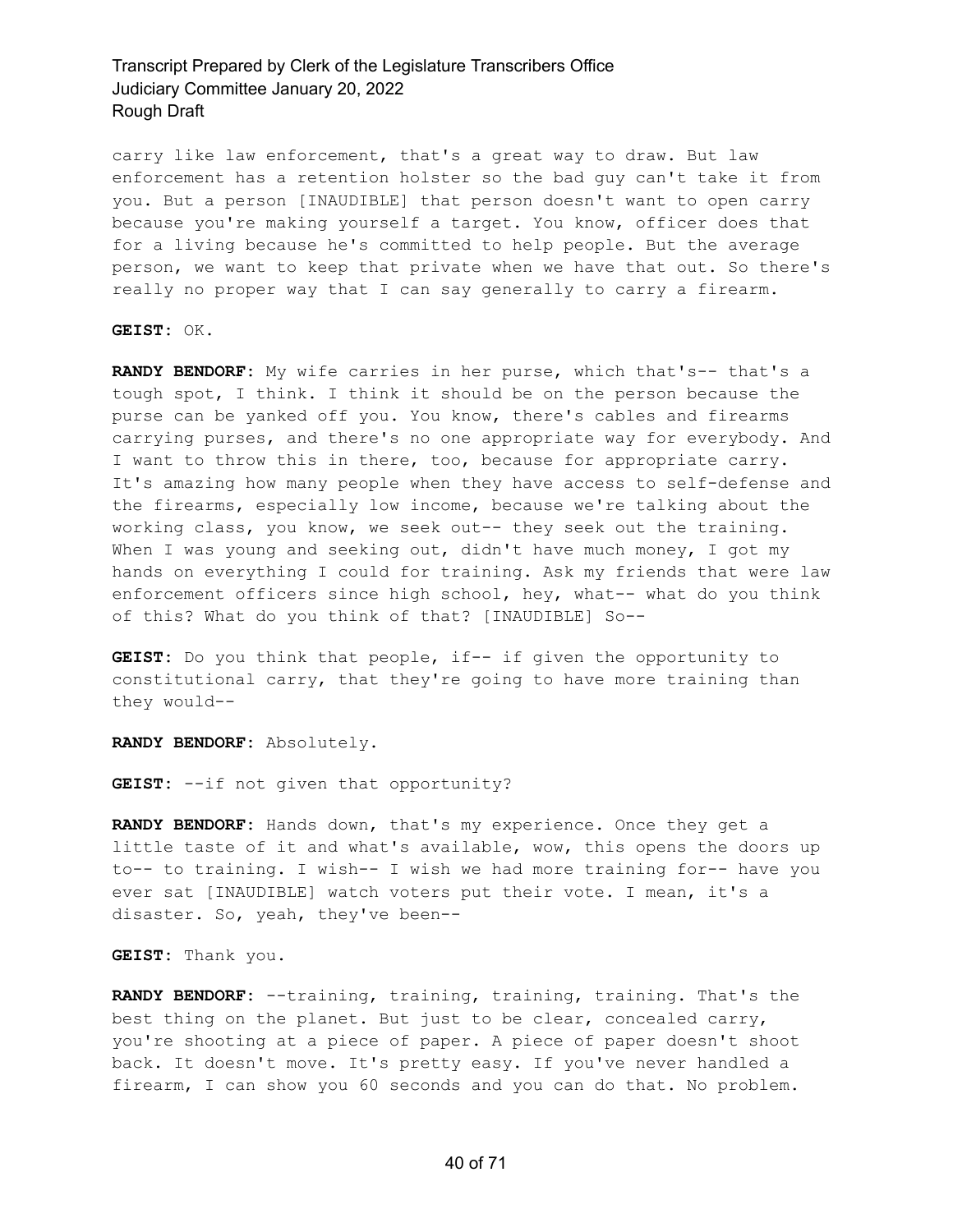**GEIST:** I've handled a firearm.

**RANDY BENDORF:** So it's like, I don't know personally. Any other questions?

**LATHROP:** I don't see any.

**RANDY BENDORF:** All right.

**LATHROP:** Thanks for being here.

**RANDY BENDORF:** Oh, thank you, Senator.

**LATHROP:** And just to be clear, is there anyone else? You're fine. Thank you. Anyone else here that wants to speak in favor of the bill? Seeing none, we will not take opposition testimony. Good afternoon and welcome.

**ANTHONY CONNER:** Good afternoon. Thank you.

**LATHROP:** Yeah, go ahead.

**ANTHONY CONNER:** Good afternoon, Chairman Lathrop and members of the Judiciary Committee. My name is Anthony Conner, A-n-t-h-o-n-y C-o-n-n-e-r. I'm president of the Omaha Police Officers Association. Let me state clearly that the OPOA and the men and women of law enforcement whom we represent strongly support the Second Amendment and legal-- legal gun ownership. Our support for law-abiding citizens that want to legally own and carry a firearm is absolute. I would add that legal gun owners are among this country's strongest and most vocal supporters of law enforcement, and we thank them for that. Additionally, OPOA leadership is grateful to Senator Brewer for his unflinching support of law enforcement. We recognize and appreciate his intentions with this legislation. While we understand the principles upon which this bill was drafted and we support much of the language included in here, we must appear here today in opposition to this bill due to what we believe are perhaps unintended but severe consequences of passing this bill in its current form. OPOA leadership has previously made Senator Brewer aware of these concerns, and we are working with him in good faith to solve some of the very problematic provisions of law enforce-- provisions to law enforcement. Specifically, Omaha Police Department officers have seized hundreds of illegal firearms from-- from the city's most dangerous gang members in recent years. These illegal gun seizures have led to fewer shootings in Omaha and fewer homicides. In fact, as communities around the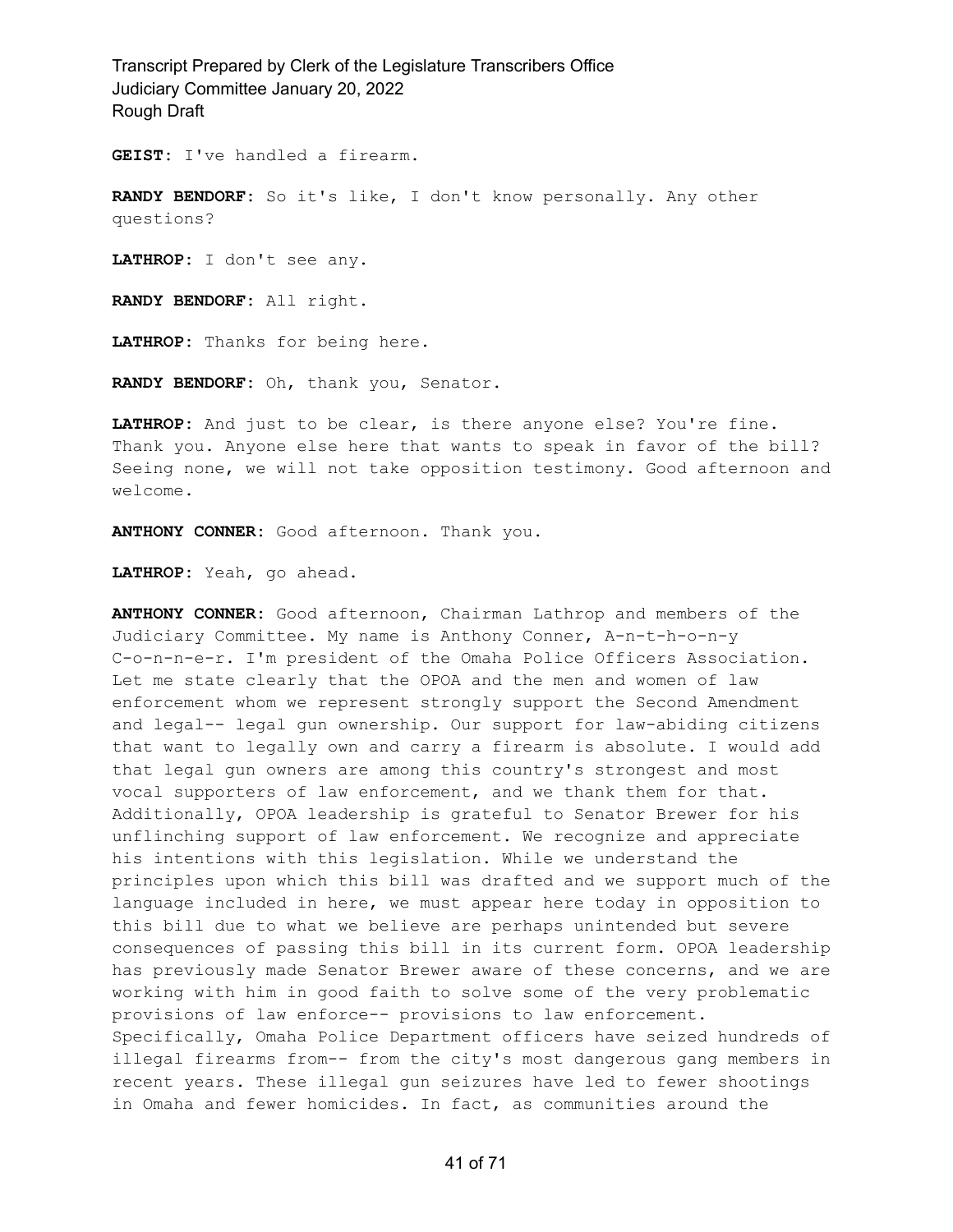country have experienced a dramatic increase in the homicide rates this past year, Omaha was one of the few major cities to experience a decrease in homicides. Again, this is directly related to our ability to get illegal guns off the street and out of the hands of criminals and irresponsible gun possessors. At this time and with this current language, we believe this bill provides multiple unintended loopholes for criminals, known gang members, irresponsible gun possessors, and other prohibited person to avoid prosecution. This bill would hinder our officers' ability to remove firearms from dangerous situations and individuals. I have no doubt that Senator Brewer and his colleagues will support this bill-- who support this bill will do all they can to promote the constitutional carry gun rights of law-abiding citizens while upholding the obligation of law enforcement to keep people safe. We must oppose this bill as it is currently written today, but I thank Senator Brewer for his sincere interest in our concerns, his stated dedication of finding common ground, and I'm hopeful that we can do just that. I also handed out a letter written by Jason Wesch on behalf of our counterparts and the Lincoln Police Union, who couldn't be here today in person, in opposition of this bill for many of the reasons I stated as well for their thoughts. Is there any questions for me? Obviously, I'm here.

#### **LATHROP:** OK. Any-- Senator Geist.

**GEIST:** Thank you. Hi there. I appreciate your testimony. And ever since I read this bill, I've been wondering what in other states that have constitutional carry, can you tell me about how that intersects with police officers, what you've seen, what, what your counterparts have seen?

**ANTHONY CONNER:** I spoke directly with the president of the police in Kansas City, Missouri, I think their FOP. His name is Brad Lemon and we do what's called site visits where we visit our comparable cities and Kansas City is one of our comparable cities by contract. So when we visited with him, Kansas-- Missouri had just passed their constitutional carry law. This is right about three-- about three or four years ago. And during my conversation with him, he says, now their-- their bills are different than what this bill is. And I will-- I will acknowledge that-- acknowledge that. But he said the problem they have with their bill was they were never at the table to discuss things with the legislators when these bills were passed. And it just basically created such a problem where they were not able to seize guns off of people that they knew were up to no good or, you know, violent criminals.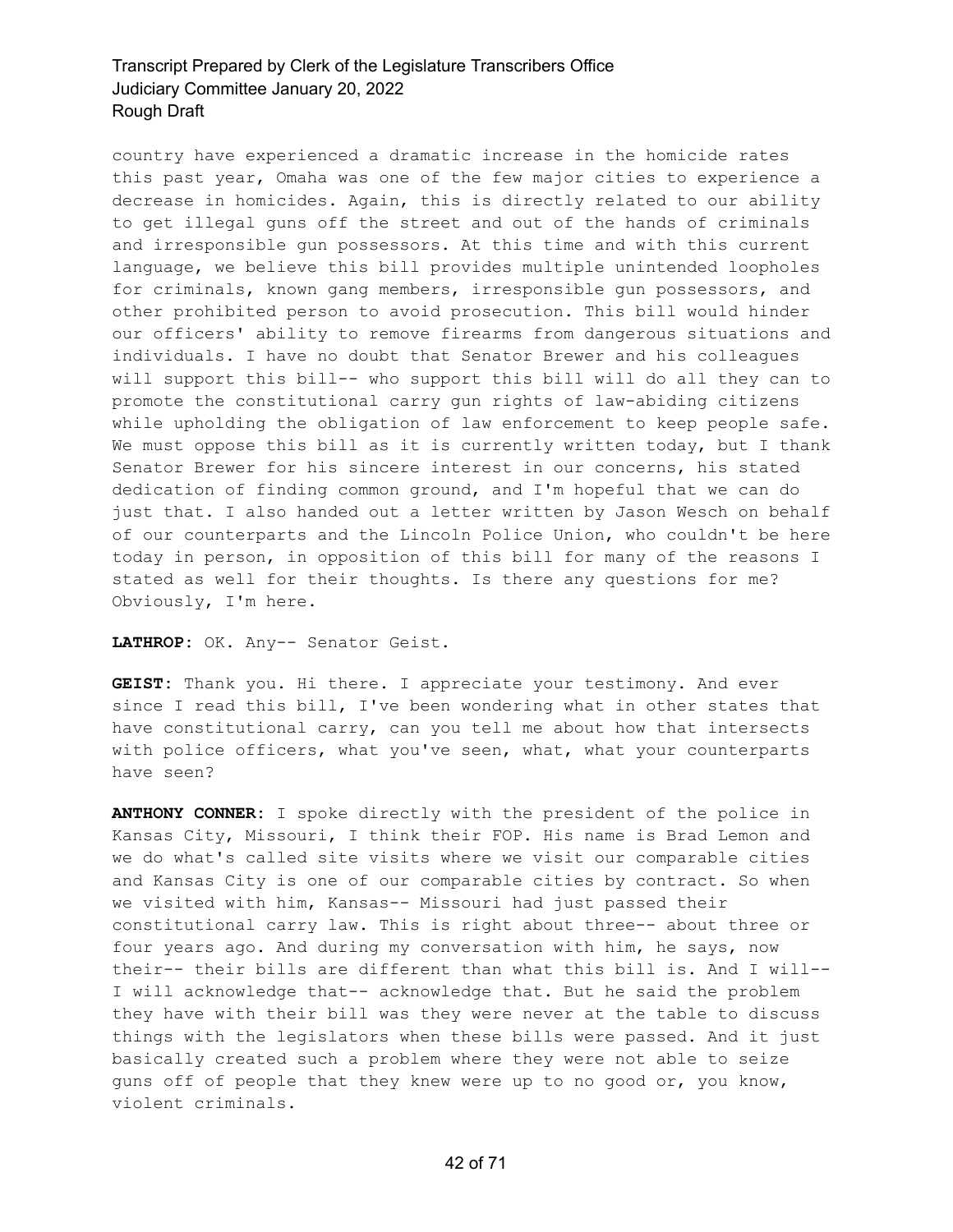**GEIST:** OK, so it limited them from being able to perform their regular duty.

**ANTHONY CONNER:** Their regular duties. You can also look back at the numbers in the homicides in Kansas City, Missouri. At the time, there were over 100 and now I believe last year there were over 200 homicides. So they doubled their homicides in the last few years since this bill passed there.

**GEIST:** OK.

**ANTHONY CONNER:** And not, once again, not the same exact bill--

**GEIST:** OK.

**ANTHONY CONNER:** --but their constitutional carry bill.

**GEIST:** May I ask just one follow-up to that?

**LATHROP:** Certainly.

**GEIST:** So what would you suggest as a meeting point?

**ANTHONY CONNER:** You know, Senator, we've sat down with Senator Brewer, and once again, I really appreciate the fact that he brought us to the table to have a conversation with him. And there's a lot of issues that I don't really have all the details to explain--

**GEIST:** OK.

**ANTHONY CONNER:** --today because we're just kind of a little bit early and as we still are-- are trying to find that common ground so we can hopefully be either neutral or a proponent of this bill.

**GEIST:** OK.

**ANTHONY CONNER:** So we're still working at this point.

**GEIST:** OK, thank you.

**LATHROP:** Senator McKinney.

**McKINNEY:** Thank you, Senator Lathrop. And thank you, Mr. Conner. My first question, last year a member of the OPOA spoke out as a proponent for Senator Brewer's bill, which excluded Douglas and Lancaster County. Why was that?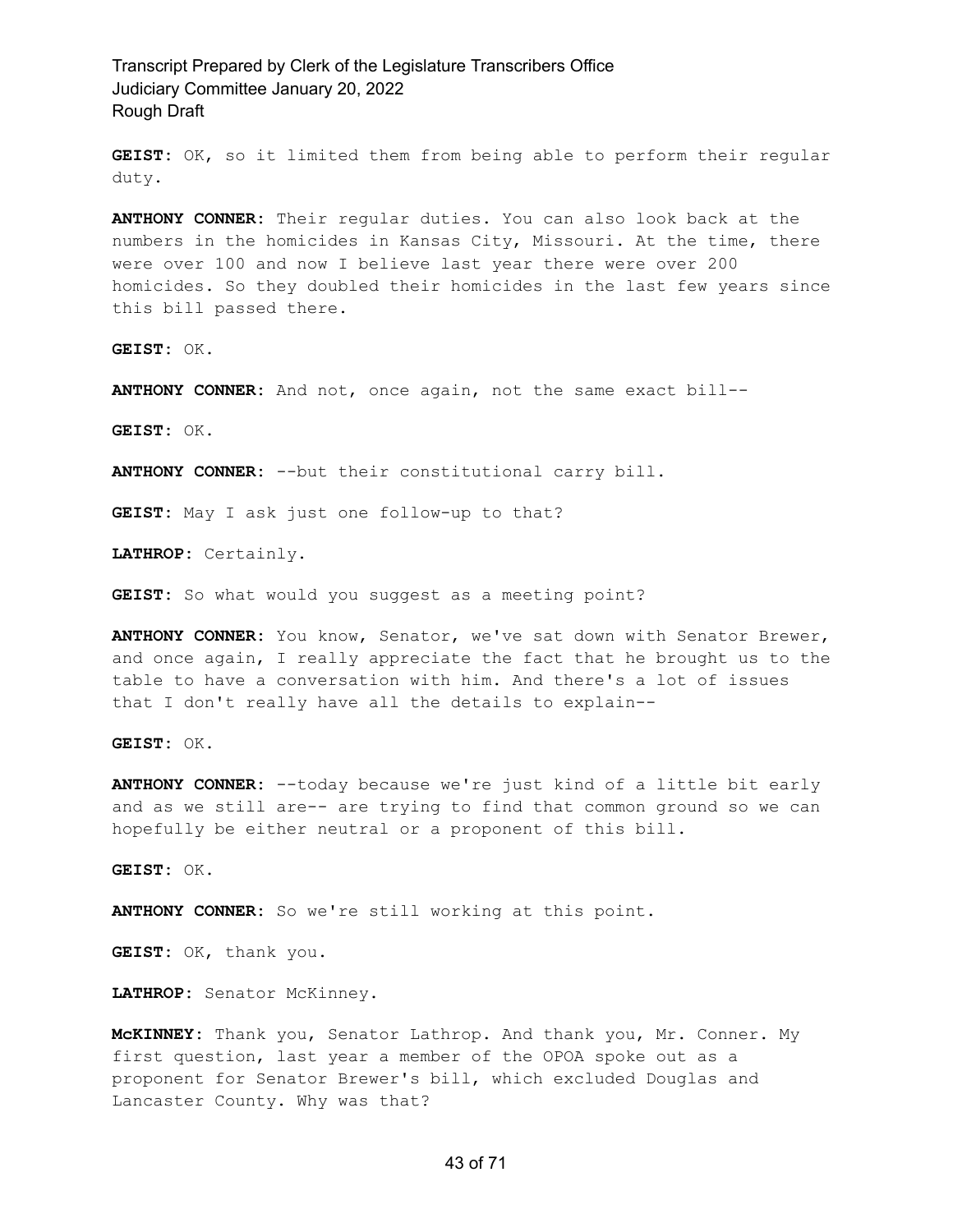**ANTHONY CONNER:** One of the issues and one of the reasons we would like to have some sort of exclusion for Omaha and Douglas County, as you all know, Lincoln and Omaha are the two biggest cities, high population. Omaha metro area is a million people. It's a big difference. No offense to anyone in western Nebraska, but it's a big difference from carrying a gun in the middle of Omaha, Nebraska, and Cherry County however.

**McKINNEY:** Why does-- why do you-- can you-- can you explain further why does Omaha need a special gun law except-- outside of the rest of the state?

**ANTHONY CONNER:** Well, obviously everyone that's paying attention to the news, we have more homicides. They're all in Omaha, in the entire state, the vast majority are in Omaha. So I mean, that's--

**McKINNEY:** So--

**ANTHONY CONNER:** --obviously an issue.

**McKINNEY:** So--

**ANTHONY CONNER:** --a lot of those shootings.

**McKINNEY:** --is it your belief urban areas are more inherently violent than the rest of the state?

**ANTHONY CONNER:** It's my belief that when you have a population density like a metro area like Omaha, Lincoln, or any other major city, you're certainly going to have more violence because it's more people compacted in the smaller area.

**McKINNEY:** And it was mentioned earlier, I believe, that you guys would like to be able to possibly search individuals that may have bulges when patrolling. Why is that?

**ANTHONY CONNER:** I have no idea what-- I wasn't here earlier to hear that--

**McKINNEY:** OK.

**ANTHONY CONNER:** --testimony, so--

**McKINNEY:** That's fair.

**ANTHONY CONNER:** I'm not aware of that.

#### 44 of 71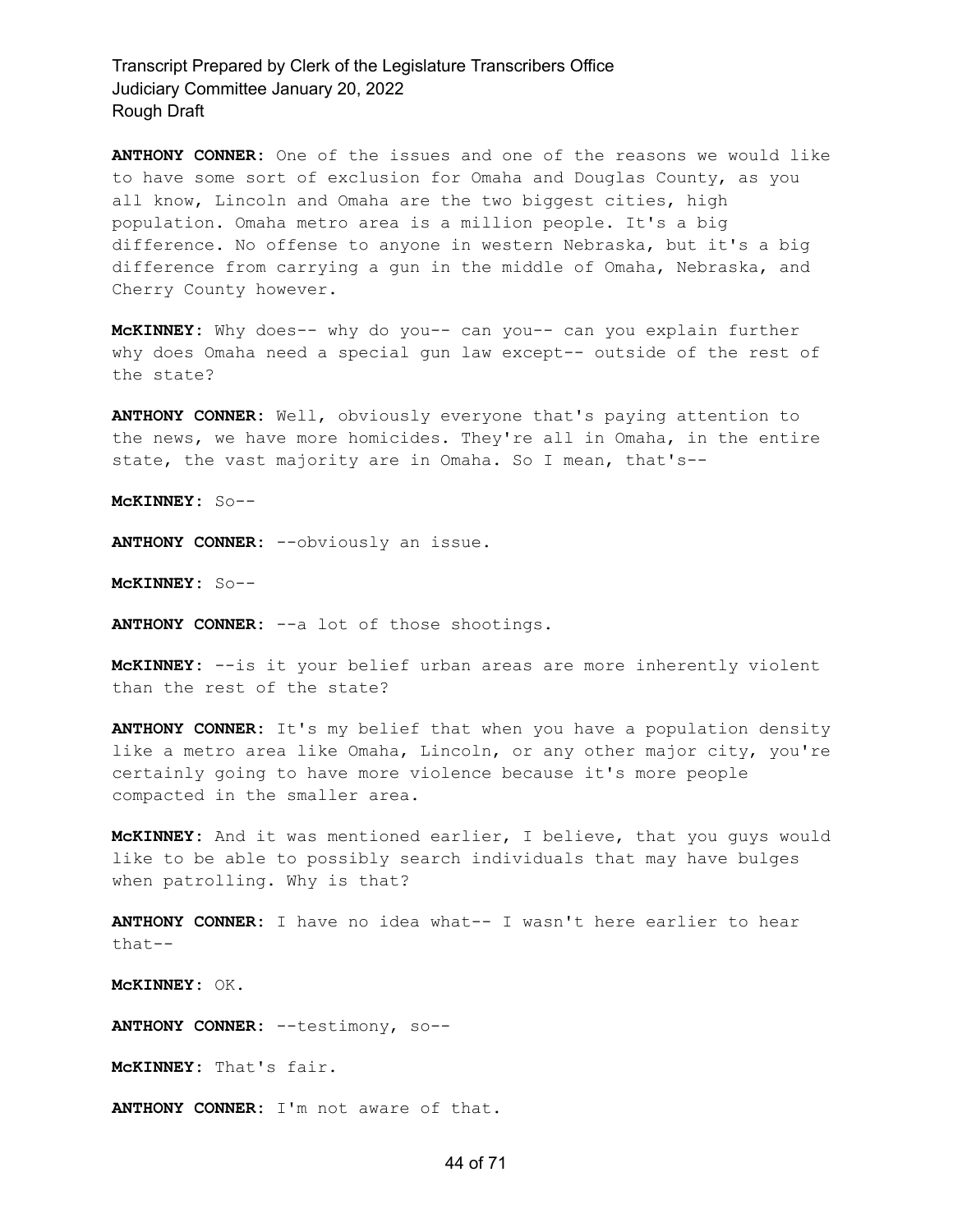**McKINNEY:** And I guess Omaha and Lincoln probably encompass a lot of the minority populations in the state.

**ANTHONY CONNER:** Um-hum.

**McKINNEY:** And excluding them basically says the minority populations in the state of Nebraska don't have the right to contes- constitutional carry. Are you OK with that?

**ANTHONY CONNER:** One of the things about when you talk about the concentration of minorities, I mean, the reality is and I did hear Senator Wayne's, my senator, his testimony about the majority of black residents in Nebraska live in your district, which is the district I grew up in, by the way, and live in Justin Wayne's district, my state senator, that is the concentration of the majority of black-- black residents in the state of Nebraska. But also when you look at the amount of homicide victims, a vast majority of those are also black and brown, unfortunately.

**McKINNEY:** OK. So-- and my last-- my last question, since your concern, I'm assuming, you can correct me if I'm wrong, you're trying to make sure that these citizens are protected in these areas and may have more violence or more higher crime rates than the rest of the state. So because of that, do the Omaha Police Officers Association and Omaha Police Department plan to go into the Urban Affairs Committee and the Appropriations Committee to support the North Omaha Recovery Plan to improve the environment of the individuals that you guys overincarcerate?

**ANTHONY CONNER:** I'm going to just disagree a little bit with your statement that I don't believe we overincarcerate black and brown people. I think that's just a misinformation and not-- not based on fact. But I will say that, yes, we are intended on supporting that bill. I've talked to my lobbyist and she'll be reaching out to you--

**McKINNEY:** That's good.

**ANTHONY CONNER:** --and offering our support for that bill.

**McKINNEY:** Thank you.

**ANTHONY CONNER:** All right.

**LATHROP:** Senator DeBoer.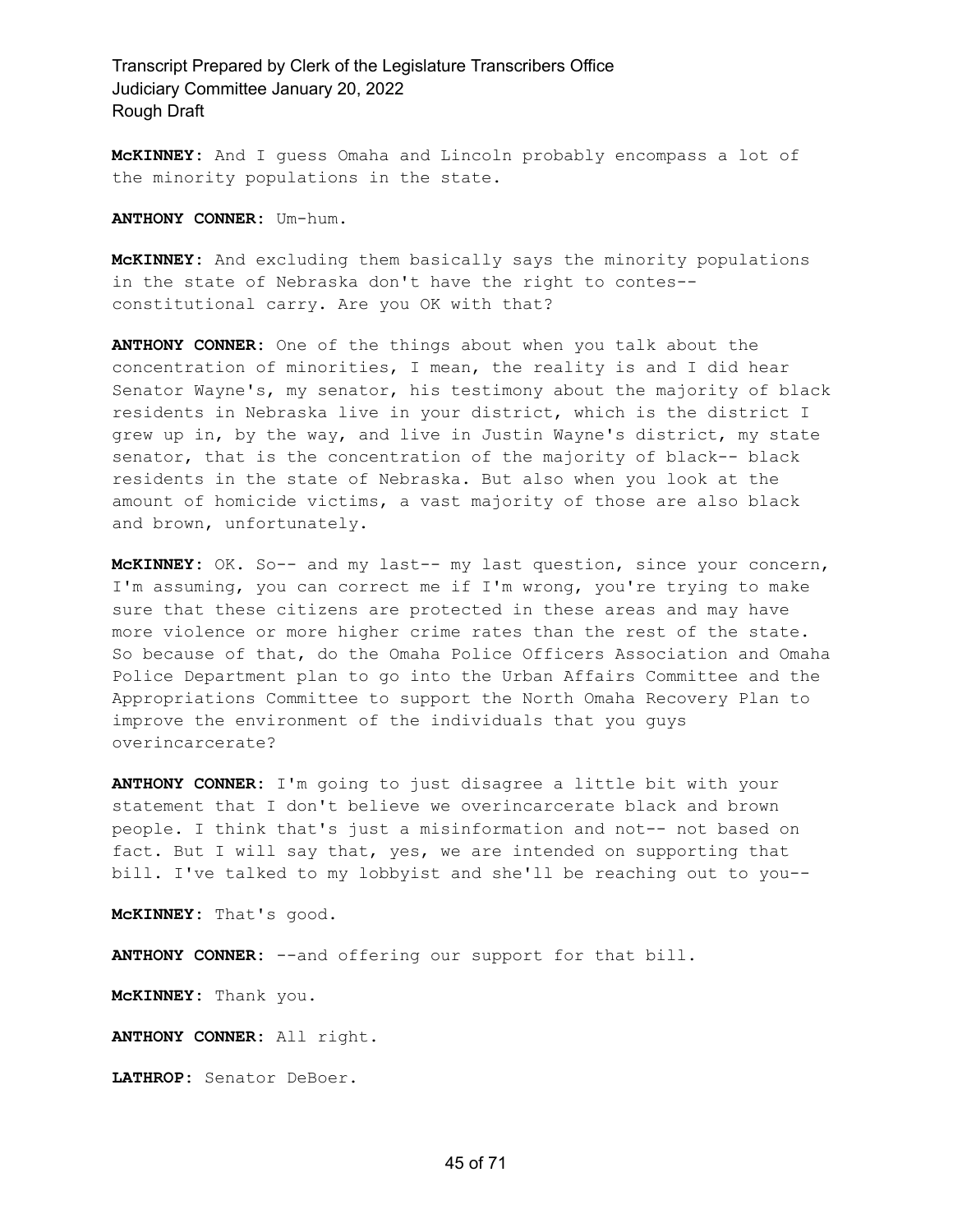**ANTHONY CONNER:** Yes, ma'am.

**DeBOER:** Thank you for your testimony. Can you tell me what, from a law enforcement perspective, because as I'm listening to the testimony, the sort of key difference is whether you can carry your gun visibly or not visibly. So what difference does that make for law enforcement?

**ANTHONY CONNER:** When you're talking about a compacted area like a major city, so imagine if you're sitting in a crowded restaurant in Omaha, Nebraska, or Lincoln, Nebraska, and someone walks in with an exposed gun. That may cause alarm where someone's going to call 911 and then rush the police out there and it happens all the time. I don't know if you're familiar with they call them constitutional checks that they do on YouTube. Some, like, you know, Second Amendment supporters where that-- that's exactly what happened. So then the police will have a response, unfortunately, to those situations. So I personally, if I'm-- if I'm advising someone, I've-- I've taught a few people how to shoot a gun, I would always advise to get a carry conceal permit, take training, carry your gun concealed, don't-- don't wear-- don't carry it open. Because if you carry it open, now you're kind of putting a target on your back and every-- everyone's expecting you to react if some robber or something runs into the place when you may not be in a position to react.

**DeBOER:** So does it matter for you when you're responding to a call, let's say, if you can see where the weapons are or not? Does that- does that affect? I would think it would, but I don't know your job so. Does that-- does that affect you or do you just assume everyone's got a gun or how does that work?

**ANTHONY CONNER:** Well, I mean, it is-- if we're being like as transparent as possible, certainly police officers, we always assume the worst and hope for the best. That's-- that's-- that's our-- our approach on every-- on every call. But as we approach people and especially with the way the language in this bill is written, there is an obligation to actually alert law enforcement that you're carrying concealed, which we appreciated that provision. We just were having some disagreement on the-- the penalties and what those penalties should be.

**DeBOER:** Oh, OK. But it does make a difference for you in terms of let's say you don't know who's got it or not.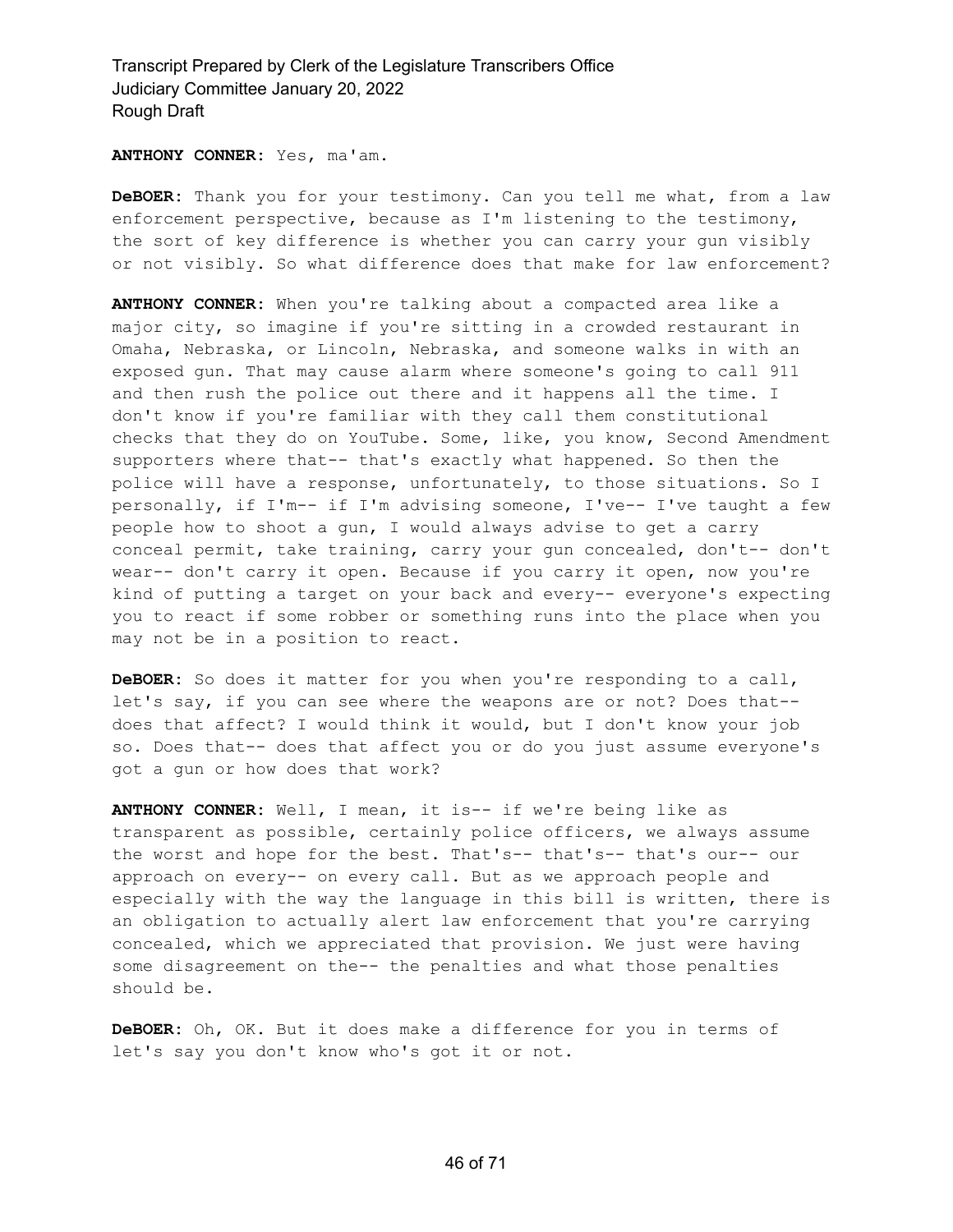**ANTHONY CONNER:** Your reaction is always going to be slower than action.

**DeBOER:** OK.

**ANTHONY CONNER:** And police officers are always responding to someone's actions. So it's always going to be slower. So if someone is choosing that their-- their mind's made up that they're going to shoot a police officer, we're already behind the eightball. We're already at a disadvantage automatically.

**DeBOER:** So the provision would be that no matter what, if I have a weapon on me that you can't see, I have to tell you that.

**ANTHONY CONNER:** You have to tell me, yes, officer, I'm armed.

**DeBOER:** Do you-- do you think that the people will do that?

**ANTHONY CONNER:** I believe so. One of the things I think, once again, why we-- why we believe Senator Brewer's intent was pure here, we do support the Second Amendment. We support citizens carrying guns. We are advocates for-- for CCW permits and-- and we've always-- always have been. But certainly when people that are legal gun owners, they're going to follow the law and they're going to make sure that they're alerting law enforcement. And once again, some of our strongest supporters, so they-- they're on our side when it comes to a lot of issues. So they certainly want to make sure that we're safe. So I believe they will.

**DeBOER:** You believe that people will tell you that they have a gun.

**ANTHONY CONNER:** Yes, ma'am.

**DeBOER:** When you pull them over now and they have CCW permits, that's typically what happens, right?

**ANTHONY CONNER:** Yes.

**DeBOER:** You don't typically find that they don't.

**ANTHONY CONNER:** Well, we do have it in our system. We will know they have a permit. But they, I mean, at least in my experience, they've always told us that they-- that they're armed. I haven't had a situation yet in my experience where someone is, with a CC permit did not alert me.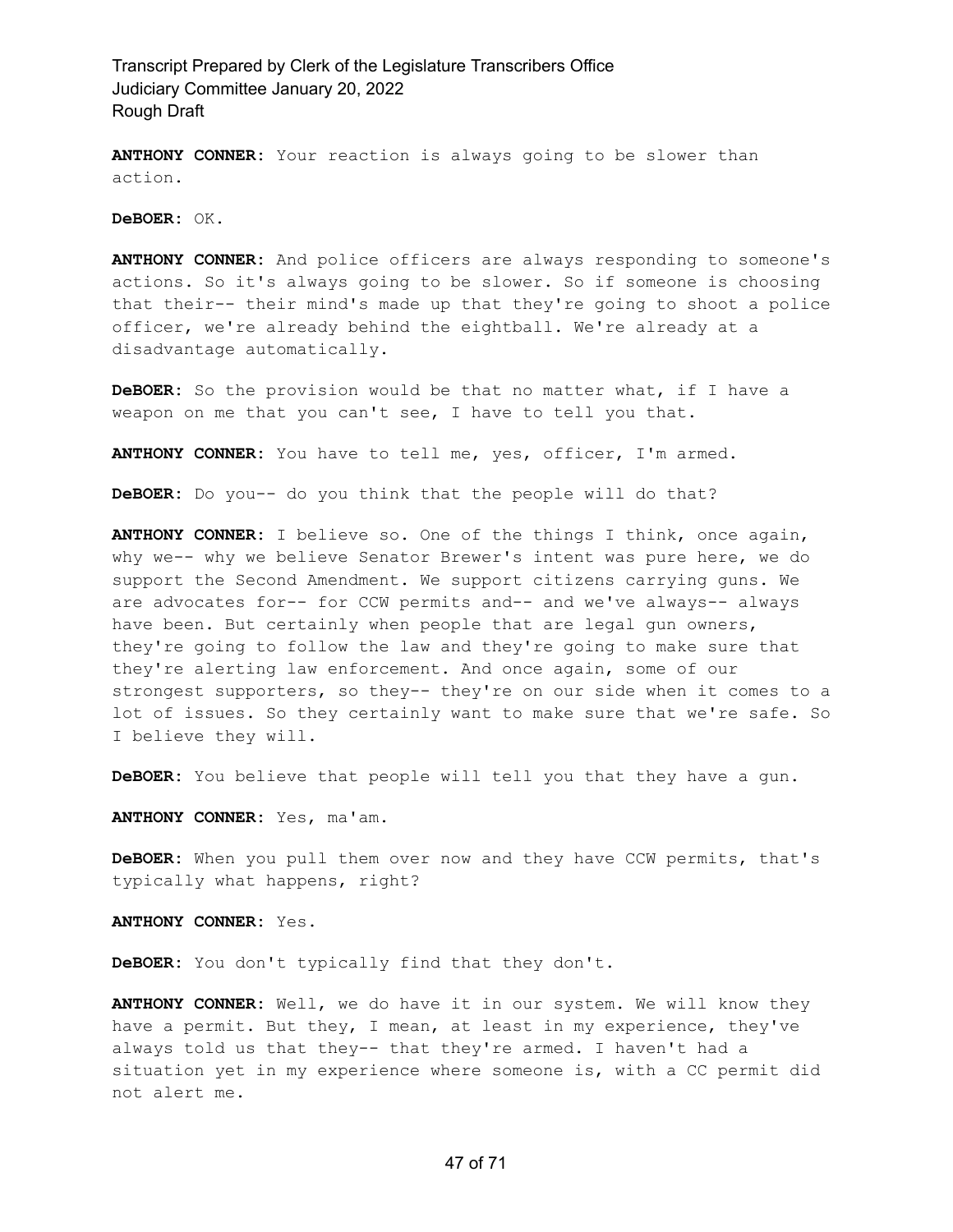**DeBOER:** OK. Thank you.

**ANTHONY CONNER:** You're welcome.

**LATHROP:** Senator McKinney.

**McKINNEY:** Thank you, Senator Lathrop. I have a couple more questions. Throughout the years or just-- just generally, how often does the Omaha Police Department prevent gun crimes?

**ANTHONY CONNER:** I guess I don't know how to-- how to answer that. Could you rephrase it? I mean--

**McKINNEY:** How often do you stop violent crime, say-- let's say a homicide. How often-- are you guys more reactionary or preventive?

**ANTHONY CONNER:** We're actually both. And we're also part of preventive, even some of those efforts that we do on the department. So when you talk about the amount of guns that are seized, we have actually had an increase in gun seizures over the last few years. In correlation to that has been a decrease in shootings, a decrease in homicides, things that affect the neighborhood that I grew up in and you grew up in.

**McKINNEY:** OK. My next question, how many people have-- are arrested yearly for violation of the city ordinance of the CCW that had a valid-- valid gun?

**ANTHONY CONNER:** I don't know that answer, exact answer, but I know Captain Williamson is here to speak next, and he certainly can answer any technical question like that.

**McKINNEY:** All right, thank you.

**ANTHONY CONNER:** You're welcome.

**LATHROP:** OK. I don't see any other questions. Thanks for being here today. Appreciate it.

**ANTHONY CONNER:** Thank you, guys.

**LATHROP:** Good afternoon, welcome.

**KEITH WILLIAMSON:** Thank you. Good afternoon, Judiciary Committee members. My name is Keith Williamson, K-e-i-t-h W-i-l-l-i-a-m-s-o-n. I'm a captain with the Omaha Police Department. I'm here on behalf of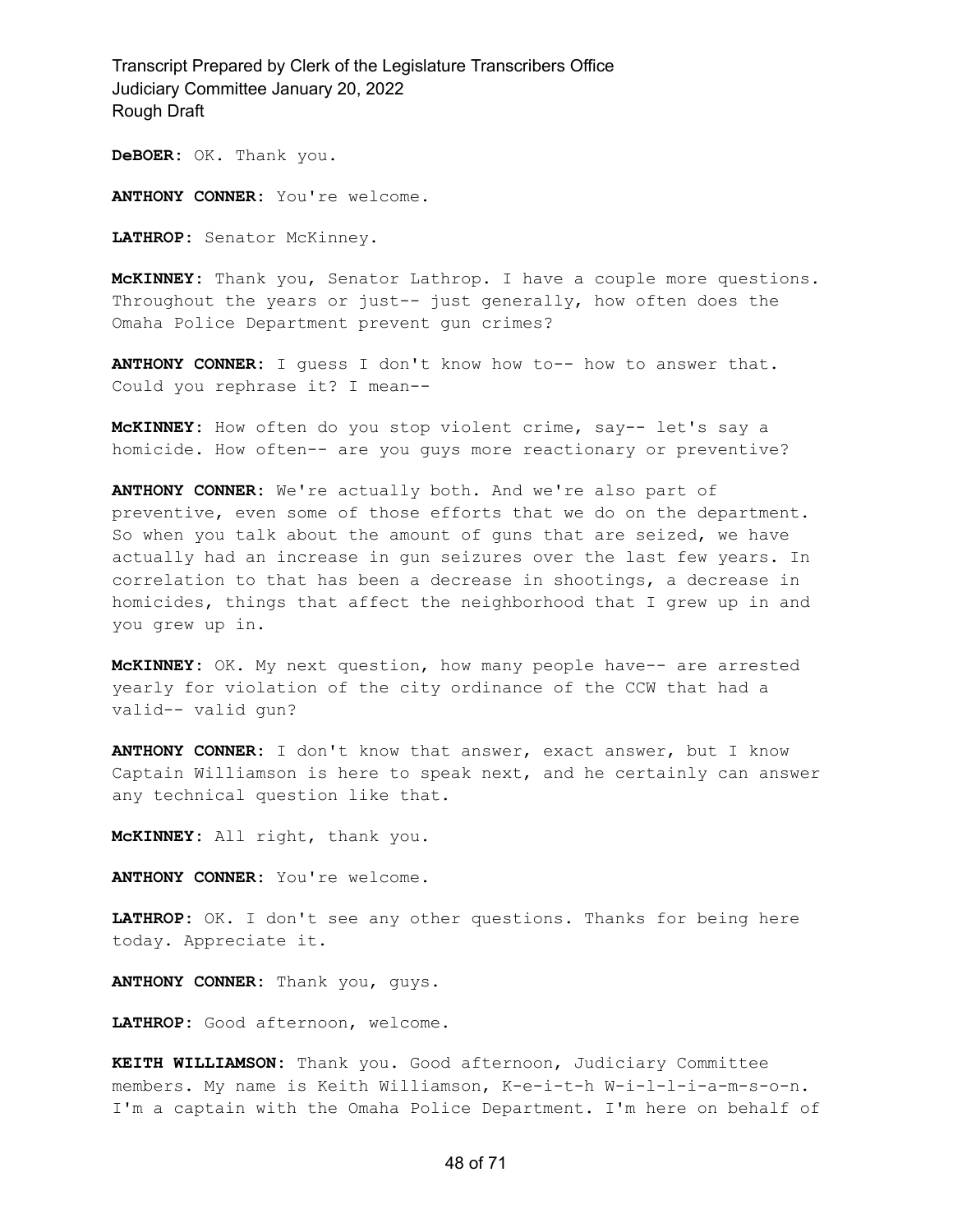Police Chief Todd Schmaderer in opposition of the proposed bill how it is currently written. The Omaha Police Department strongly supports Second Amendment rights and legal and responsible gun ownership. I have worked with the Omaha Police Department for 22 years, and I have almost a quarter century of law enforcement experience between the Omaha Police Department and the Lincoln Police Department. A significant portion of my career has been dedicated to working within our gang unit as both a detective, a sergeant, a lieutenant in charge of that unit, and now a captain in charge of that section. The Omaha Police Department's gang unit targets the most active drivers of violence [INAUDIBLE]. Gun crimes remain a top priority for the Omaha Police Department and our unit in general. In fact, 45 percent of all seized firearms come from our gang unit. The proposed bill as it is currently written could severely hamper our ability to target and combat violent gun crimes. As currently written, this bill can negate several local Omaha specific ordinances, which have been in place for years to target and reduce gun violence. This bill would counteract some of our local efforts to reduce the gun violence that we've seen increase across the country over the last couple of decades. This bill currently has cloudy language that appears to change the penalties on prohibited person possessing firearms, and there's no enhancement under the current bill for a second offense violation of CCW. Also there is no training requirements for anybody under the age of 18, and it drops the requirement currently from 21 down to 18. What we know is that people the age of 18 to 21 are four times more likely to commit violent gun crimes than those 21 and older. The Omaha Police Department has seized close to 250 firearms from minors between the ages of 18 and 21 in the last two years alone. No holster requirements is also a concern with the current bill. Again, this would allow somebody to carry a gun without any sort of trigger guard. We see almost weekly incidents of negligent discharging in Omaha, where somebody shoots himself in the leg or foot from improper carrying of a firearm. Also having some form of ID, the current CCW law, we have a permit which has a picture ID, having somebody constitutionally carry with no form of government ID would bog down officers, having them to bring in other ways to confirm somebody's identification to make sure they are who they're telling us they are. Our existing laws are working currently in Omaha and we don't feel there's a need to change them. Again, we respect the Second Amendment, people's constitutional right to bear arms. We want to thank Senator Brewer in working with state law enforcement in support of that, and we believe we can find common ground on this to make sure we're respecting both citizens' rights to carry and keeping our city safe at this time. Thank you.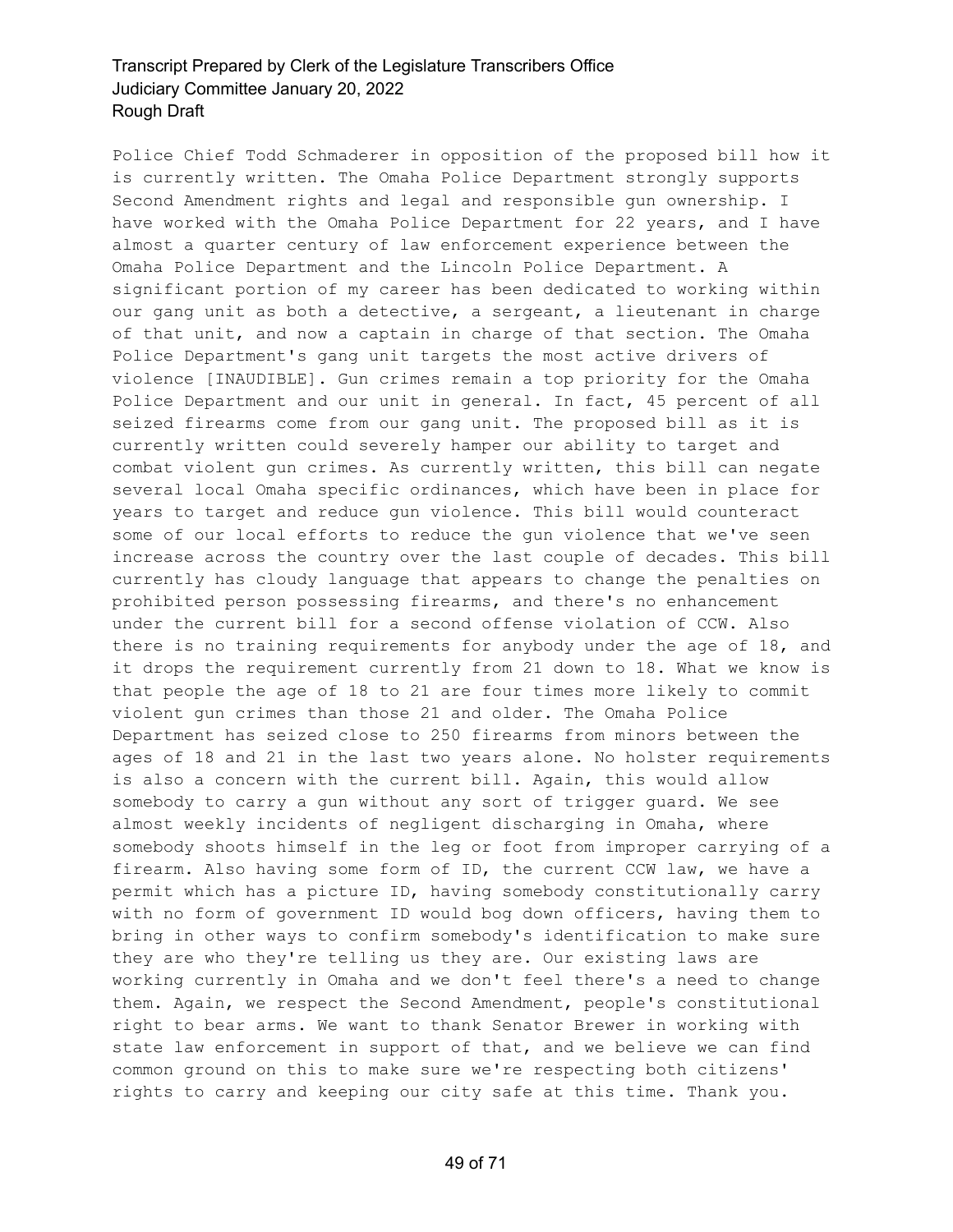**LATHROP:** Thank you. Senator McKinney.

**McKINNEY:** Thank you. So a follow-up that I asked Mr. Conner, how many people are arrested yearly for violation of the city ordinance that do have a CCW, but they have a valid gun?

**KEITH WILLIAMSON:** I don't have the numbers arrested. I can tell you how many gun crimes that we have that are linked to that we have seized if you'd like that. I don't have a specific number because there are several city ordinances. We have CCW city ordinance. We have transporting firearms or-- ordinances, so we have several various laws. We have a registration for firearms ordinance that you can arrest somebody for. So there's different things that somebody could be arrested for. So without a specific which one, I'd have to get that data from our crime analysis unit.

**McKINNEY:** How would this prevent you from targeting those you deem as a threat to society?

**KEITH WILLIAMSON:** I'm sorry, could you repeat that?

**McKINNEY:** How would this prevent the police department from targeting, let's say, gangs or individuals that you believe may be in a gang? How would this prevent you?

**KEITH WILLIAMSON:** Right. So good, great question, Senator McKinney. So say we get information from the community, which we often do, of maybe somebody that's armed that's a gang member. OK. We then conduct surveillance. We see that person leave in a vehicle, they commit a traffic violation, we stop that car. That person, whether they are prohibited or not, could hand this gun around in that car to somebody who, say, isn't prohibited or not? Or if they are, they could just, you know, we have no way of checking now to see if that gun is (a) registered or (b) if it's actually a stolen firearm from a different jurisdiction like Bellevue or Sarpy County or Colorado or Iowa, because they could just say I'm armed and we have no legal ground then to check that said weapon. You see what I mean? So we would just have to release them and hope that nothing happens, you know, whether that's an area that's plagued with gun violence, shots fired, nonfatal shootings, etcetera, versus now where we could say, OK, the gun has to be unloaded while it's transported in a vehicle unless you have a CCW permit. You know, you have that gun registered with the Omaha Police Department if you're a resident of Omaha. There's different layers to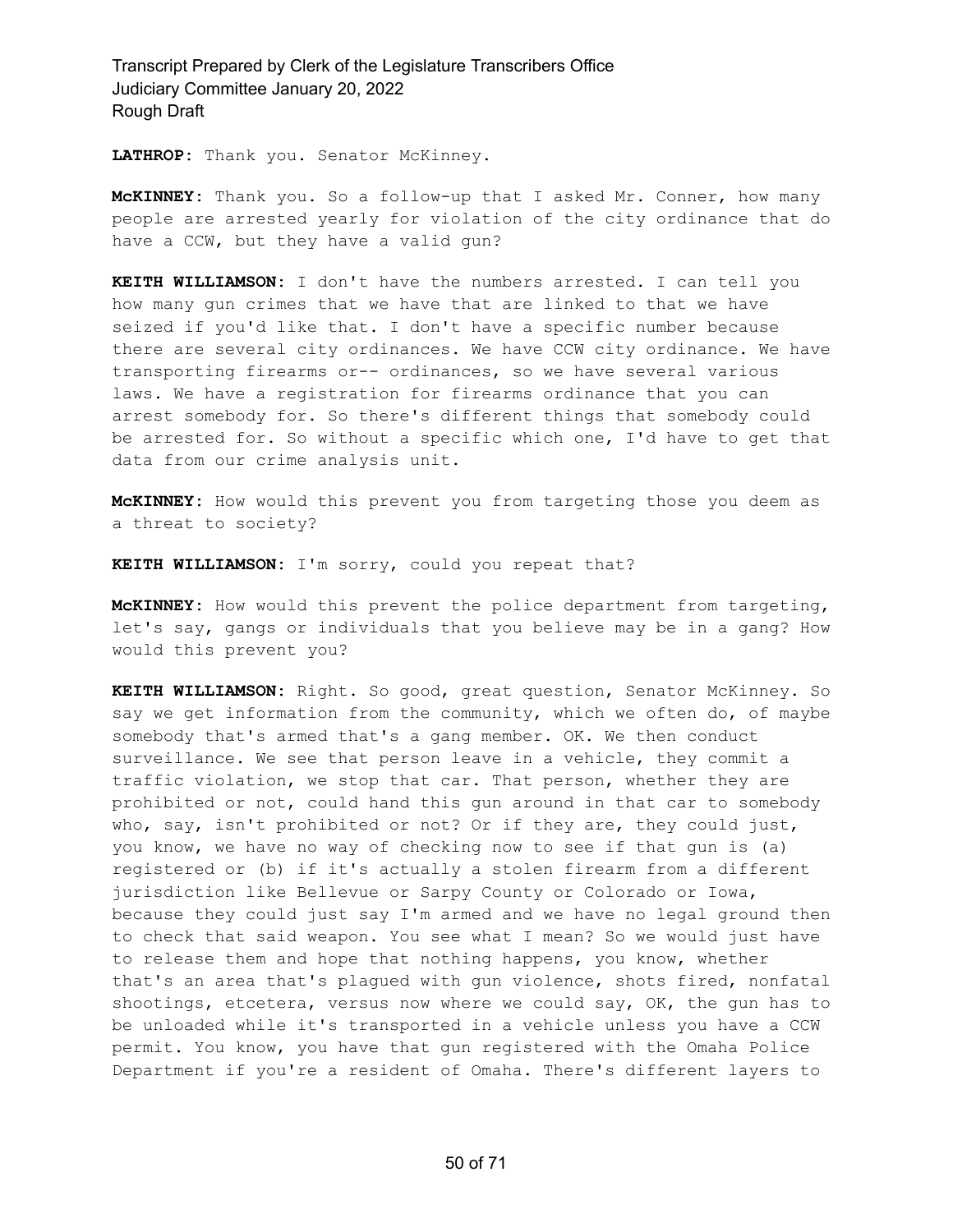help shield us and help protect the neighborhoods that are-- the person is in.

**McKINNEY:** So are you also OK with excluding counties that primarily encompass minority populations from being able to constitutionally carry? You're OK with that, right?

**KEITH WILLIAMSON:** I'm OK with secluding counties, is that what you're trying to say?

**McKINNEY:** Excluding.

**KEITH WILLIAMSON:** Excluding counties? I believe last year that the Attorney General spoke on that.

**McKINNEY:** Yes.

**KEITH WILLIAMSON:** And our stance would be the same as the Attorney General.

**McKINNEY:** OK, so it's OK in Omaha and Lincoln now.

**KEITH WILLIAMSON:** I'm sorry.

**McKINNEY:** So it's OK in Omaha and Lincoln now.

**KEITH WILLIAMSON:** I would confirm that our department's stance is with what the Attorney General of the State of Nebraska spoke on it.

**McKINNEY:** OK. And does the Omaha Police Department plan to support the North Omaha Recovery Plan to decrease the propensity of gangs inside of North Omaha, South Omaha and other communities that you deem as [INAUDIBLE]?

**KEITH WILLIAMSON:** I would imagine we would support that bill. I'm not familiar with it. I'm here to speak on, you know, LB773. I know we do currently work with like the North Omaha Business Improvement District and the 24th Street Business Improvement District to support change in there. So I, again, without-- I don't have any knowledge of that bill, but I would imagine we'd fall in line with that, Yes.

**McKINNEY:** All right. Thank you.

**KEITH WILLIAMSON:** You're welcome.

**LATHROP:** Senator Geist.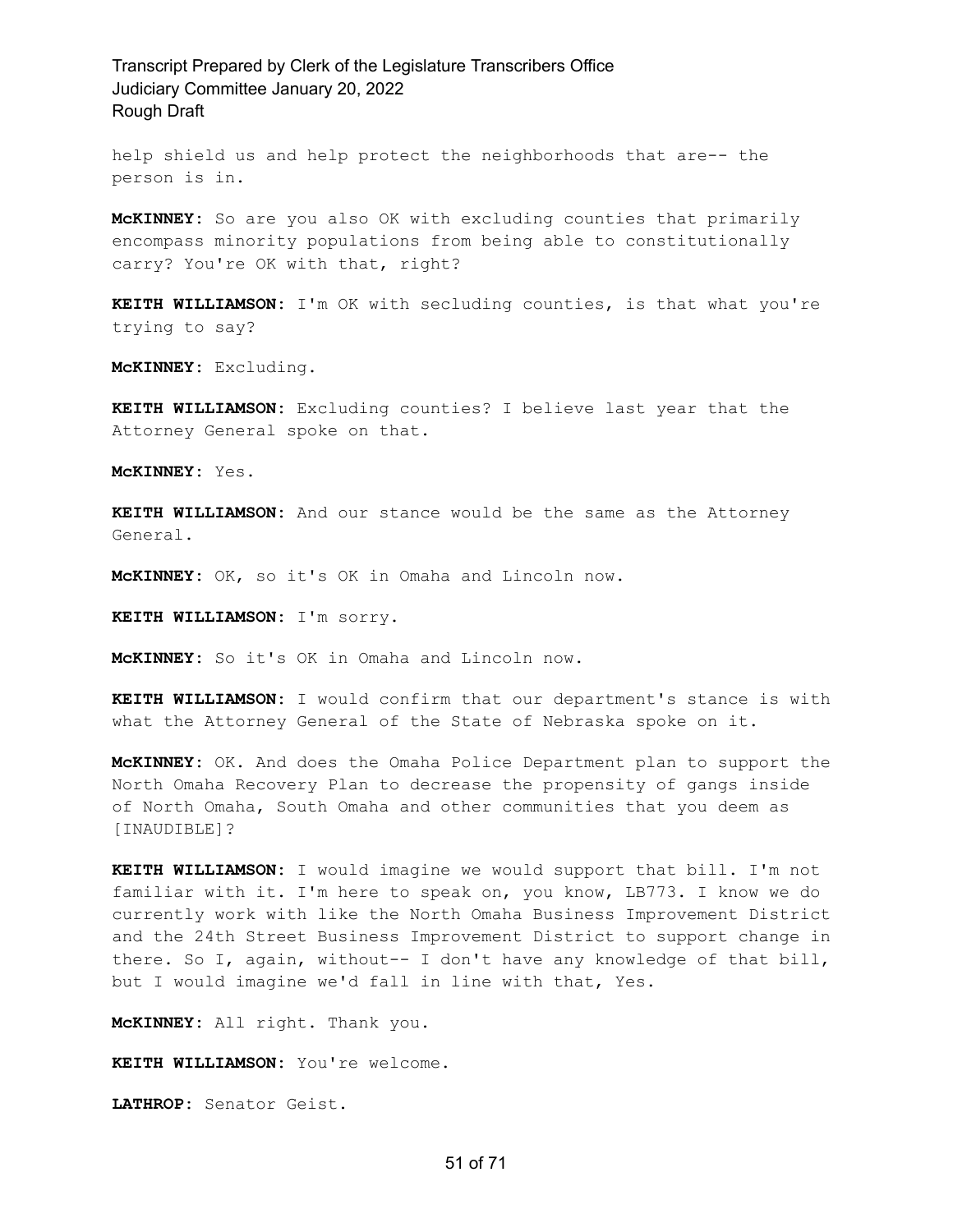**GEIST:** Yes, thank you. I just do have one. It's kind of the same question I asked another gentleman of you mentioned that this has no regulation for how to carry or that the gun has to be holstered. What do you recommend for those who choose to carry concealed, whether constitutional or with a concealed carry permit, what do you recommend for someone who would carry?

**KEITH WILLIAMSON:** Number one, a holster. Two, again, I would like some sort of government ID. I think that helps us out as it is currently now. Training is big as well. I know somebody spoke on that early when I just walked into the room. They were talking about training. I've been a state certified firearms instructor for 15 years. The idea of just having somebody walk in to, say, a pawn shop in Senator McKinney's district, be able to buy a firearm and literally stick it in their jeans and walk out is reckless probably. Again, no-- no safety on a trigger guard again in an accidental shooting, which we see routinely in my area. Things like that are just commonsense approaches that would help keep everybody, including that gun owner, safe; and they're comfortable operating their firearm that they can legally possess.

**GEIST:** Thank you.

**LATHROP:** Senator McKinney.

**KEITH WILLIAMSON:** Yes, sir.

**McKINNEY:** I think since 2019 nonfatal shootings have gone up in Omaha. And with the current way we're operating, which is a restriction, why is that?

**KEITH WILLIAMSON:** So It's complex data. Nonfatal shootings usually correlate with homicides because the victim of a nonfatal shooting has potentially become either the future victim of a homicide or a future homicide suspect. That's what a lot of data shows, what our data shows, and data from other major metropolitan areas. OK, so if you have a high number of nonfatal shootings and a low clearance rate, potentially have high number of homicide rates. So why that number spiked in 2020, it did go up. It has been down since 2019 before that. We also need to look at clearance rate for those nonfatal shootings, too. Because again, if you're solving those nonfatal shootings, if you're getting the people that are shooting and creating that victim, you're potentially stopping the next homicide. You're stopping that retaliation from that nonfatal shooting, which is then going to wreck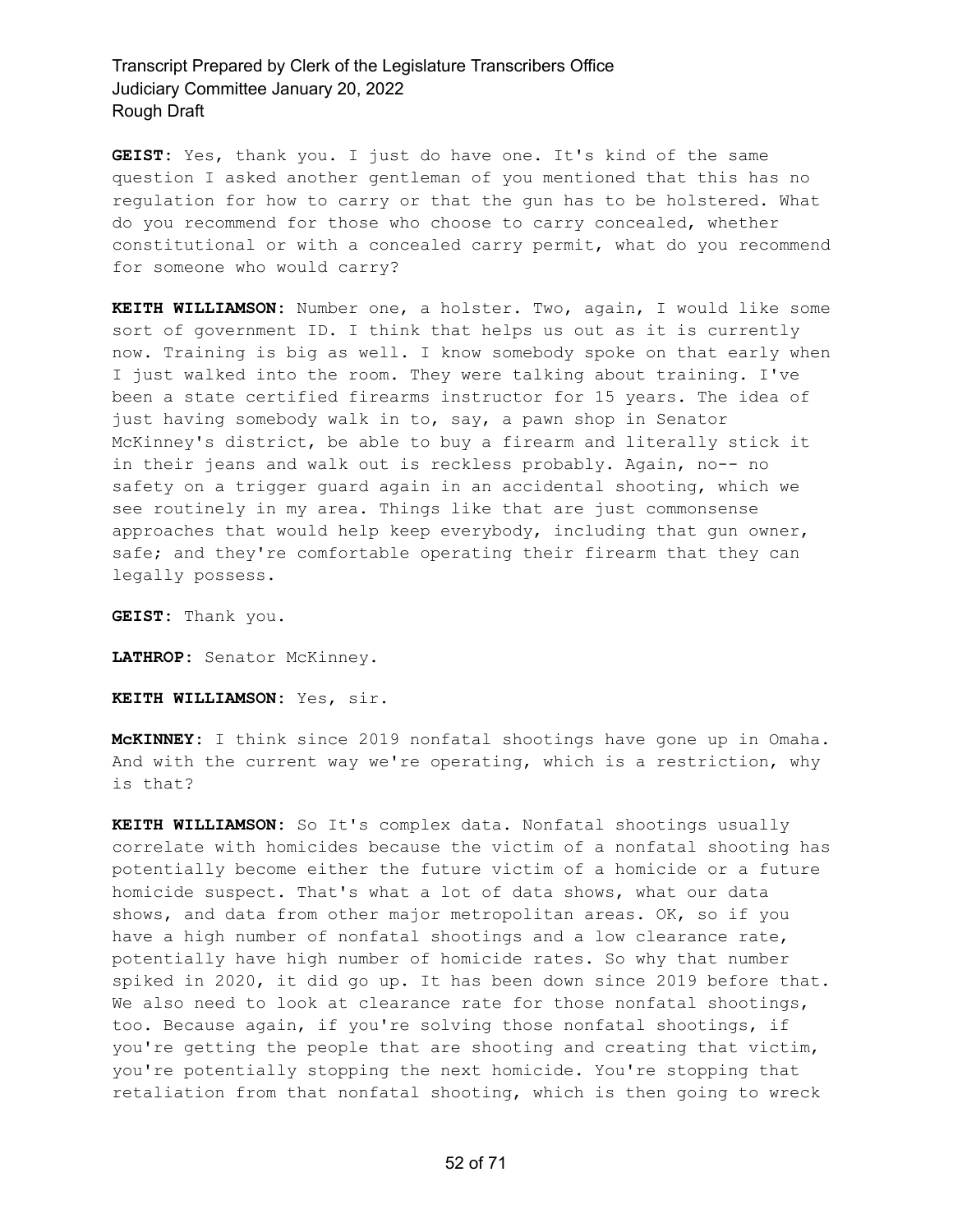not only the life of a homicide victim, but the person pulling the trigger as well, too. So I would say focus on the clearance rates we have, which in Omaha we are above the national average for our nonfatal shooting clearance rates.

**McKINNEY:** And my last thing. So it was mentioned earlier in states that do have constitutional carry, crime rates have not gone up. What do you say to that?

**KEITH WILLIAMSON:** For what was mentioned, is that the sheet that was handed out earlier?

#### **McKINNEY:** Yeah.

**KEITH WILLIAMSON:** I would-- I would like to see more data on this. You know, we have great community partners in Omaha, Dr. Justin Mix with UNO, Dr. Stone with UNO, we can look at this. Most of the states in here are similar to where in Nebraska is. We have major metropolitan areas so look at Arizona. I would like to see Arizona's. I would like to see Phoenix's homicide rate as compared to Omaha because again, comparing Omaha and Scottsbluff, right, you're going to have Omaha have 34 or 38 homicides. Scottsbluff maybe has one or two. And if you say overall the numbers have gone down where maybe Omaha's has gone up because we're a major metropolitan area, whereas the rest of the state is a, you know, smaller population base. So it's going to bring those numbers down overall if you compare statewide. So I would like to see the numbers of the major metropolitan areas in those cities to see if those numbers of the nonfatal shootings, the homicide rates have gone up. Also with this, murder is a vague term. Again, somebody can be murdered with hands, a knife, a vehicle, a beer bottle versus shooting. So have the gun homicide rates gone up in the state versus murder rates? Do you understand what I'm saying?

#### **McKINNEY:** Yeah.

**KEITH WILLIAMSON:** So that's a little bit more data here would clean this up because, again, stats can show anything, especially if they're-- they're muddied down and watered down like this could appear to be. Again, a state's a big area. And again, major metropolitan areas, again, in some of these states might have higher rates. I'm not saying they do. I just-- I have some more questions on the sheet [INAUDIBLE]

**McKINNEY:** So if this was to pass, what would happen in Omaha?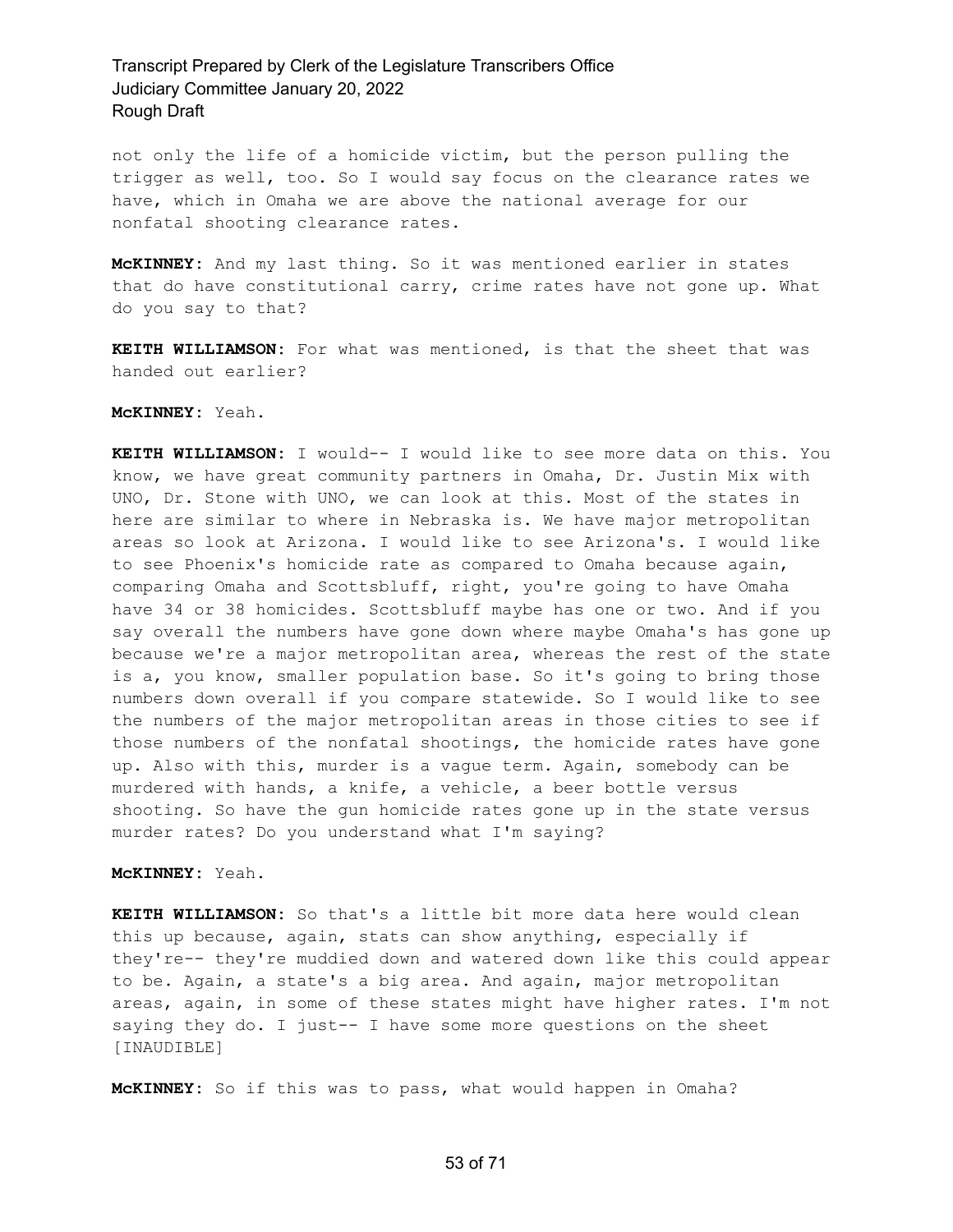**KEITH WILLIAMSON:** I don't have a crystal ball, Senator McKinney. I don't know. I would-- I would-- I would think, like President Conner testified, it would restrict our ability to get guns out of the hands of people with criminal intent, which would then lead to more nonfatal shootings and possibly more homicides. You know, I can't take a gun that's been seized off the streets out of a prohibited person's hand and say this gun right here saved this person's life, right? But the numbers speak for themselves. So if our gun seizures go up, our crime-- our violent crime rate goes down.

**McKINNEY:** Would you say the disproportion-- the disproportionate amount of [INAUDIBLE] black and brown individuals would decrease if this passed, since it would restrict you guys?

**KEITH WILLIAMSON:** I don't know. Like President Conner said, we have a disproportionate number of crime victims that are people of color. So it would be irresponsible-- irresponsible on the part of the police department and our chief to deploy resources where, again, there's more crime violence, more homicides, more nonfatal shootings in those areas to protect people when there's disproportionate numbers of that, when you have over 70 percent of our homicides in Lincoln are people of color, African-Americans, Hispanics.

**McKINNEY:** No, I ask this because the data shows there's a disproportionate amount of black and brown individuals arrested year after year. And if you're saying this would restrict your practices, I would think it would also show if passed, a decreasing amount of disproportionate arrests of black or brown individuals. Yes or no?

**KEITH WILLIAMSON:** Data showing arrests in general or arrests for gun crimes?

**McKINNEY:** I would expect the decrease in arrests and gun crimes, both.

**KEITH WILLIAMSON:** I can't predict what will or will not happen. I'm sorry.

**LATHROP:** I don't see any other questions for you. Thanks for being here today.

**KEITH WILLIAMSON:** Thank you.

**LATHROP:** Appreciate your testimony.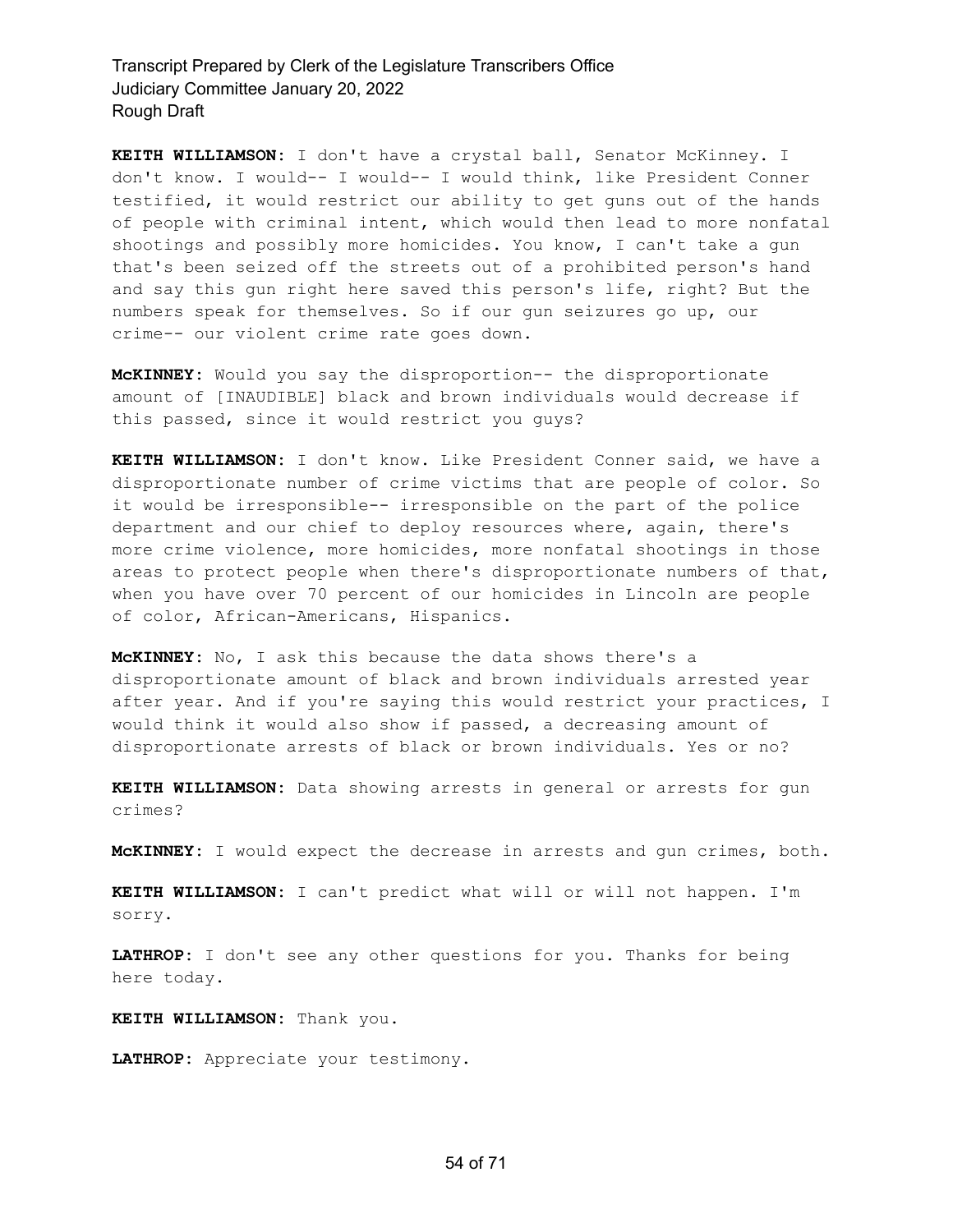**VINCENT LITWINOWICZ:** All right. Before I get started, I'm a second-class citizen. There you go. All right. My name is Vincent Litwinowicz.

**LATHROP:** Are you ready?

**VINCENT LITWINOWICZ:** Oh, yeah, let's do it.

**LATHROP:** OK, go ahead.

**VINCENT LITWINOWICZ:** My name-- oh, good evening, Chairman Lathrop and Senators.

**LATHROP:** Can you speak up just a little bit?

**VINCENT LITWINOWICZ:** Yeah, I will. How's this? I'll still do it [INAUDIBLE] How's that? Sit straight up.

**LATHROP:** Better.

**VINCENT LITWINOWICZ:** Hello, Senator Lathrop and Chairman and Senators. And so I'm a second-class citizen. I don't want to be one either. Oh, I didn't get a sheet. Can I have a sheet, please? I don't know where this came from, but I guess it got on there. Somebody doesn't need one, probably somebody doesn't want one. I'm just teasing. All right, so I'm going to skip the first piece because it's a-- anyway, I support the Second Amendment, although not really enchanted with like 507 round clips. Yes, I think some things need to be scripted and collateral to go are included commonsense restrictions to what's available out there on the street. There will be one day looking as far ahead as you can behind, where guns in the hands of the citizens will probably be required to act against tyranny if we're lucky, if we have it. We might have people in the future shooting each other right in this very spot and the flora and fauna infested Judiciary Committee room. I am totally for the Second Amendment, but I tell you what. For one thing, I shall keep going with the text here-- Oh, I made a little extra time because of my cognitive thing. See, I won't abuse it. I just hope, though, I just hope that the good guys manage to capture the machine shops in the Michigan and Nebraska militias in the future. No matter what ill-intended ideologies they hold dear. No matter what. Indeed, power to-- power to the Second Amendment and even probably and particularly concealed weapons permits. My brother has one. You know, he had a-- in Texas took it very seriously and-- and the training applies to all of us, you know, as far as we all need to learn. That's why they have it. They are not Tasers. People need to be safe handling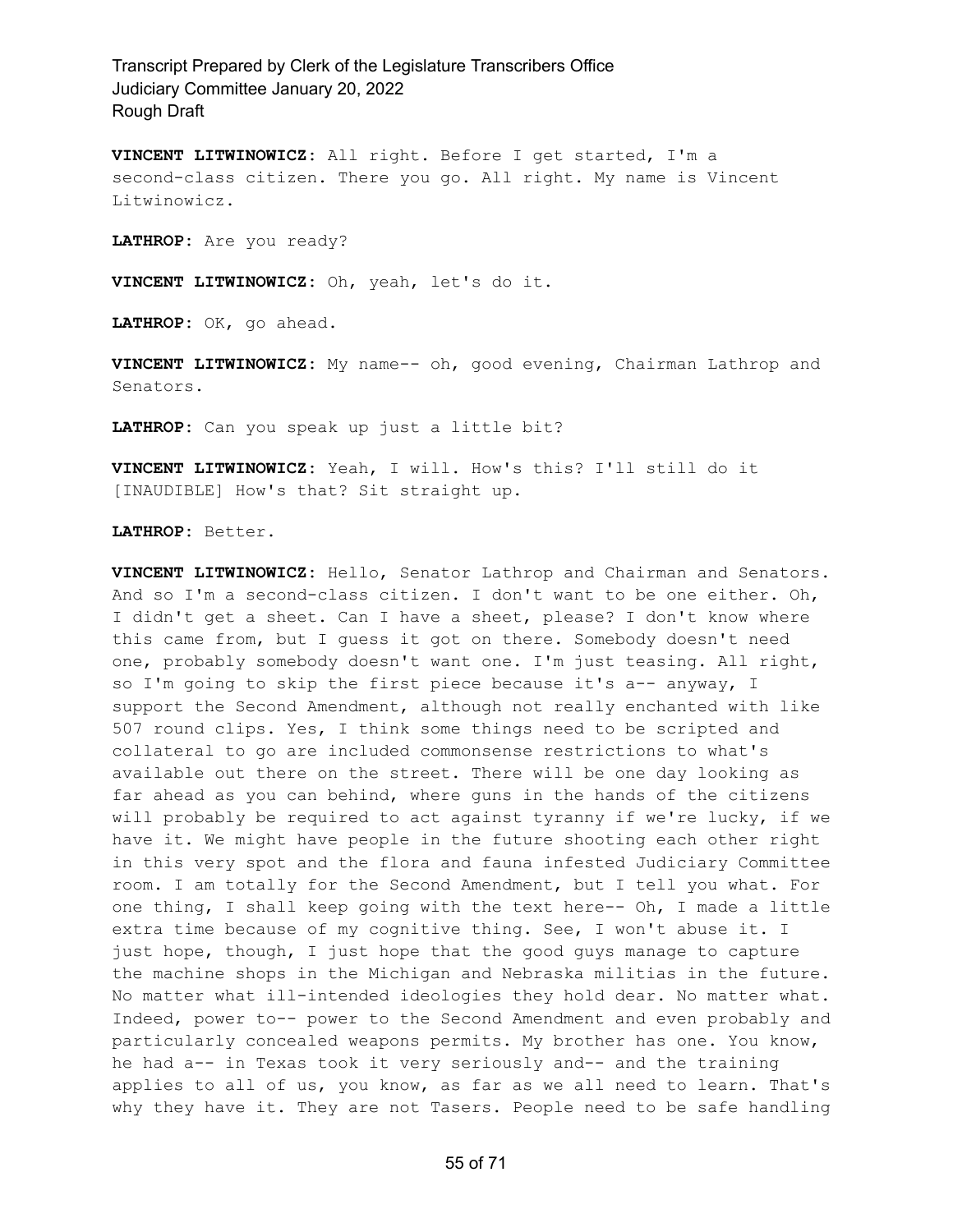such power. Like for me personally, I would like to see an open-- an open knife where I can carry one three and a half inches longer. You can't currently carry a knife in open that's three and a half inches longer, can you? Does anybody know? Well, I'd like to. I mean, I don't know if that's-- I can't believe nobody in here knows because I'm going to have to be holding the damn thing. If you think I'm going to be able to have a chance to use it, I know better than that. It's going to have to be in my hand. And that's just to make sure-- OK. Anything? OK. To require education and some-- that some wild and willy Yosemite Sam types would especially need. You know, and the training applies-- OK. Finally for me, how about I get to carry an open knife longer than three and a half inches long in my hand while I'm driving because of concealed weapon would be of no use. If I had a concealed gun, you kidding me? And I know I have-- I have to have the damn thing in my hand to have a chance of at least wounding that person that he remembers me for the rest of his life. You know, sometimes, yeah, I get that dark. If I can just cut that guy or gut him so he remembers me after he kills me. And so that's, you know, that's kind of what I'm thinking. And I am a target. I was thinking maybe I think somebody could supply me here with a field target I can drape over the back of my chair with my double [INAUDIBLE] that's already on there. And so that's a fact, you know? And as far as some of the other things, I shouldn't be-- OK. Oh. I wonder how many, if there's any data on the kids being killed by having these permits that are, you know, do you put them? Do you always put them away? Does anybody know about the kids dying? And sure-- oh, yeah, some people I know that-- [INAUDIBLE] Oh, I still can't keep-- I have cognitive problems. I hope people ask questions. I'm not going to fight, not today.

**LATHROP:** OK. Very good.

**VINCENT LITWINOWICZ:** I got more and that's how I am. I can't-- I'm trying different techniques but--

**LATHROP:** Yeah, I think you've communicated your thoughts and we have your written testimony as well.

**VINCENT LITWINOWICZ:** Now, OK, but there's a lot more. And I respond to that. I would love to talk to some people because I think we could have a good conversation. I guess I'm getting no questions.

**LATHROP:** I don't see any questions today.

**VINCENT LITWINOWICZ:** All right.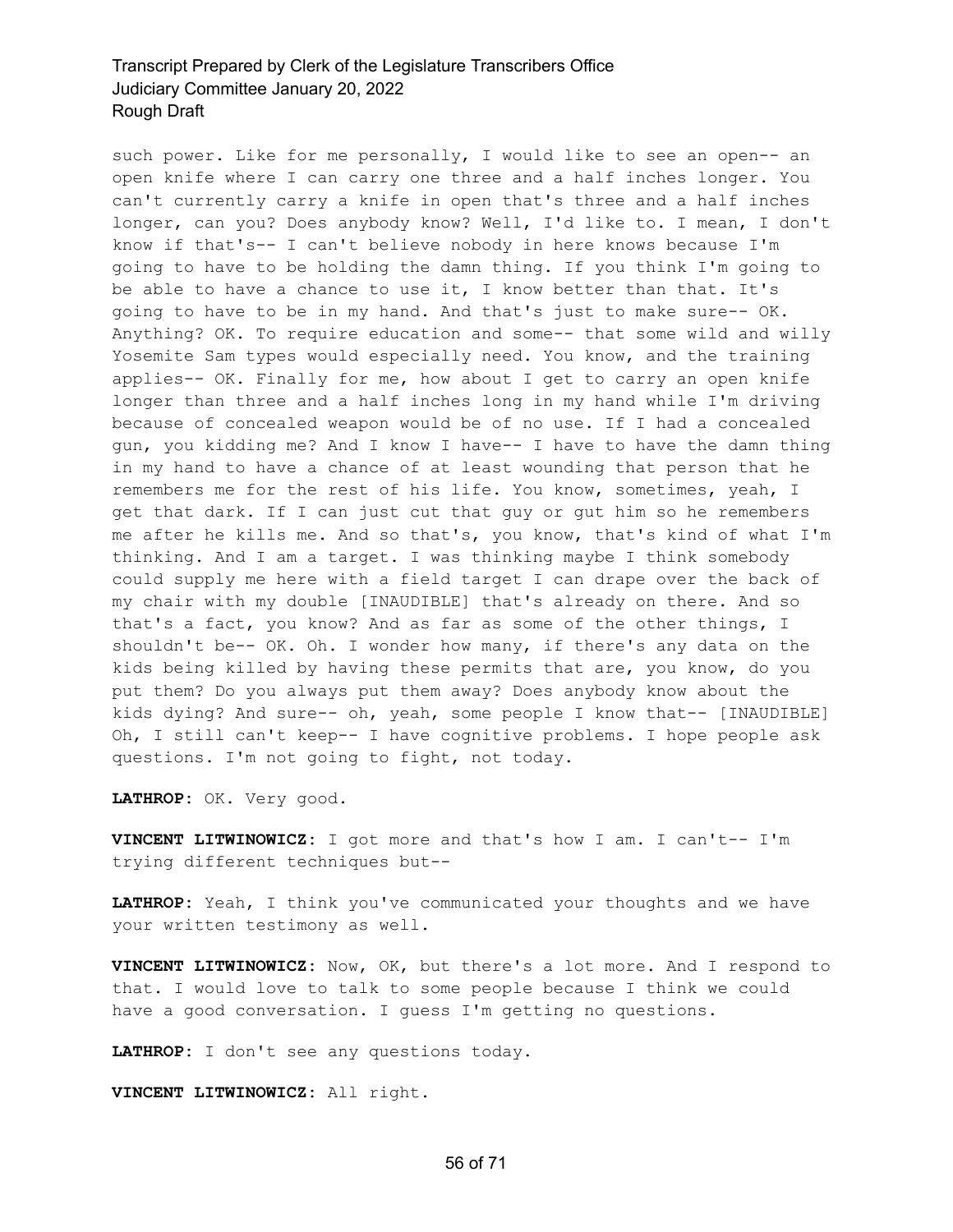**LATHROP:** But thanks for being here.

**VINCENT LITWINOWICZ:** Super. Well, I certainly feel appreciated. Take care, guys.

**LATHROP:** Good afternoon.

**TERESA EWINS:** Hello. Senator Lathrop, Senators, nice to be here with you today.

**\_\_\_\_\_\_\_\_\_\_\_\_\_\_\_:** Thank you.

**TERESA EWINS:** My name is Teresa Ewins, first name is T-e-r-e-s-a, last name is E-w-i-n-s. I'm the chief of police for Lincoln Police Department and present today to offer testimony in opposition of LB773. Also, I've been asked to state the opp-- there is opposition from the Police Chiefs Association of Nebraska, as well as the Police Officers Association of Nebraska. After a review of this proposed legislation and internal conversations of its impact to our organization and the community of Lincoln. I do-- I have some major concerns. One, I've broken it down into the letter that I wrote into three really specific areas, officer and public safety. While Lincoln is generally a safe community, we have experienced our share of gun violence related to gangs, drugs, and robberies. Allowing persons to freely carry a concealed weapon, and that means handguns, shotguns, knives, and rifles, per this legislation, will make our job of safeguarding Lincoln more difficult. This bill will allow the criminal element of our communities to carry legally as they may not be a prohibited person. Without a permitting process and training, you'll have individuals who shouldn't be carrying and carrying without the proper skills necessary to assess the situation and determine when the lethal force is lawful. This also increases the propensity for mistakes which can result in innocent people being injured, including our officers. Next thing I'd like to point out is background, education, and training Nebraska's self-defense laws are complex. Those who use a firearm in self-defense must do so lawfully or be exposed to both civil and criminal penalties. Officers are required to go through a background check, hours of training, and certification process. Without requiring a permitting process or training and background checks are required, our communities will not be safe. And then let's just get in-- I know this is a little bit simpler after I've heard everyone's testimony, but the fiscal impact on Lincoln itself. There's many things that are stated in here in which not only impact law enforcement, but also the fire department in which they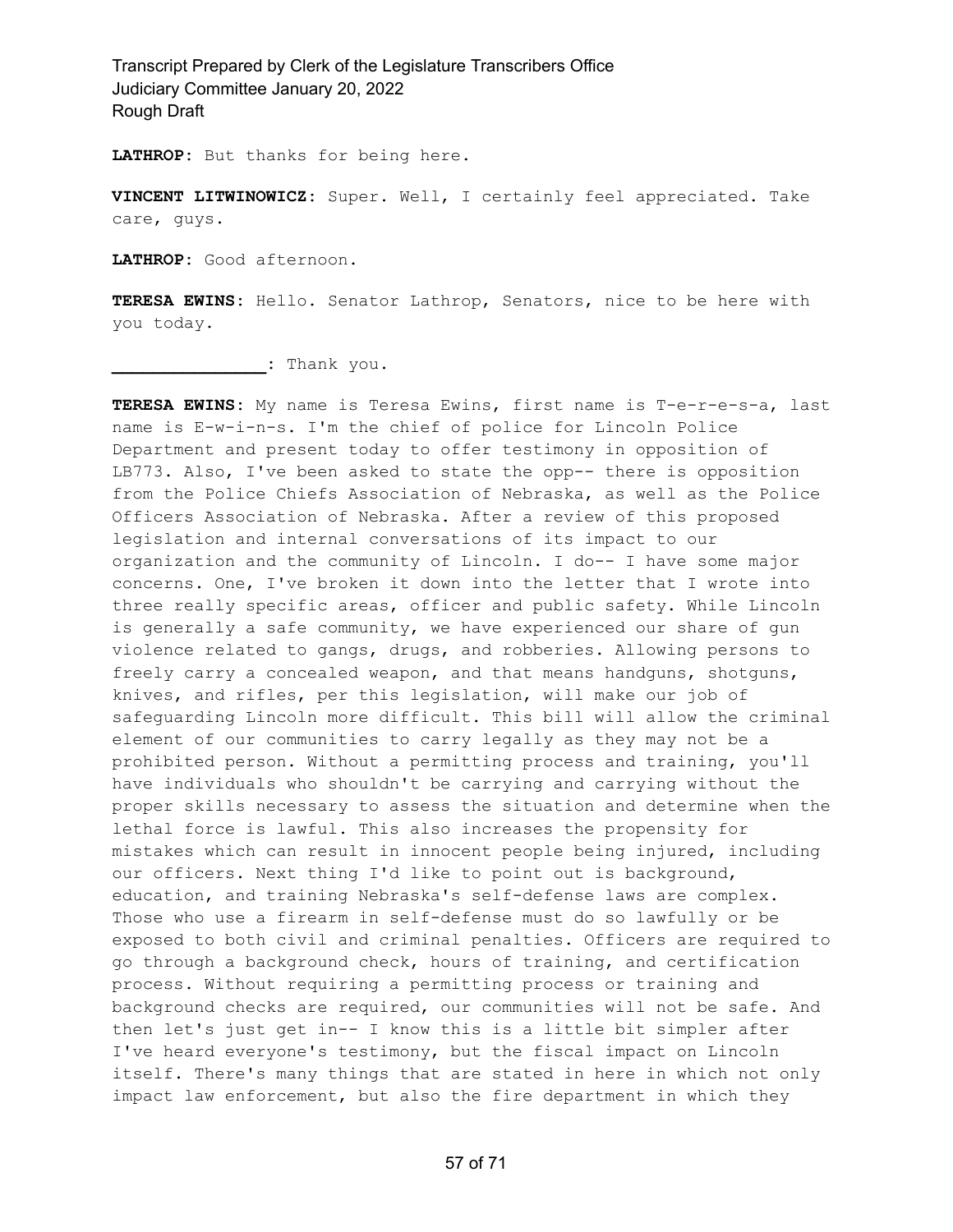have to hand over and it is a "shall" all firearms that they have to take from-- from people they are treating. And a lot of times that is not something that we actually go out and do. And so now we have to do that, and that's actually in the current law. But, you know, we have to adjust to that. We now have to have-- have increased training. What is physical and mental capability? What does that mean? The one thing I do want to kind of go off script a little bit is no one's mentioned the need to call 911 in their testimonies. And as a chief of police coming from a city of 800,000 people and worked in the worst crime areas, I will tell you not calling 911 is a huge mistake and take it upon yourself to do what law enforcement should do. And I'll leave at that. And I've got my red light so.

**LATHROP:** OK. Any questions? Senator DeBoer.

**DeBOER:** Sorry. That last point you brought up I thought was interesting, but I didn't-- I didn't totally understand what you were saying, so.

**TERESA EWINS:** I was rushing through the yellow light.

**DeBOER:** I know. I figured as much. So I wanted to give you the opportunity to explain what that was because  $I--I$  just wanted to know what you had to say.

**TERESA EWINS:** So on the physical and mental capability or the fiscal part?

**DeBOER:** The-- the last part with calling 911 on all of that?

**TERESA EWINS:** Yeah, I mean, I, look, I am a believer in the Second Amendment. Absolutely. I know some people might have feelings. I've been here for five months. I know, but-- and I am from California. But, you know, I do believe in the Second Amendment and calling 911 is absolutely something that we need to do if you feel there is danger and if you need help. No, we've done a great job in Lincoln. The officers here are tremendous. But if we're not calling 911 to have those officers come out and do what everyone is describing as far as taking action, that-- that's just not a good policy to have.

**DeBOER:** So you're saying that instead of private citizens reacting to a situation, you would prefer that they call 911 to react?

**TERESA EWINS:** So training, we go through a lot of training, ongoing training. We recognize what a danger is. Sometimes community members,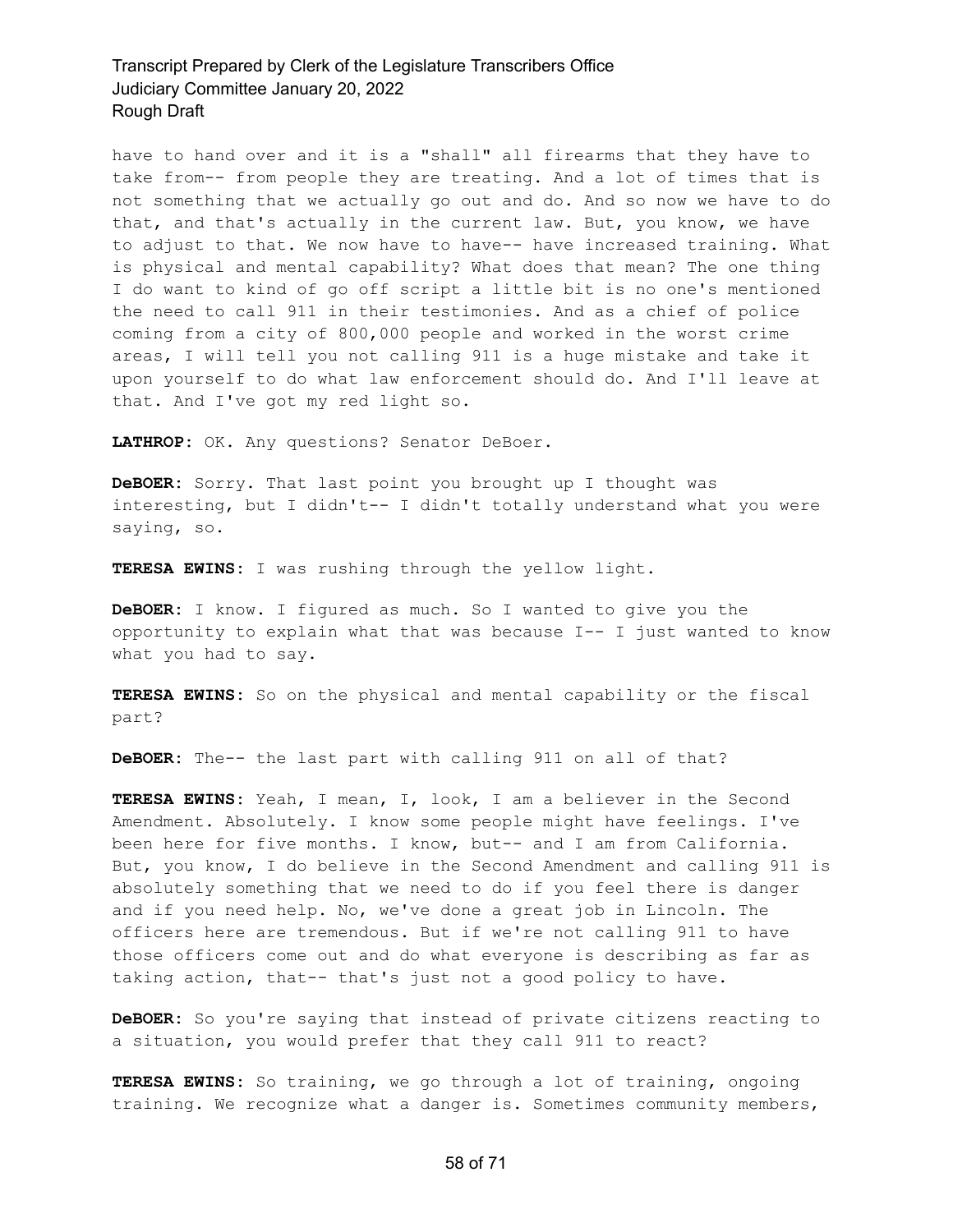they're miscategorizing what they see and we'll explain it to them that, OK, so this is what you saw. But is this really a danger? And a lot of times it's not to where they feel danger, but it's not really were you going to take action? Let me explain this. OK, so-- so escalation of a situation is what I actually do fear in this legislation. I can come to you and say, you know what? You need to stop what you're doing right now, because if you're putting yourself in harm's way, that's also a problem. You're escalating it. Where it may, if an officer comes, they're going to de-escalate the situation. They may actually have a peaceful ending to it. But if you have somebody that's not trained that doesn't understand that, then it can escalate and get really out of hand. Now, if a community member doesn't like what a police officer is doing, that also can be an escalation where it doesn't need to be. So it's-- it can be an argument that's going to get out of control and then-- and then bad things will happen from that.

**DeBOER:** So I think what I'm hearing you say is that you want to make sure that those who have been trained have the opportunity to respond to situations because you've been trained to do so. Is that right?

#### **TERESA EWINS:** Yes, it's our job.

**DeBOER:** And then with respect to how it applies to this law or this bill before us, rather, what-- what is-- this is the thing I'm-- I'm wondering, what is the difference between the-- thank you-- what is the difference between a concealed carry permit and-- and just concealed carry without the permit in terms of what you're talking about there? I'm just curious how it's relating to this bill.

**TERESA EWINS:** So when people feel-- when you have the current law, you don't-- you have a separation of the-- the-- the ammunition from the weapon. There's a pause there in which if you're going to take action, you actually have to think about it instead of removing it and shooting. So, you know, when we talk about this, there's-- there's moments when you know danger. And I've been doing this for 26 years and I've worked-- I've worked in very violent areas in San Francisco and I've seen things develop and I understand it. It's just you cannot, as a citizen, jump in because you're interpreting something. You may not even understand what you're seeing. Maybe it's a plain clothes officer.Or maybe it's somebody that-- that you-- you may not agree with and you're going to take action because you think that you're right, another person is wrong.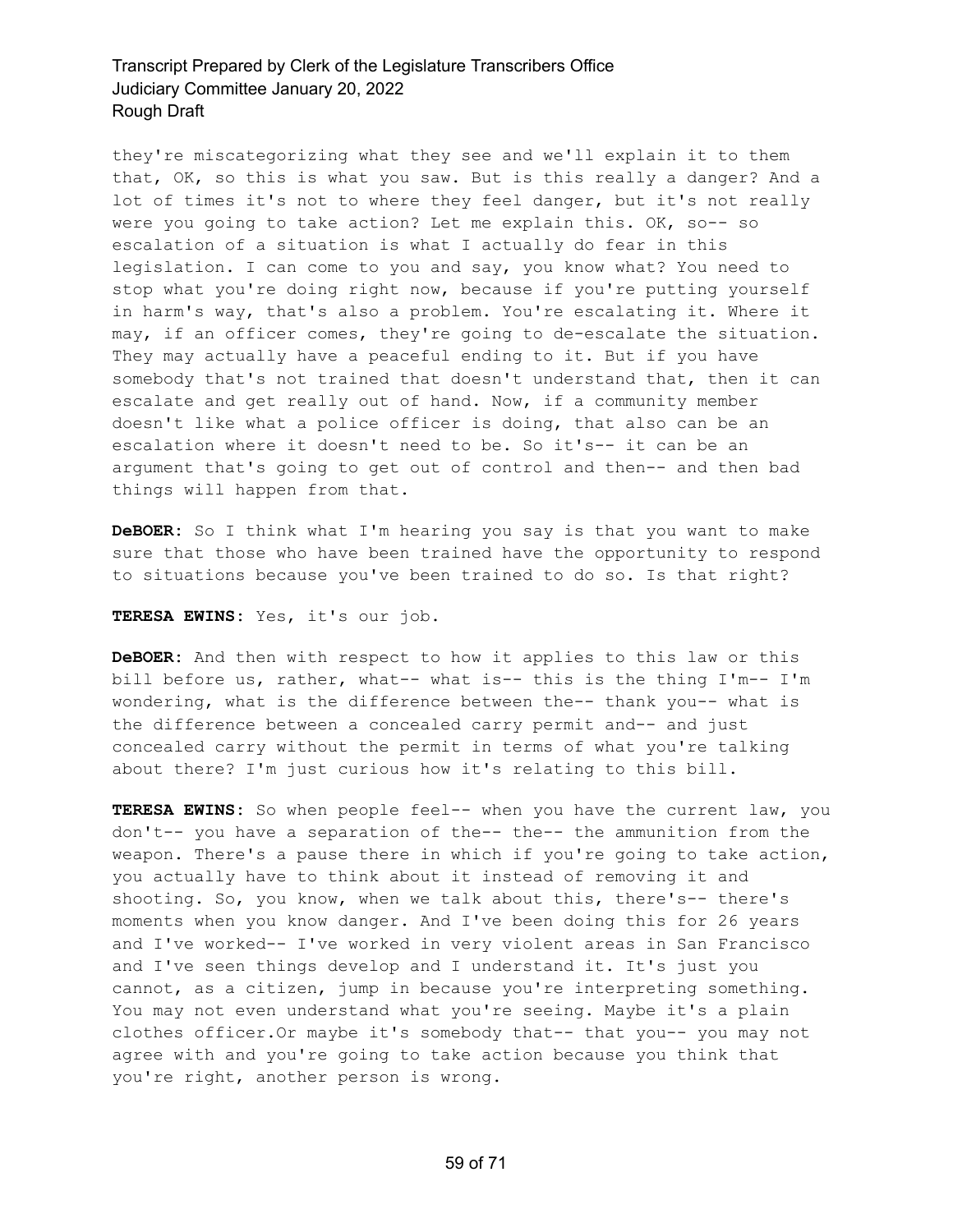**DeBOER:** Thank you.

**LATHROP:** Senator Pansing Brooks.

**PANSING BROOKS:** Thank you. Thank you for being here, Chief Ewins. Welcome to Lincoln. And welcome to the Judiciary Committee. We're glad to have you here. I-- I agree with your point that we should be having as our first response to call 911. And I appreciate that rather than having people deciding to take the law into their own hands. And there's a difference between just concealing carry to immediately protect yourself versus concealing carry to become almost a vigilante or somebody who wants to-- to become law enforcement themselves without the training. And I do agree that it makes difficult situations more difficult. I also really like the point in your-- in your testimony, which you really didn't say because you were racing through it, that the state-- if the-- if cost is the-- to the public is the issue, then the state should reduce the permit fee and subsidize training costs. I mean, I think that's a good idea if really the cost is the issue. Those are really good ideas. So I, too, am a supporter of the Second Amendment. I just think that we have to do it wisely and carefully and protect the police. And so thank you for coming to testify today.

**TERESA EWINS:** Thank you.

**LATHROP:** I do not see any more questions. Thanks for being here, Chief.

**TERESA EWINS:** Thank you.

**LATHROP:** We appreciate hearing from Lincoln Police Department perspective. Good afternoon and welcome.

**CHRISTY ABRAHAM:** Thank you, Senator Lathrop and members of the Judiciary Committee. My name is Christy Abraham, C-h-r-i-s-t-y A-b-r-a-h-a-m. I'm here representing the League of Nebraska Municipalities, and I come back to a question that Senator Lathrop asked at the beginning of this afternoon about a simple question about what is the difference between constitutional carry and our current concealed carry permit process. And I think the answer was something about, well, training, permits, and the fee involved. I just want to add to that. I think the issue is also the loss of local control, and that's why the League is here today. Historically, the League is always going to oppose any sort of legislation that takes away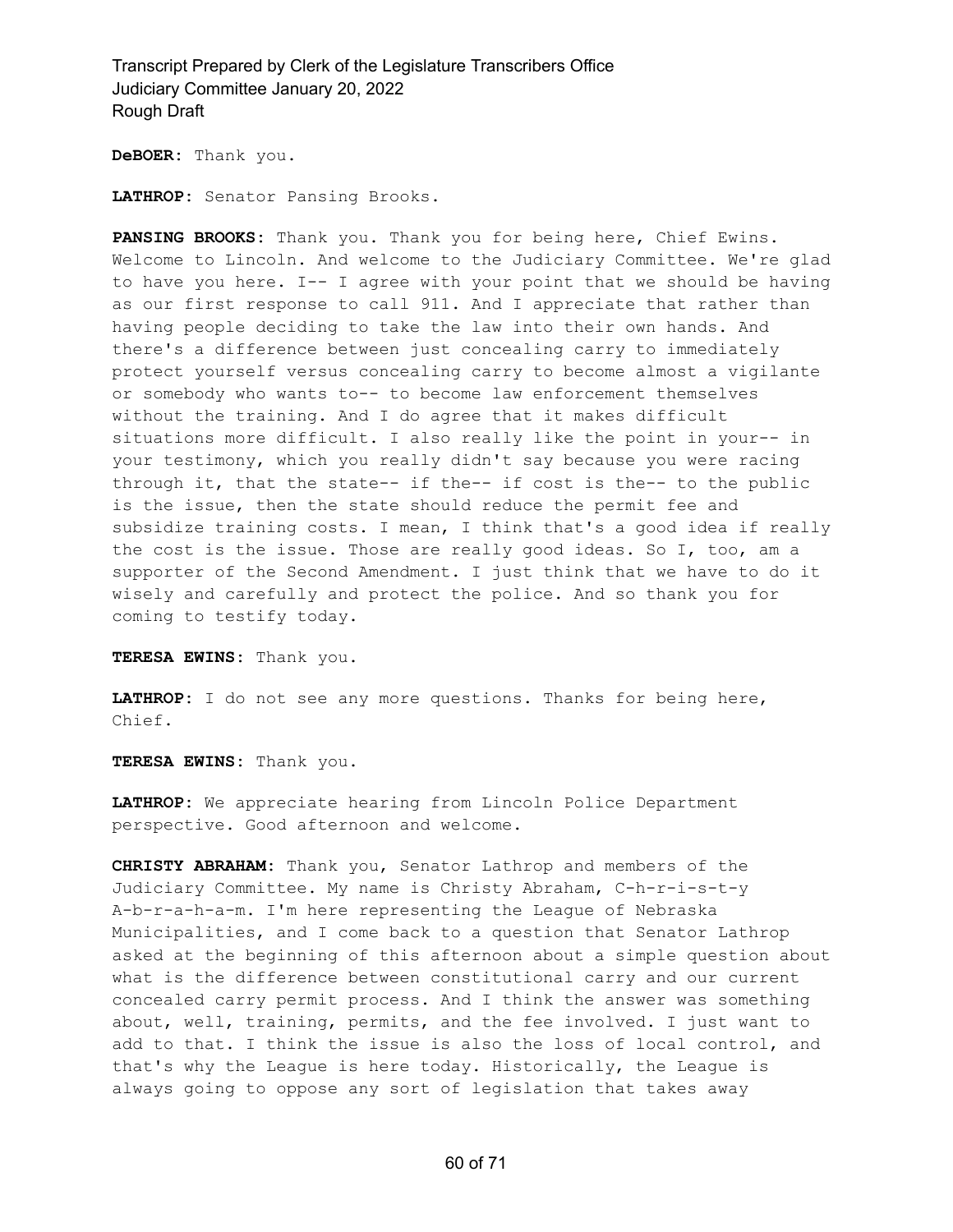authority from municipalities. So you'll notice the first few sections of this bill do take authority away from cities to regulate concealed carry. That is a concern that we have, and so I wanted to bring that to the committee and let you know about our concerns. We are very happy to work with Senator Brewer to make any changes that might be necessary to maintain some local control that we currently have. So thank you so much for your time.

**LATHROP:** That's it?

**CHRISTY ABRAHAM:** That's it.

**LATHROP:** It's everything the League has to say.

**CHRISTY ABRAHAM:** Senator Lathrop,--

**LATHROP:** I'm not mocking you. Most people are well into the yellow light before they're done.

**CHRISTY ABRAHAM:** And I appreciate that. But I respect your time and that's-- that's it. That's all I've got.

**LATHROP:** Perfect.

**CHRISTY ABRAHAM:** OK.

**LATHROP:** Thank you so much for being here. Any questions for the testifier? I see none. Thanks for coming.

**CHRISTY ABRAHAM:** Thank you so much.

**LATHROP:** Good afternoon.

**JUDY KING:** Good afternoon. My name is Judy King and I'm here today--

**LATHROP:** Can you spell it for us, please?

**JUDY KING:** J-u-d-y K-i-n-g.

**LATHROP:** Thank you.

**JUDY KING:** And I'm with Nebraska against-- Nebraskans Against Gun Violence. And I'm just going to read the fact sheet that-- regarding this bill. It says LB773 is a bill that repeals background checks, training, and testing for people who cho-- who chose to conceal and carry firearms. LB773 will get rid of required training to carry a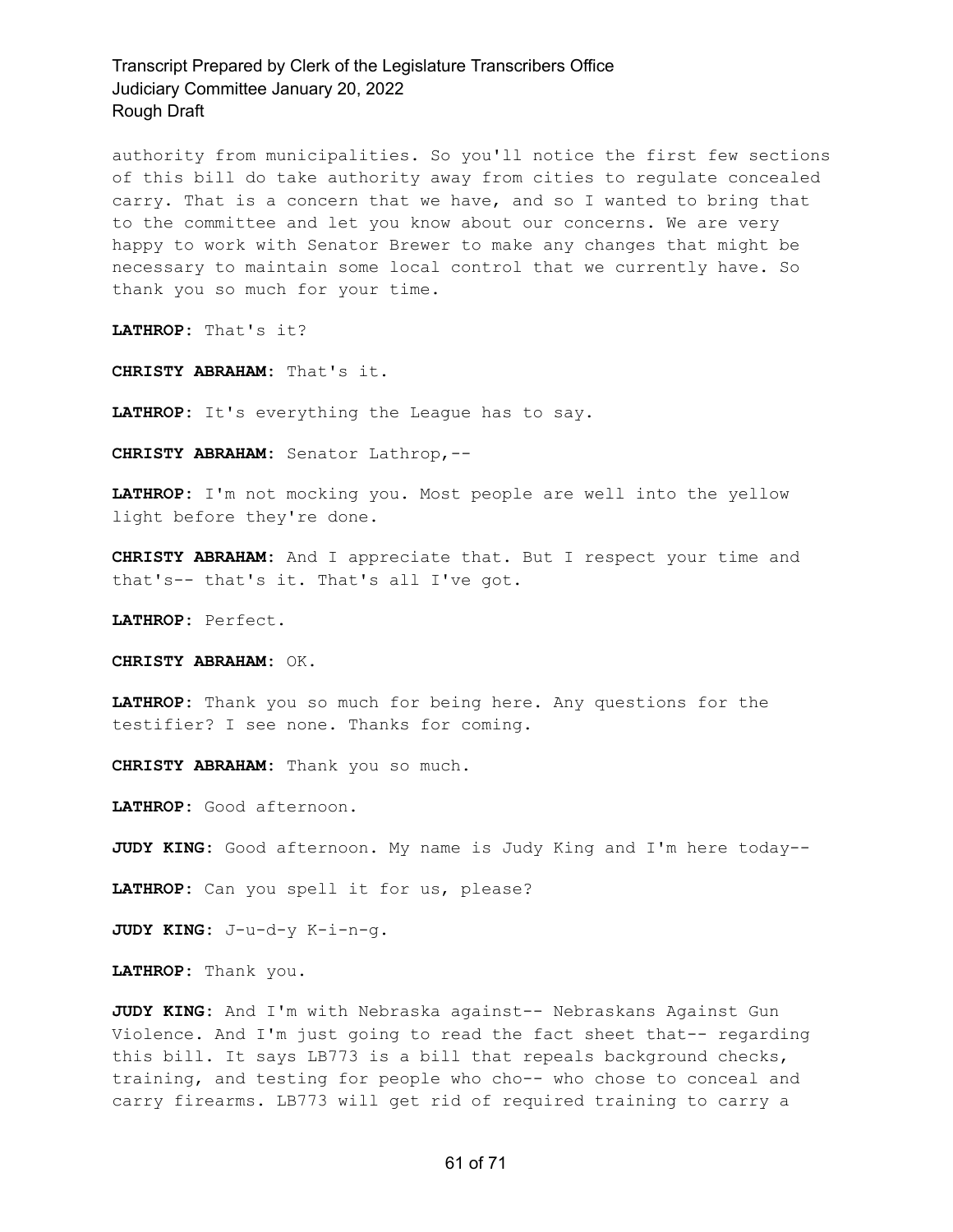concealed handgun. The training is typically eight hours and includes actual demonstrating handling a gun safely. Without the permit act, someone would literally have no experience handling a gun could conceal carry. LB773 will eliminate the background check to carry a concealed handgun. LB773 will allow people drinking alcohol to carry a concealed handgun. Alcohol increases rates of suicide and firearm assault. LB773 will allow concealed carry in places currently prohibited, including in hospitals, polling places, government buildings, and more. Law enforcement cannot easily know who is legally or illegally carrying-- carrying guns in public. Twenty-nine percent of state and 36 percent of federal prisoners for violent offenses had a gun while committing a crime. We can expect an increase in gun crimes if this passes. Where there are more guns, there are more- there is more death. Intimate partner homicide increases fivefold with the presence of a firearm. In Nebraska in 2019, of 205 firearm deaths, 75 percent-- actually 154 were suicides. More widespread access to firearms is not a solution. Concealed-- concealed permitholders have shot the wrong person. There are also many instances where there is no attack occurring and someone is still injured or killed. Concealed carry is not an effective or safe way to stop crime. That's what this-- that is for Nebraska-- Nebraskans Against Gun Violence. Now I'm going to give my little personal comments. Clear back in the '80s, prison studies and expert testimony clearly stated that you can't build your way out of our overcrowding crisis in the prison system. And if prisons were built, there weren't enough people to staff them, and the Nebraska taxpayers had to foot the bill. The Nebraska legislators were trying to be tough on crime instead of smart on crime. Overcrowding studies have been done each decade since 1980, but no one has listen-- listened, and of course, taxpayers had to pay for those studies. Nebraska runs about 20 years behind on their thinking about prison systems. Texas, on the other hand, learned that the lessons long ago, and they listened to the Criminal Justice Institute and other groups that have studied an overcrowding issue, and they knew the Justice Institute and the other groups that have studied them. They knew how to pull all pieces together: the prison administration, police, judicial systems, all necessary stakeholders to get a well-rounded perspective.

**LATHROP:** Ms. King, you've got a red light.

**JUDY KING:** OK.

**LATHROP:** OK.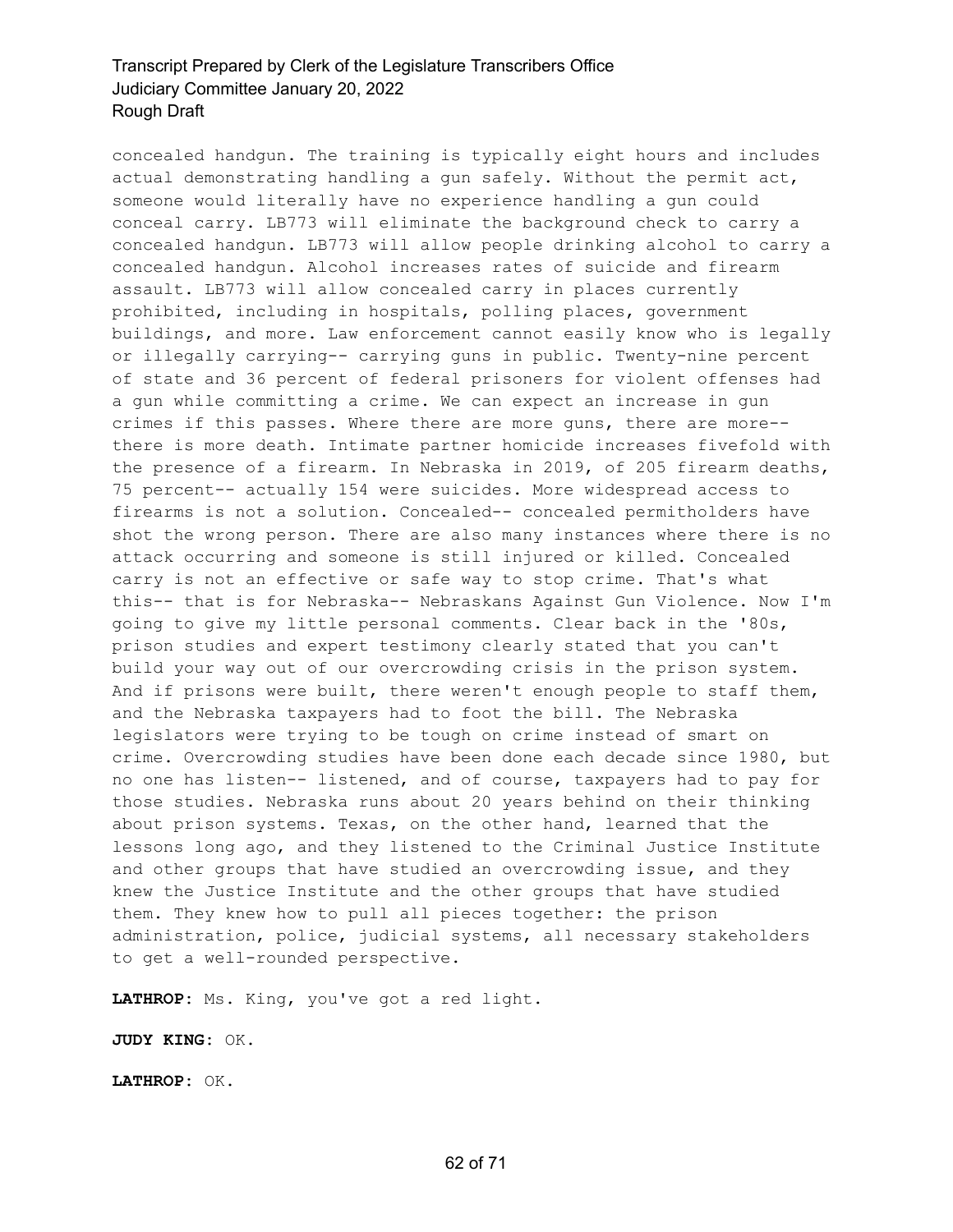**JUDY KING:** And then they have this bill, which is going to probably put more people in prison.

**LATHROP:** OK.

**JUDY KING:** And I have-- can I give one more comment?

**LATHROP:** You know what? Let's see if there's any questions I have to-- I have to enforce the red light from person to person and from hearing to hearing. And if I don't, it gets away from me and I have problems later on.

**JUDY KING:** So this is a rebuttal to what Dr. Hamill said earlier.

LATHROP: I-- I-- you have the red light, so you have to stop I'm afraid, Ms. King.

**JUDY KING:** OK.

**LATHROP:** Let's see if there's any questions.

**JUDY KING:** Would anybody like to hear it?

**LATHROP:** Senator Brandt.

**BRANDT:** Thank you, Chairman Lathrop. I'd like to correct a couple of things that you testified on. One, you cannot drink alcohol and carry a concealed weapon. That's on page 20 of the bill, line 6. Also, any word that a concealed carry today, you cannot carry-- it gives no exemption for a constitutional carry. The same rules apply. You can't go into a bank, a school. It's all outlined right here in the bill. So I just-- just wanted to make that correction.

**JUDY KING:** OK. Can I make a correction to Dr. Hamill's comment?

**BRANDT:** Nope.

**JUDY KING:** OK.

**LATHROP:** OK, thanks, Ms. King.

**JUDY KING:** Thanks.

**LATHROP:** Next opponent.

**SHERI ST. CLAIR:** Thank you.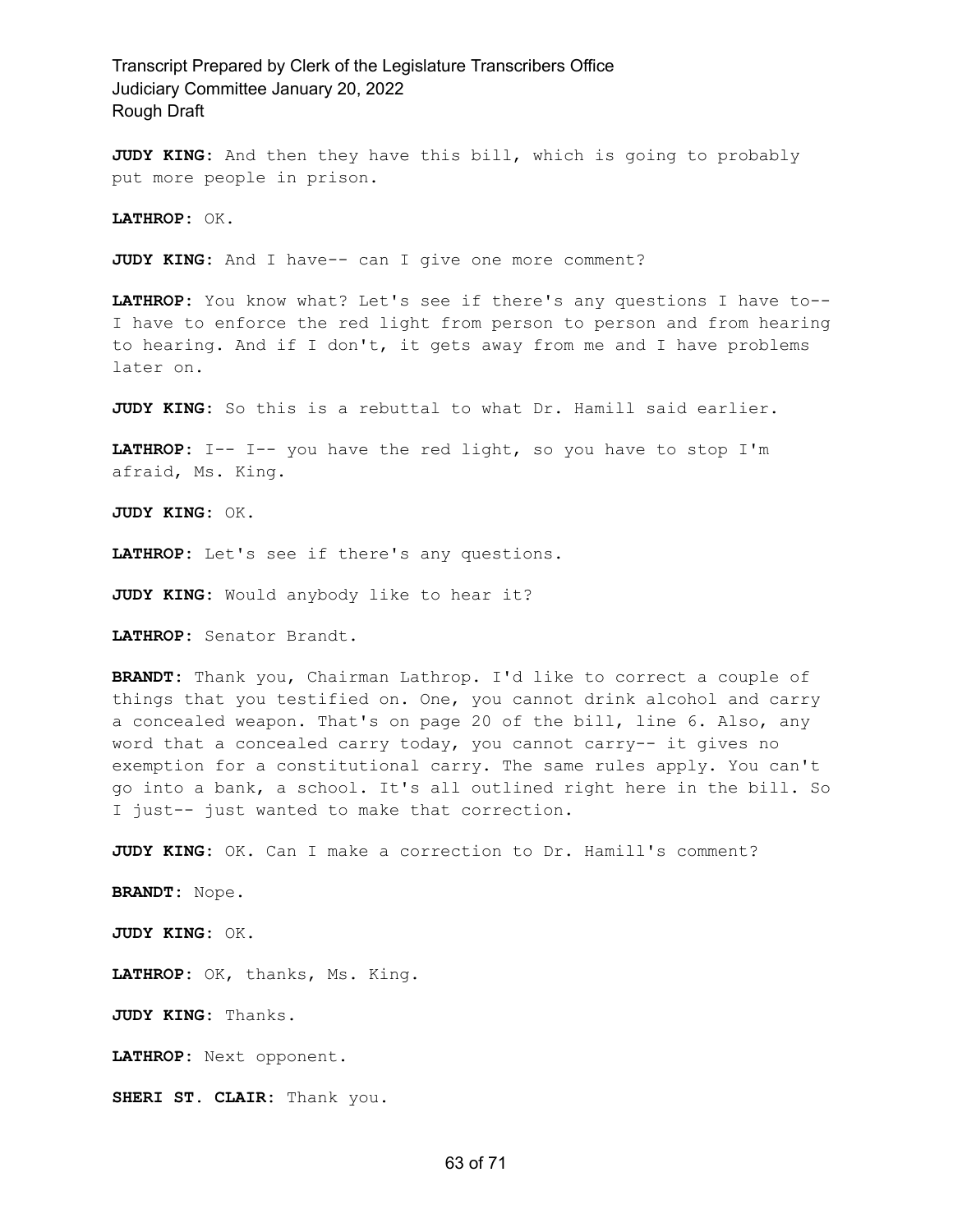**LATHROP:** Good afternoon.

**SHERI ST. CLAIR:** I am Sheri St. Clair, S-h-e-r-i S-t. C-l-a-i-r, and I'm speaking here on my own behalf. My concern is that permitless carry, as outlined, would put kids, families, and communities at risk by allowing people to carry [PHONETIC] loaded handguns in public without proper vetting or safety training. So I went looking for evidence to support this statement, and I found things published in 2015, 2017, 2019, 2021 by researchers at Harvard, Johns Hopkins School of Public Health, and the Pew Charitable Research Foundation that support that where there are more guns, there are more deaths, not just homicides, but also suicides, domestic violence, and violence against police. For example, in Connecticut after the state passed a permit to purchase law for handguns, there was a 40 percent drop in gun homicides and a 15 percent reduction in handgun suicides. In Missouri after the state repealed its handgun permit to purchase law, there was a 23 percent increase in firearm homicides, but no significant increase in nonfirearm homicides, as well as a 16 percent higher handgun suicide rate. A lot of data out there shows over and over again that most Americans think you should get a permit before carrying a concealed gun in public. Most Americans, both gun owners, nongun owners, Republicans, Democrats and Independents agree that high safety standards are critical. I also think that the adoption of permitless carry law takes away a critical tool that law enforcement can use to differentiate between responsible gun owners and those who shouldn't be able to carry a loaded weapon. Overall, states that have weakened their firearm permitting system have experienced an 11 percent increase in handgun homicide rates and a 13 to 15 percent increase in violent crime rates. So since actually using a firearm has a very high likelihood of producing injury or death, I would like assurance that those with a gun have been appropriately vetted and have undertaken safety training. I don't think it's a burden, but rather an acceptance of responsibility to require permits for concealed carry, and I do not support advancement of LB773.

**LATHROP:** Got it all in. Very good. Any questions for Ms. St. Clair? I see none. Thanks for being here once again. Welcome. Good afternoon.

**SHIRLEY NIEMEYER:** Good afternoon. Shirley Niemeyer, S-h-i-r-l-e-y N-i-e-m-e-y-e-r. Honorable sen-- Senators, respectfully, my own position is against LB773 based on the following reports and research. This information is from the NIH, National Institute of Health, the Pew Research Center, Johns Hopkins, and the British Medical Journal and Quinnipiac University Research. Women want gun control more than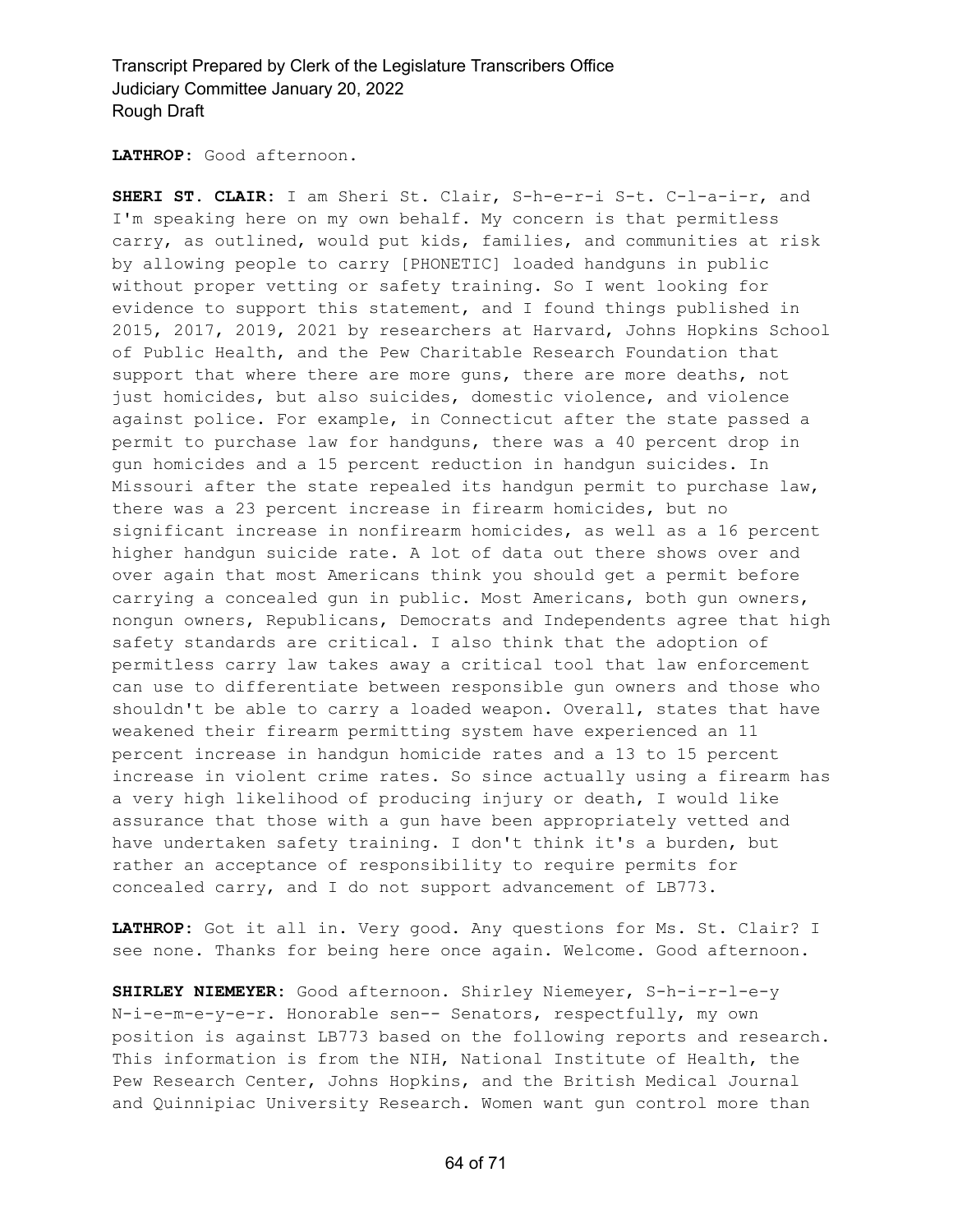men. According to the poll from the university, 69 percent of women support gun laws; for men, 47 percent support. The horror of Sandy Hook still resonates, especially with women. One key issue in agreement in the gun control debate is the influence of guns on domestic violence. Many perpetrators of recent mass shootings had a history of domestic violence. Both conservative and liberal politicians have moved to pass legislation to get guns out of the hands of convicted domestic abusers. American women are 16 times more likely to be killed by a gun than women in other developed countries, according to the NIH, National Institute of Health. According to the gun safety group Everytown for Gun Safety, 50 men-- 50 women are shot by their intimate partners every month, and 4.5 million women alive today have been threatened by a gun by an intimate partner. Ninety-four percent of Americans support background checks for all gun buyers, a statistic that's remained consistent since the Sandy Hook Elementary School shooting. Most Americans, 67 percent, say that Congress is not doing enough to reduce gun violence. Forty-nine percent of Republicans hold that view. According to a study of the U.S. gun control laws by the British Medical Journal resource center, there are higher rates of mass shootings in the U.S. states with more relaxed gun control. U.S. states with more relaxed gun control laws and higher rates of gun ownership have higher rates of mass shootings, according to the research reported in the British Medical Journal. Research suggests that more relaxed permissive state laws and greater numbers of gun owners are linked to higher rates of gun deaths by murder or suicide. Twenty-three percent or about a fourth were classified as domestic, where the victims were the first-degree relatives or partners. From 2010 onward, the gap between permissive and restrictive states started to widen, with rates falling in the restrictive states and rising in the permissive states. The analysis shows that the United States gun laws have become more permissive in recent decades and that a growing divide in rate of mass shootings appears to be emerging between restrictive and permissive states. So I thank you for the opportunity to testify. I draw your attention to the gun violence in Nebraska and just suicide rates, especially among young people. So I think that this bill, while keeping the permits, will help trace the guns, but also help to prevent some of the violence that we see in our society. Thank you.

**LATHROP:** OK. Any questions? I see none. Thanks, Ms. Niemeyer.

**SHIRLEY NIEMEYER:** Thank you.

**LATHROP:** Good afternoon.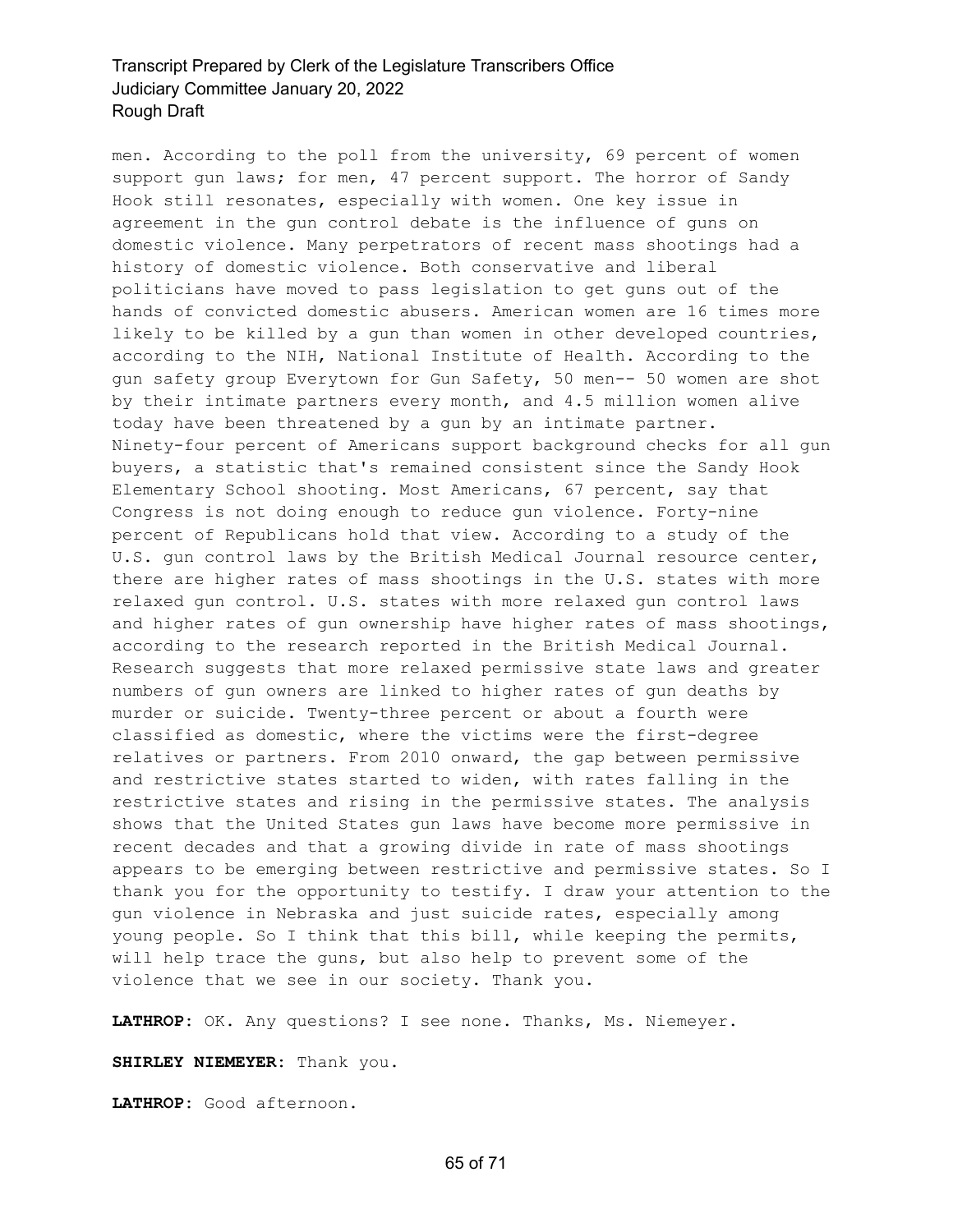**STEPHANIE MACKERPRANG:** Good afternoon. Chairman Lathrop, committee members, and staff, thank you for this opportunity to speak to you today. My name is Stephanie Mackeprang S-t-e-p-h-a-n-i-e M-a-c-k-e-p-r-a-n-g. I am a Lincoln resident, a mom, and a domestic gun violence survivor. I am testifying today because LB773 is a dangerous bill that allows individuals to carry concealed loaded guns without a background check or firearm-- fire safety training, firearms safety training. I was 13 in 1977 when my father Bob, brought a loaded, unlicensed handgun on a family weekend getaway in Indiana. Recently retired from a career in the Air Force, he turned his coin collecting hobby into a business of buying and selling valuables. Traveling throughout the Midwest, he only used cash so he wanted to have a gun for security, but was denied a license by the Carmel Police Department. After a night of heavy drinking, my father went into a rage and threatened to shoot my mother and brother while I begged him not to. Although he never pulled the trigger, our family was never the same again. A year later, he kidnapped my mother, drove her to Grissom Air Force Base, and threatened others with gun violence, only to be hospitalized in the VA for a few days and then released. Finally, in 1980, when the police were called to our home during one of his violent rages, they confiscated his gun, arrested him, and helped my mother obtain a restraining order. I don't know the reason the police didn't issue my father, a veteran, a license to carry a firearm, but that denial gave them cause to arrest him and diffuse a potentially deadly situation. We need gun laws that help law enforcement stay on top of people in duress. We have come a long way in understanding the role of mental illness in gun violence, but we still have more work to do. Every month, an average of 57 women are shot and killed by an intimate partner. Gun violence is also the number one cause of death for children in the U.S. This data is from everytown.org. We need checks and balances for acquiring and using deadly-- deadly weapons. I encourage members of the committee to vote no on LB773. This concludes my testimony. Thank you for giving me the opportunity to speak today.

**LATHROP:** Sure. I do not see any questions for you. Thanks for being here, though. Good afternoon.

**JAYDEN SPEED:** Good afternoon. My name is Jayden Speed, J-a-y-d-e-n S-p-e-e-d. Good afternoon, Chairman Lathrop, committee members, and staff. Thank you for hearing my testimony today. I'm 17 years old. I attend high school in Cass County, Nebraska. I'm a volunteer with Students Demand Action for Gun Sense in America. I began volunteering in gun violence prevention after the tragic 2018 school shooting in Parkland, Florida. I was only 13 at the time. I'm testifying today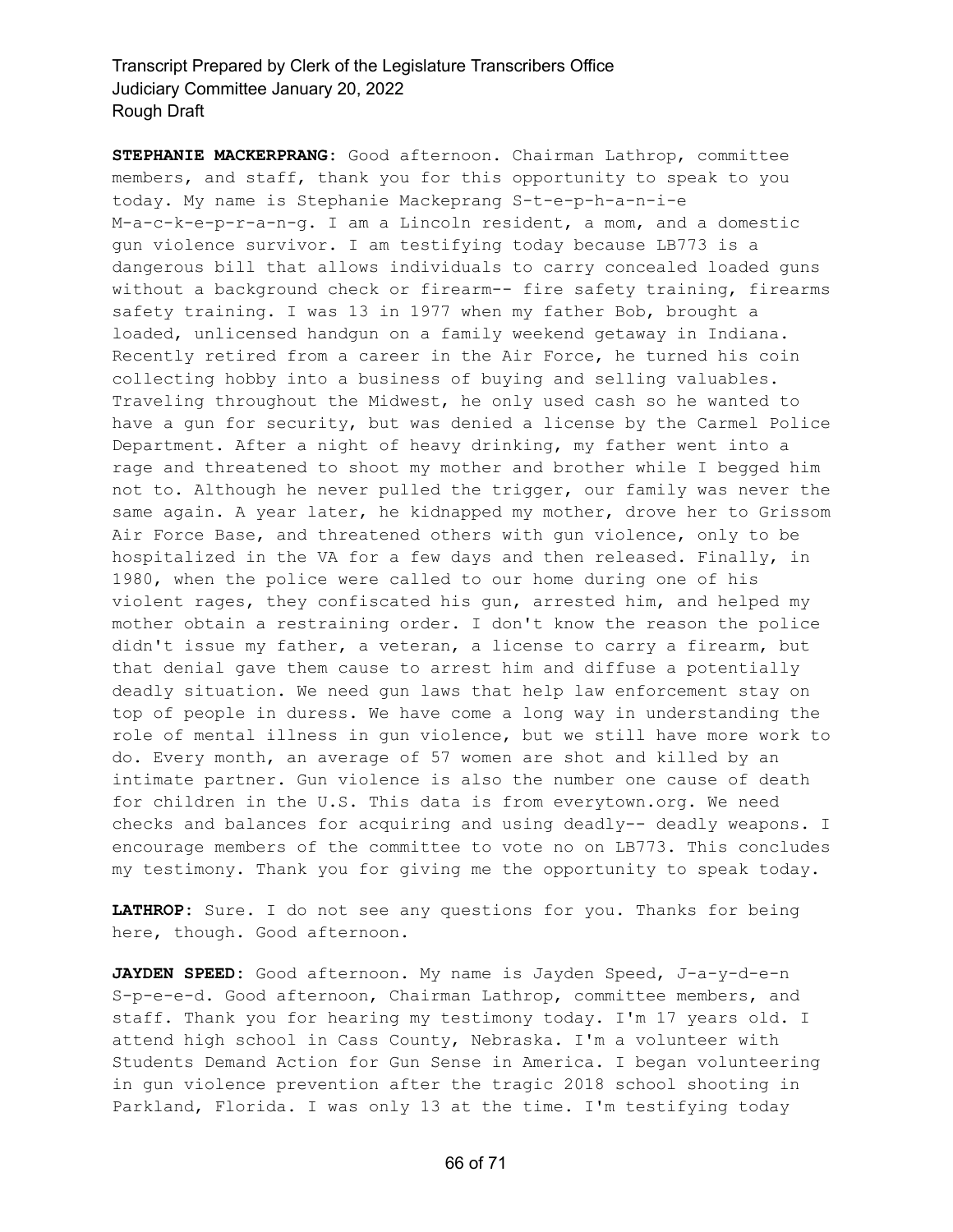because LB773 is a dangerous gun bill. As a student, school safety and numerous tragic attacks at Columbine, Sandy Hook, Parkland, and Oxford and so many others are what drew me into the issue. However, as I became more engaged, more educated on the issue, it's the everyday gun violence that we don't see that harms Nebraska's communities the most. My experience leads me to emphasize that gun deaths in Nebraska have increased 26 percent from 2010 to 2019. Furthermore, gun violence costs Nebraska \$1.2 billion annually. Thirty-three point nine mil-- \$33.9 million of that is paid by the taxpayers. Permitless carry will only increase and bring more everyday gun violence and costs to Nebraska's communities. Emerging data shows that the states that have passed permitless carry legislation are experiencing increases in gun violence. That's just a fact. A 2019 study showed that up to 27 percent increase in Missouri's homicide rate after their permit to purchase law was repealed. Eighty-eight percent of Americans think that you should get a permit before carrying a concealed gun in public. It's just common sense. I encourage the members of the committee to vote no on LB773. This concludes my testimony, and thank you for giving me the time to be here today.

**LATHROP:** Absolutely. Mr. Speed, thanks for being here. I don't see any questions today.

**JAYDEN SPEED:** Thank you.

**LATHROP:** Anyone else here to testify in opposition to LB773? I'm kind of looking around because I'm wondering where Senator Brewer is. I will slowly ask if there's any neutral testimony. Generally after neutral testimony, the-- the introducer will close on a bill and--

**MORFELD:** He's [INAUDIBLE]

**LATHROP:** -- we'll give Senator Brewer a moment. Anyone here to testify in a neutral capacity? OK. Well, the last step in this process is to allow Senator Brewer to close. And while we're waiting for him to arrive--

**BREWER:** Sorry about that.

**LATHROP:** One thing before you close if you don't mind. In the-- OK. We have position letters for the record that have been received. We have 196 proponent letters, 30 opponent letters, and 1 in the neutral capacity. Senator Brewer, you may close.

**BREWER:** Thank you. All right. You guys--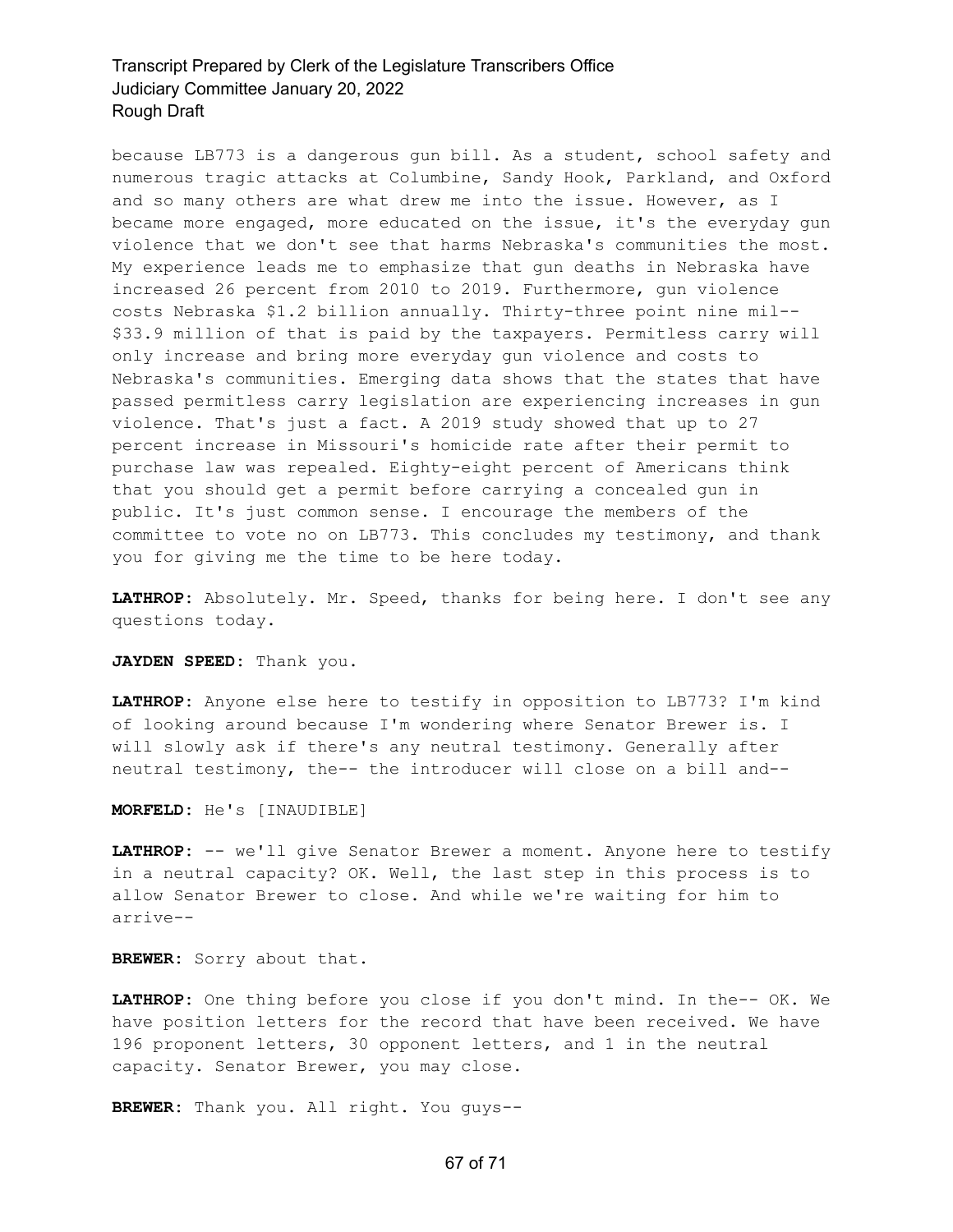**LATHROP:** You can take a minute to catch your breath if you need.

**BREWER:** Well, you guys had a long afternoon and you've been patient. You've asked good questions. Here's-- here's I think where we need to kind of refocus on this. At no point did anyone say that we shouldn't call 911. At no point did anyone say that you should try and somehow perform the duties of a police officer. Again, the idea behind constitutional carry is that you would be able to protect yourself or your family. Somehow, it got twisted into things that it shouldn't have. And you know, the meeting was with the Omaha Police Department. Obviously, we should have met with Lincoln, too, because there's just a lot of information that wasn't accurate and wasn't true. So we're going to have to step back a little bit on that one. We're going to, again, we've met and are working through what will be an amendment that will fill in some of these issues; and a good example that was a second offense for failure to-- to announce that you are in possession. We also talked about the need to specify 21 years of age, specify that you cannot either have alcohol or a controlled substance in your system and be in possession. So we're willing to work with law enforcement to figure out how do we do that and, you know, what does it look like? But the challenge is this, what you heard from is the Omaha and Lincoln police departments. What you didn't hear about or from is all of those police and sheriffs' office all across Nebraska that can't stand down people to send here to testify. So please understand that there are times in this bubble here, what you get is primary Lincoln or Omaha testifiers because they can. They're close enough to come here to testify. So you don't get the pulse of the state on a lot of these issues. This is the pulse of what I'm hearing. Those numbers you just announced, that's the reality of the situation. There is a move afoot that people want the ability to have their Second Amendment right without paying for it, without having a situation where financially you can do it or because of where you live, you're just not going to be able-- to be able to have that. And that's not right, and that's not the way the Constitution designed it. So here's where I'm at. We are going to work with law enforce to figure out what right looks like. Now the other issue was brought up with holster. You know, how do we secure that so that it's safe and proper? We're all in favor of that. We want it to be that way. The problem is, sometimes it's hard to-- to work through Bill Drafters and get that verbiage down without them looking at you like you're a Martian, because that's hard to do. And then so that's some of the pains we have to go through to fit this thing so that it's right and so that we don't do something that's unsafe for those that are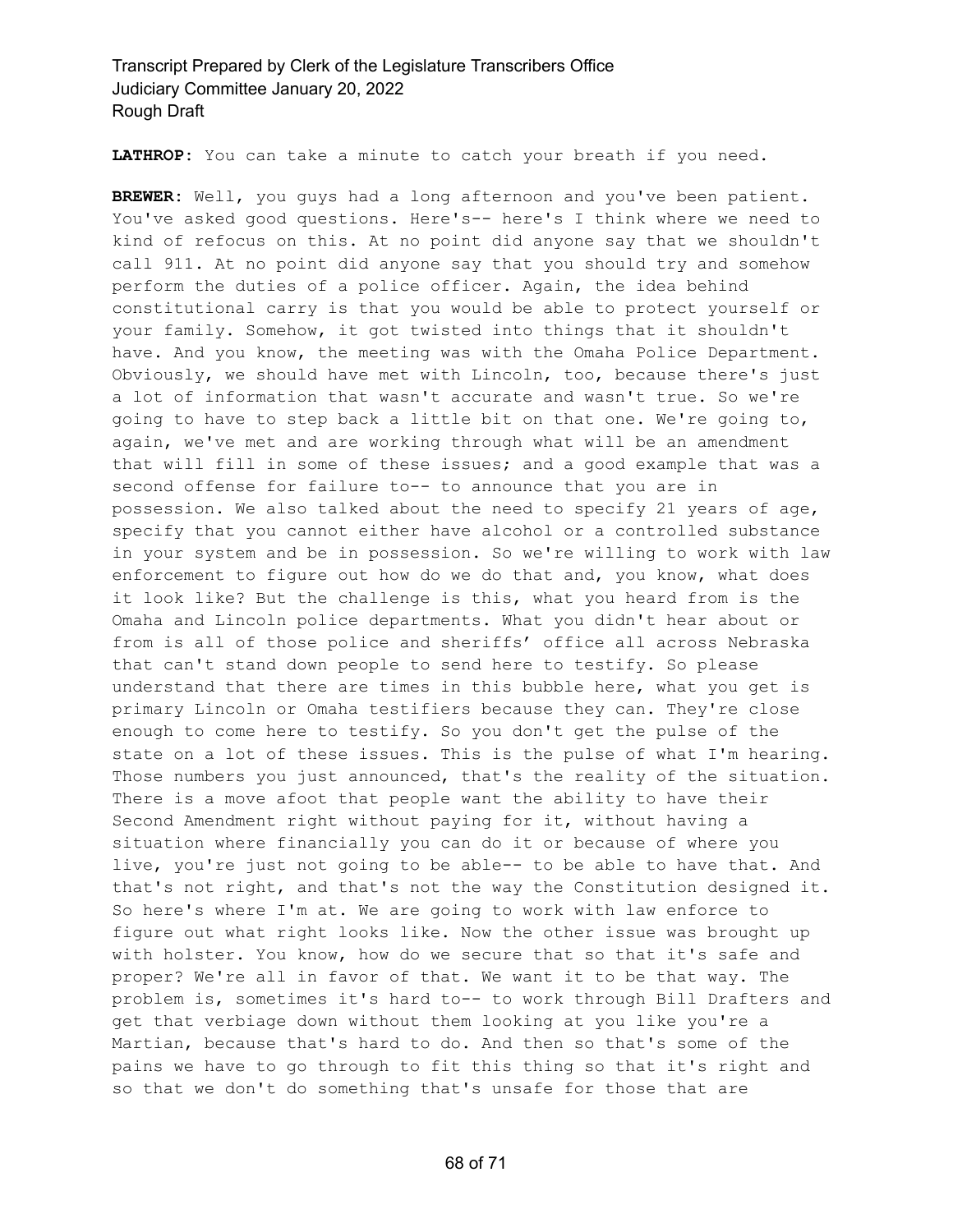carrying. But I don't want you to leave here thinking that there isn't a desire to make sure that law enforcement is in a good place with this. You know, I spent time talking to my brother and some of the other sheriffs out in western Nebraska. And again, their issue is there are so many times that they are so short-handed they can't respond to 911. It's easy to say 911 is the answer. But if you remember during the riots, there were periods when you could call 911, you were not going to get responded to. There's a point where being able to protect yourself and your family needs to be your most important thing in life. It should be. So let's figure out how we can still protect those rights and make sure we do it safely. And that's where I want to go with this bill. And that's what I would ask of you today. When you-- when you Exec on this that we look at making sure we bridge that and we get to where we need to be so we can protect people's rights, but also do it in the right way. Thank you.

**LATHROP:** OK. Senator Pansing Brooks.

**PANSING BROOKS:** Thank you for bringing this, Senator Brewer. So just- just one thing, because you're saying let's just look at Omaha, but Chief Ewins did speak on behalf of the Police Chiefs Association of Nebraska and the Police Officers Association. So just one little thought on that that it wasn't just Lincoln and Omaha.

**BREWER:** Well, I would enjoy, you know, talking to the Valentine police chief and the Gordon and Chadron and I'd love to go down a list because I still think that's a, maybe not a fair reflection of the emotions of those little towns that struggle to meet their day-to-day requirements to provide security to the community.

**PANSING BROOKS:** OK. And one of the other things that somebody talked about that I'm-- I'm a little bit confused about was if somebody-- if somebody is concealed carrying and they come up to a police officer, will they have to say, Officer, I'm-- I'm carrying right now?

**BREWER:** If they have contact. I mean, obviously, if he walks by you on the street nonissue. But if for some reason you and him have a encounter, that is what you need to do immediately. And that does it and that's why we left it the same with the concealed carry program and constitutional carry that that is a requirement because that- that officer's safety needs to be number one.

**PANSING BROOKS:** So that if they don't say something, then they would be charged.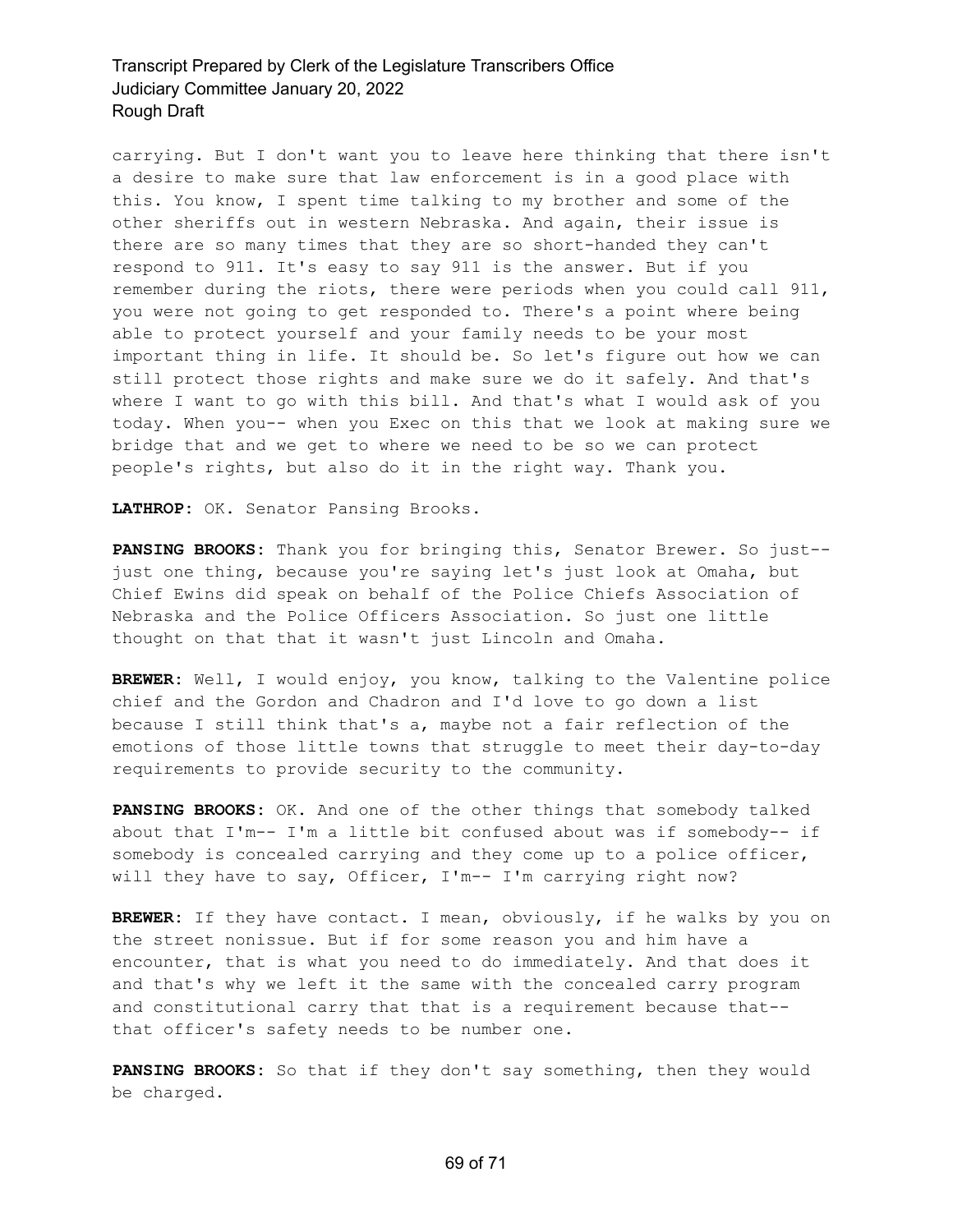**BREWER:** They would be. That's a-- that's a misdemeanor, you betcha.

**PANSING BROOKS:** And also if they're drinking it's a charge.

**BREWER:** It is.

**PANSING BROOKS:** OK. Just thank you so much.

**LATHROP:** Senator Slama.

**SLAMA:** And just very briefly for the record, my sheriff in Pawnee County wanted to reach out and let everyone know that on the record, he is in support of LB773 for the reasons you listed in rural Nebraska so.

**LATHROP:** OK. I don't see any. Oh, pardon me. Senator McKinney.

**McKINNEY:** Thank you. I guess my one question would be what would be the penalty for not complying a second time? I just fear we'll-- we'll create another offense--

**BREWER:** It is just--

**McKINNEY:** --and be abused.

BREWER: Failure to notify first offenses is a-- just a misdemeanor. It's-- it's, you know, a minor charge. Your issue is if it happens again, that's where the police union and I, you know, did not agree that it should instantly become a felony. Because I think what happens when you do that is then you clog up the system with, you know, a nonviolent, a non, you know, an issue that he hasn't really hurt anyone, hasn't done anything. He just forgot. And so, you know, we'll have to work through that and figure out what the proper penalty should be there. But it still needs to be-- if you fail to do that, there needs to be a penalty. It's just I think we shouldn't get carried away with it.

**McKINNEY:** Yeah, that's my concern. I don't want to--

**BREWER:** Agree.

**McKINNEY:** --create another felony and be like you just said, clog up the system even further than it already is.

**BREWER:** Understood.